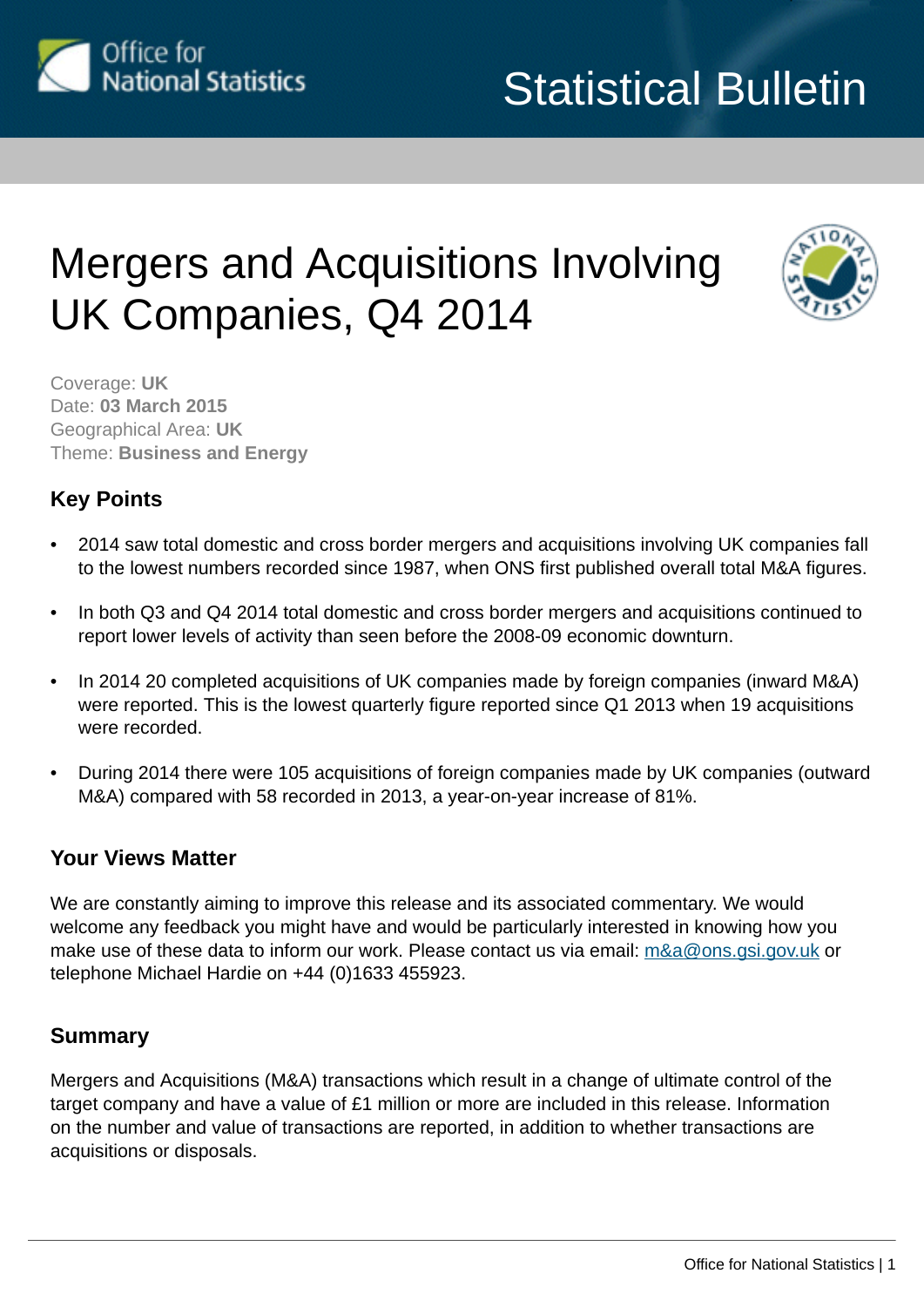Figures relating to mergers are included within acquisitions and those relating to demergers are contained within disposals These statistics are presented on a 'current price basis', which are prices as they were at the time of measurement and are therefore not adjusted for inflation.

During Q4 2014 the total number of domestic and cross border M&A involving UK companies remained relatively flat when compared with Q3 2014 and with the same quarter of the previous year (Q4 2013). There were a total of 89 completed domestic and cross-border M&A involving UK companies in Q4 2014. This total includes 40 domestic acquisitions, 26 outward acquisitions, 20 inward acquisitions and three inward disposals. This represents a decrease of 9% on the previous quarter (98) and also a year-on-year decrease of 16% on the number of domestic M&A recorded in Q4 2013 (106).

Overall 2014 saw total mergers and acquisitions activity involving UK companies fall to lower levels than experienced during the depth of the 2008-09 economic downturn and are the lowest on record since 1987, when ONS first published overall M&A data. There were a total of 376 domestic and cross border acquisitions which completed during 2014 compared with 437 in 2013, a reduction of 61 acquisitions. This represents a 14% year-on-year decrease overall of total M&A activity.

Between 2009 and 2014 the overall total average number of domestic and cross border M&A was recorded as 585 acquisitions. This total comprised of 277 domestic acquisitions indicating that this was the highest average level of M&A during the six year period, compared with inward acquisitions (160) and outward acquisitions (148). During 2009 the average number of domestic and cross border M&A recorded 172 completed acquisitions before then increasing to 299 in 2011. Thereafter the average level of overall total M&A gradually declined year-on-year falling to 125 acquisitions in 2014, the lowest annual average figure recorded since 1987.

The quarterly numbers and value of M&A activity are prone to large quarter-on-quarter movements as these data relate to specific 'one time' only transactions, for example one quarter can be heavily impacted by one large transaction. Therefore it can be more appropriate to analyse trends over time. Overall, during the fourth quarter of 2014 the total number of domestic and cross-border mergers and acquisitions involving UK companies remain at much lower levels of activity than before and immediately after the 2008-09 the economic downturn.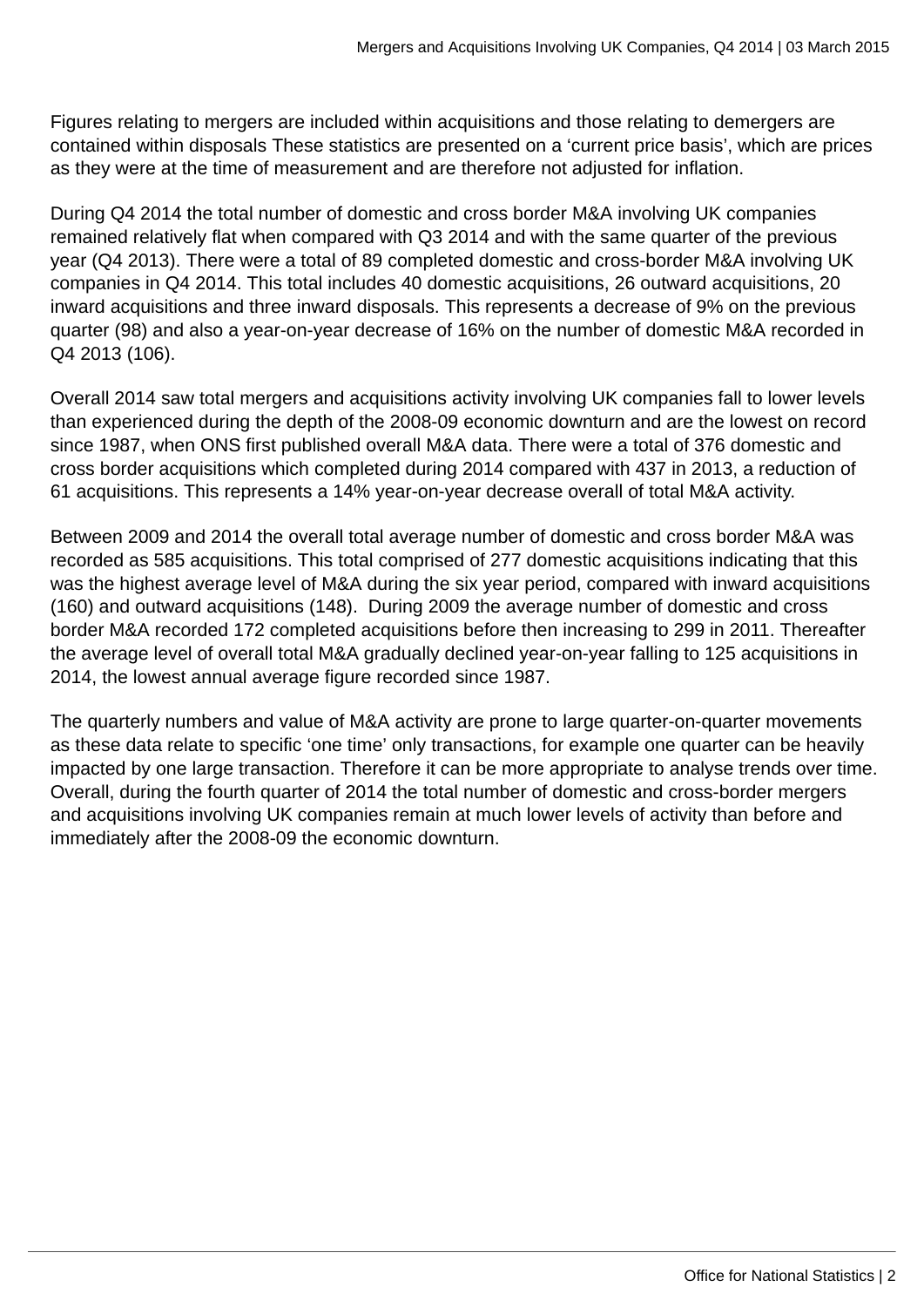

#### **Figure 1: Number of acquisitions involving UK companies 1987 - 2014**

#### Source: Office for National Statistics

#### **Notes:**

1. Please click on image to enlarge.

#### **Download chart**

**XLS** [XLS format](http://www.ons.gov.uk:80/ons/rel/international-transactions/mergers-and-acquisitions-involving-uk-companies/q4-2014/chd-m-a-fig-1.xls) (85 Kb)

Recent M&A statistics can be put into context by comparing the low levels of recorded M&A activity involving UK companies during Q4 2014 and for 2014 as a whole, over consecutive five-year intervals since 1997 (Table 1 below).

At Q4 2014 the average number of acquisitions abroad made by UK companies (26) remained broadly comparable to the quarterly numbers recorded since 2012 (24).

The number of completed domestic acquisitions between UK companies reported in Q4 2014 (40) showed a fall of 29% when compared with the average of 56 acquisitions recorded during 2012- 2014 Q4.

Similarly to domestic M&A, the average number of acquisitions of UK companies by foreign companies during 2012 - 2014 Q4 (33) saw a fall of inward M&A activity when compared with the number of completed acquisitions recorded in Q4 2014 (20), a decrease of 39%.

The average value of inward M&A per transaction has also fallen during Q4 2014 (£133,000) when compared with the average values reported since 2012 (£159,000) a decrease of 16%. This is in contrast to the average estimated values seen for domestic (£40,000) and outward M&A (£438,000) at Q4 2014, which when compared with 2012-2014 Q4 previous average values of £28,000 and £162,000, show increases due to the inclusion of some high valued acquisitions that completed in the final quarter of 2014.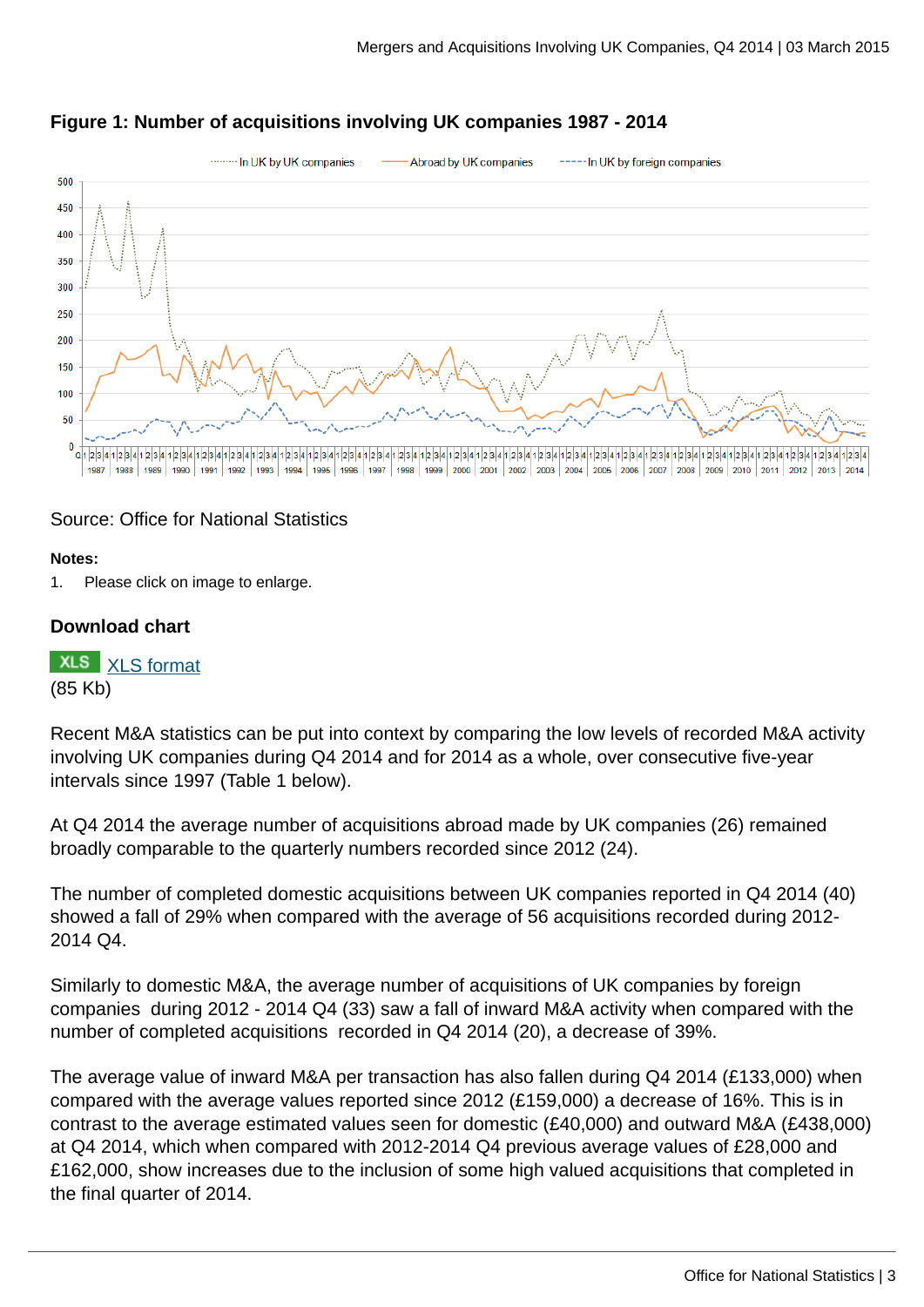| <b>Abroad by UK</b><br>companies |               |        |                          |               | <b>Overseas companies</b><br>in the UK |                     |               | <b>Between UK</b><br>companies |                     |  |
|----------------------------------|---------------|--------|--------------------------|---------------|----------------------------------------|---------------------|---------------|--------------------------------|---------------------|--|
|                                  | <b>Number</b> |        | ValueAverage             | <b>Number</b> |                                        | <b>ValueAverage</b> | <b>Number</b> |                                | <b>ValueAverage</b> |  |
|                                  |               |        | <b>Emillion Emillion</b> |               | <b>Emillion Emillion</b>               |                     |               | <b>Emillion Emillion</b>       |                     |  |
| 1997-2014<br>Q4                  | 80            | 10,435 | 130                      | 49            | 9,462                                  | 193                 | 126           | 6,425                          | 51                  |  |
| 1997-2001 128 20,402             |               |        | 159                      | 54            | 9,900                                  | 183                 |               | 136 10,921                     | 80                  |  |
| 2002-2006                        | 79            | 6,812  | 86                       | 46            | 9,203                                  | 200                 | 164           | 6,448                          | 39                  |  |
| 2007-2011                        | 67            | 8,014  | 119                      |               | 54 11,813                              | 219                 | 121           | 4,807                          | 40                  |  |
| 2012-2014<br>Q4                  | 24            | 3,894  | 162                      | 33            | 5,244                                  | 159                 | 56            | 1,591                          | 28                  |  |
| Q4<br>2014                       | 26            | 11,393 | 438                      | 20            | 2,658                                  | 133                 | 40            | 1,617                          | 40                  |  |

#### **Table 1: The average number and value of M&A involving UK companies, grouped into five year intervals**

**Table source:** Office for National Statistics

**Table notes:**

1. The deal identification threshold has been increased at Q1 2010 from £0.1m to £1.0m and as a consequence there may be a discontinuity in the number and value of transactions reported.

2. Average value per transaction.

#### **Download table**

**XLS** [XLS format](http://www.ons.gov.uk:80/ons/rel/international-transactions/mergers-and-acquisitions-involving-uk-companies/q4-2014/prt-m-a-table-1.xls)

(28.5 Kb)

#### **Domestic M&A Transactions**

There were 40 acquisitions of UK companies by other UK companies in Q4 2014 involving a change in majority ownership. This is similar to the number of completed acquisitions recorded in Q3 2014 (42) and represents a marginal decrease between both quarters of approximately 5%.

During Q4 2014 the value of domestic M&A was reported as £1.6 billion. This is the same value previously recorded at both Q1 and Q2 2014. However, the Q4 2014 value of domestic M&A (£1.6 billion) shows a considerable decrease of 49% when compared with the value reported at Q3 2014 (£3.2 billion).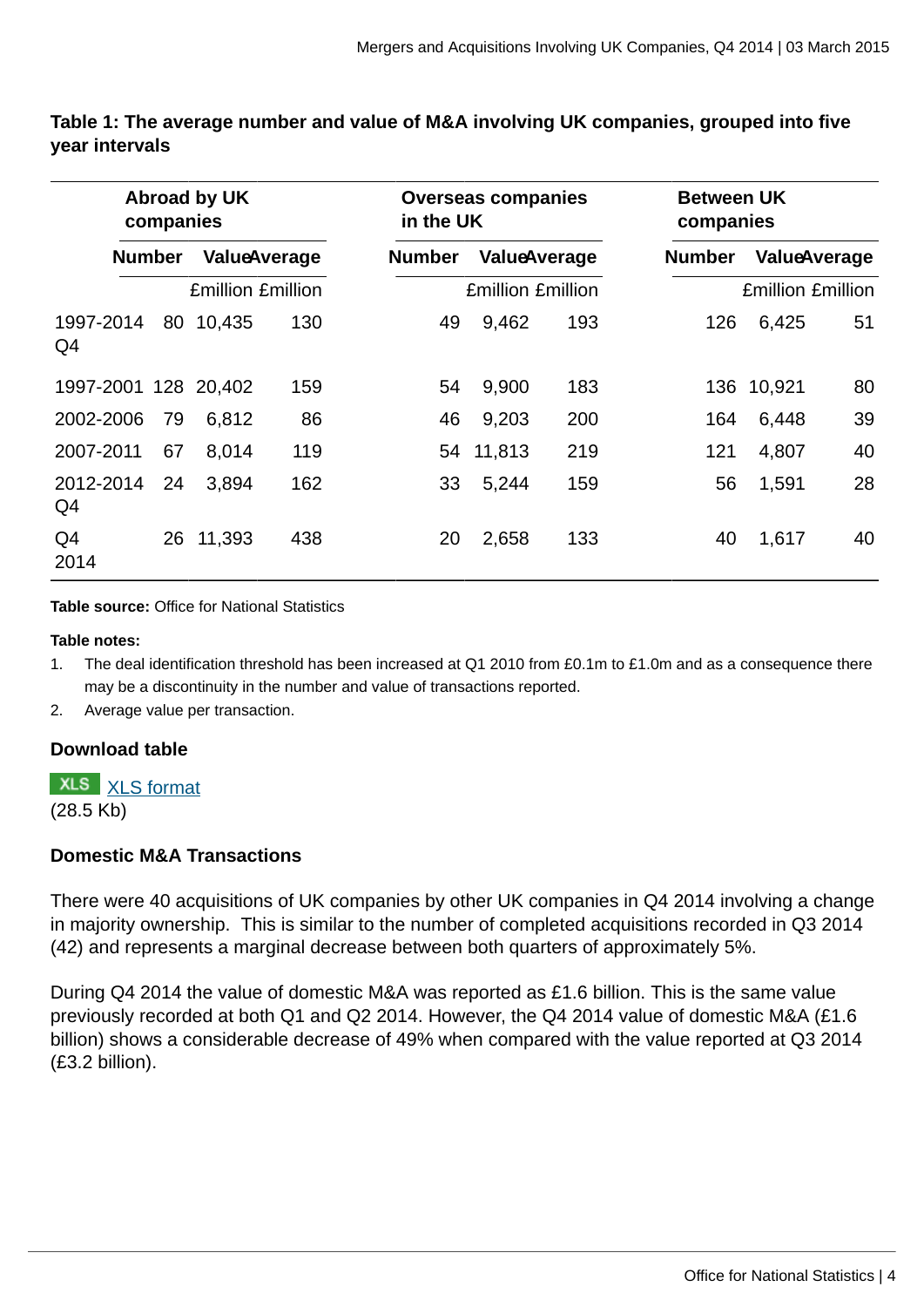



Total acquisitions in the UK by UK companies in 2014



**Total value of acquisitions** in the UK by UK companies in 2014



Source: Office for National Statistics

# **Download chart**

**XLS** [XLS format](http://www.ons.gov.uk:80/ons/rel/international-transactions/mergers-and-acquisitions-involving-uk-companies/q4-2014/chd-m-a-fig-1a.xls) (75 Kb)

Domestic M&A activity continued to decline during 2014, a decrease on the low number previously recorded in 2013 and also during the years before the 2008-09 economic downturn. This may be largely explained by the increase in the number of International Public Offerings (IPOs)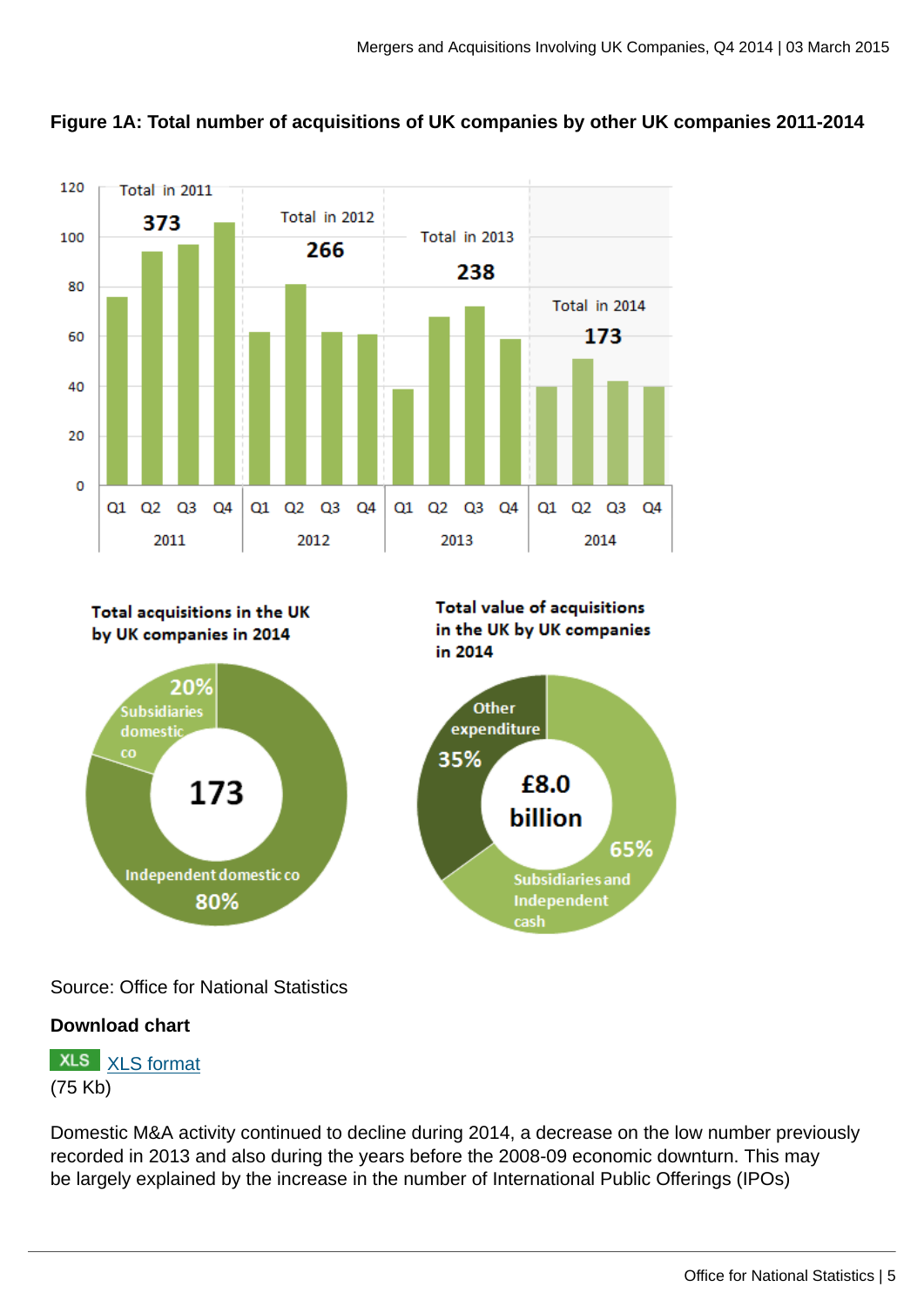reported during 2014 and to the continued restrictions in bank lending to small and medium sized businesses.

The estimates for the total number of domestic M&A continued to be dominated by acquisitions of independently controlled companies. The acquisition of an independent company means the purchase of a company in its entirety, whereas the acquisition of a subsidiary means the purchase of only a part of a company, between 50.1% and 100%.

Of the total 173 domestic acquisitions, 80% involved independent controlled UK companies, while 20% were for acquisitions of subsidiaries that were part of larger companies.

UK companies spent £8.0 billion when acquiring other UK companies during 2014. The vast majority of this expenditure (65%) involved cash transactions, while acquisitions involving the issue of ordinary shares accounted for the remaining 35%.

#### **Inward M&A Transactions**

The number and value of acquisitions of UK companies by foreign companies (inward M&A) saw a continued decline of activity in all four quarters of 2014.

There were 20 inward acquisitions involving a change of majority share ownership in Q4 2014, similar to the number in Q3 2014. However, Q4 2014 recorded the lowest number of quarterly inward M&A activity since Q1 2013 (19) and some 33% lower than the number recorded previously at Q4 2013 (30 acquisitions).

During Q4 2014 the total value for inward acquisitions also declined, falling to approximately £2.6 billion, compared with £3.6 billion recorded in the previous quarter (Q3 2014).





Area analysis of acquisition in the UK by foreign companies in 2014 (Table 7A)

#### **Figure 1B: Total mergers and acquisitions in the UK by foreign companies 2011- 2014**

Source: Office for National Statistics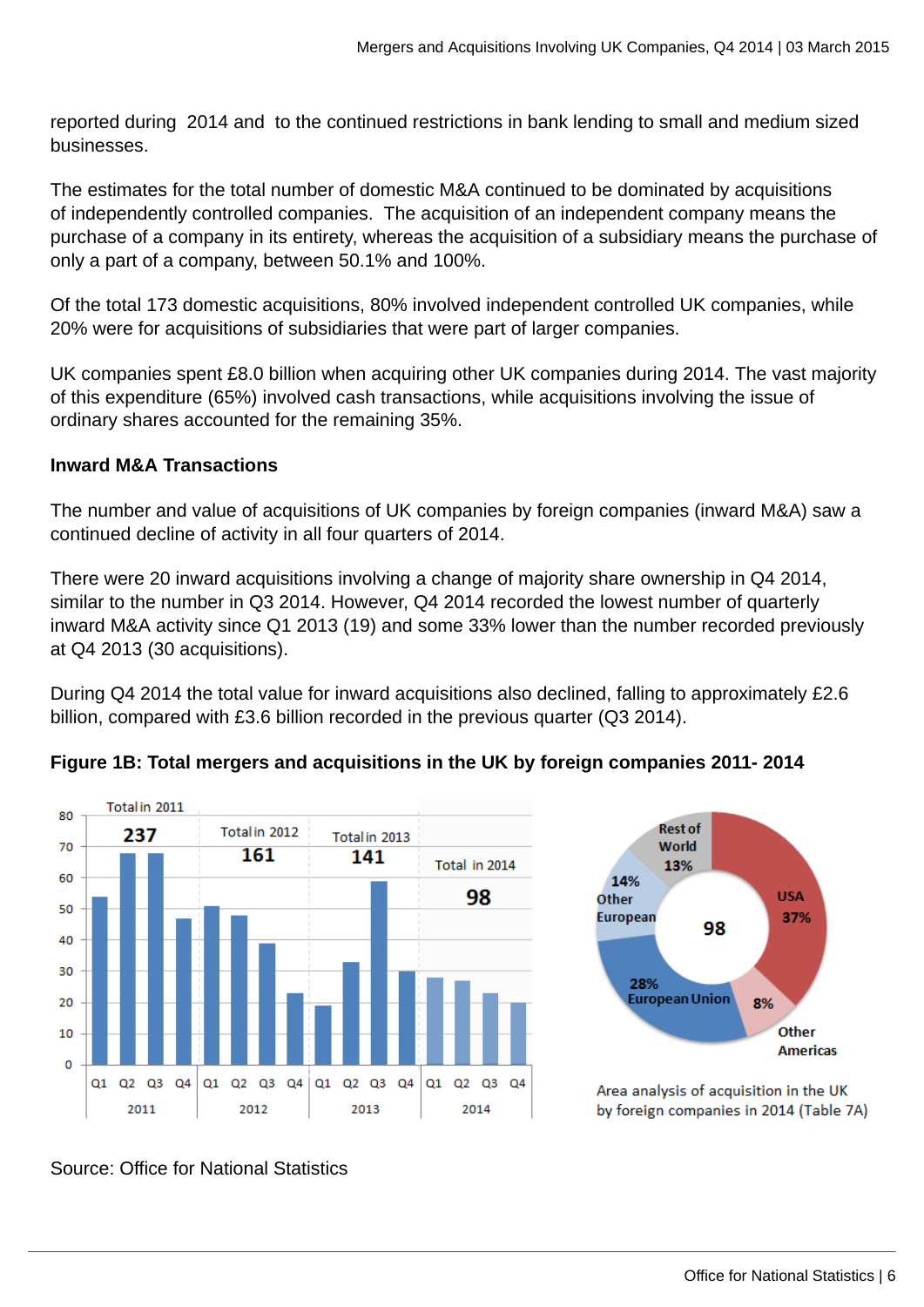#### **Download chart**

**XLS** [XLS format](http://www.ons.gov.uk:80/ons/rel/international-transactions/mergers-and-acquisitions-involving-uk-companies/q4-2014/chd-m-a-fig-1b.xls) (70.5 Kb)

For 2014 as a whole, both the number and value of inward M&A involving a change of majority share ownership have fallen to the lowest levels of activity recorded since Q1 1987 when inward M&A was first collected and published.

During 2014 there were a total of 98 acquisitions of UK companies by foreign companies, a decrease of 43 when compared with the number recorded in 2013 (141), although on a par with the number reported in 2009 (112 acquisitions) during the period of economic downturn.

The majority of the 98 inward acquisitions of UK companies which completed in 2014 were made by companies in The Americas (45%) and Europe (42%).

#### **Outward M&A Transactions**

The number of completed acquisitions abroad by UK companies stayed consistent between Q2 2014 and Q4 2014, yet continued to show relatively low levels of outward M&A activity. There were 26 acquisitions abroad involving UK companies during the final quarter of 2014, broadly comparable to Q2 2014(25) and Q3 2014(24).

During the fourth quarter of 2014 UK companies spent considerably more on acquisitions of foreign companies abroad compared with previous quarters, recording a value of £11.4 billion. This considerable increase in the value of outward M&A is primarily driven by three substantive-valued acquisitions which completed during Q4 2014.





Area analysis of acquisition abroad by UK companies in 2014 (Table 6A)

# **Figure 1C: Total number of mergers and acquisitions abroad by UK companies 2011- 2014**

Source: Office for National Statistics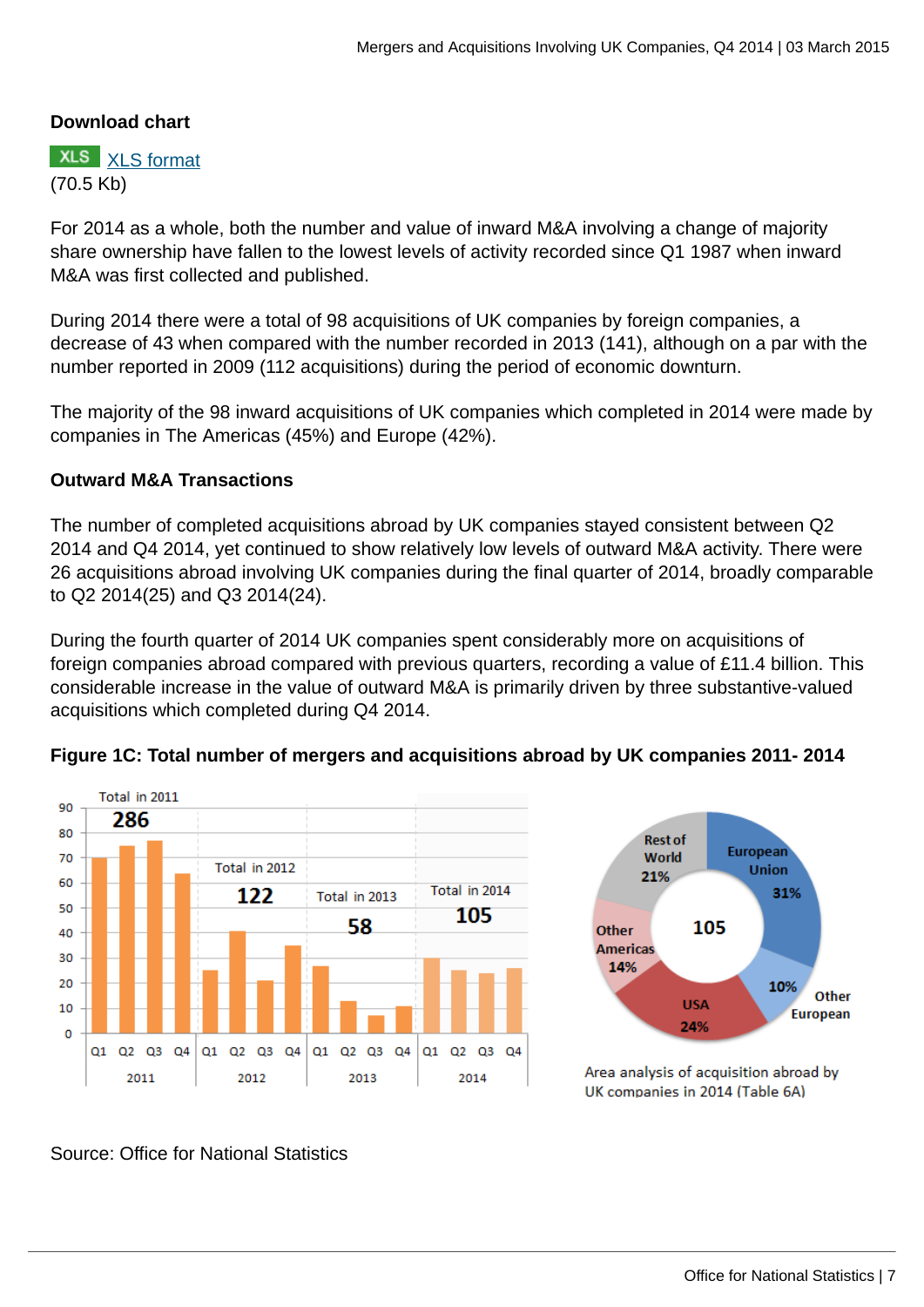#### **Download chart**

**XLS** [XLS format](http://www.ons.gov.uk:80/ons/rel/international-transactions/mergers-and-acquisitions-involving-uk-companies/q4-2014/chd-m-a-fig-1c.xls) (71 Kb)

Outward M&A activity experienced an upturn during 2014 for both the number and value of acquisitions involving a change of majority share ownership.

In 2014 there were a total of 105 acquisitions of foreign companies abroad made by UK companies, compared with 58 acquisitions recorded previously in 2013, a year-on-year increase of 81%. However, compared with both 2011(286) and 2012(122) the number of acquisitions have fallen.

Of the 105 outward acquisitions which completed in 2014 the most noticeable countries in which UK companies undertook M&A were in Europe (41%) and The Americas (38%).

## **Transactions in the UK by Other UK Companies**

In Q4 2014 there were 40 acquisitions of UK companies by other UK companies, involving a change in majority ownership. This is similar to the number of completed acquisitions recorded in Q3 2014 (42) and represents a marginal decrease between both quarters of approximately 5%.

Of these 40 domestic transactions there were 36 acquisitions involving UK independent companies representing the majority (90%) of total acquisitions in Q4 2014, while acquisitions of subsidiaries involving UK company groups accounted for the remaining 10%.

During Q4 2014 the total value of domestic M&A was reported as £1.6 billion, a decrease of 49% when compared with the value reported in the previous quarter of £3.2 billion.

Significant domestic acquisitions, valued at £100 million or more, that took place during Q4 2014:

- [Chain Bidco Plc](http://www.investegate.co.uk/daisy-group-plc--day-/rns/resignation-of-directors/201412220700134106A/) of the UK acquired Daisy Group Plc of the UK.
- [Consort Medical Plc](http://www.investegate.co.uk/consort-medical-plc--csrt-/rns/proposed-acquisition-of-aesica-holdco-limited/201409300700429401S/) of the UK acquired Aesica Holdco Ltd of the UK.
- [Connect Group Plc](http://www.investegate.co.uk/connect-group-plc--cnct-/rns/completion-of-acquisition/201412191239273192A/) of the UK acquired Tuffnells Parcels Express of the UK.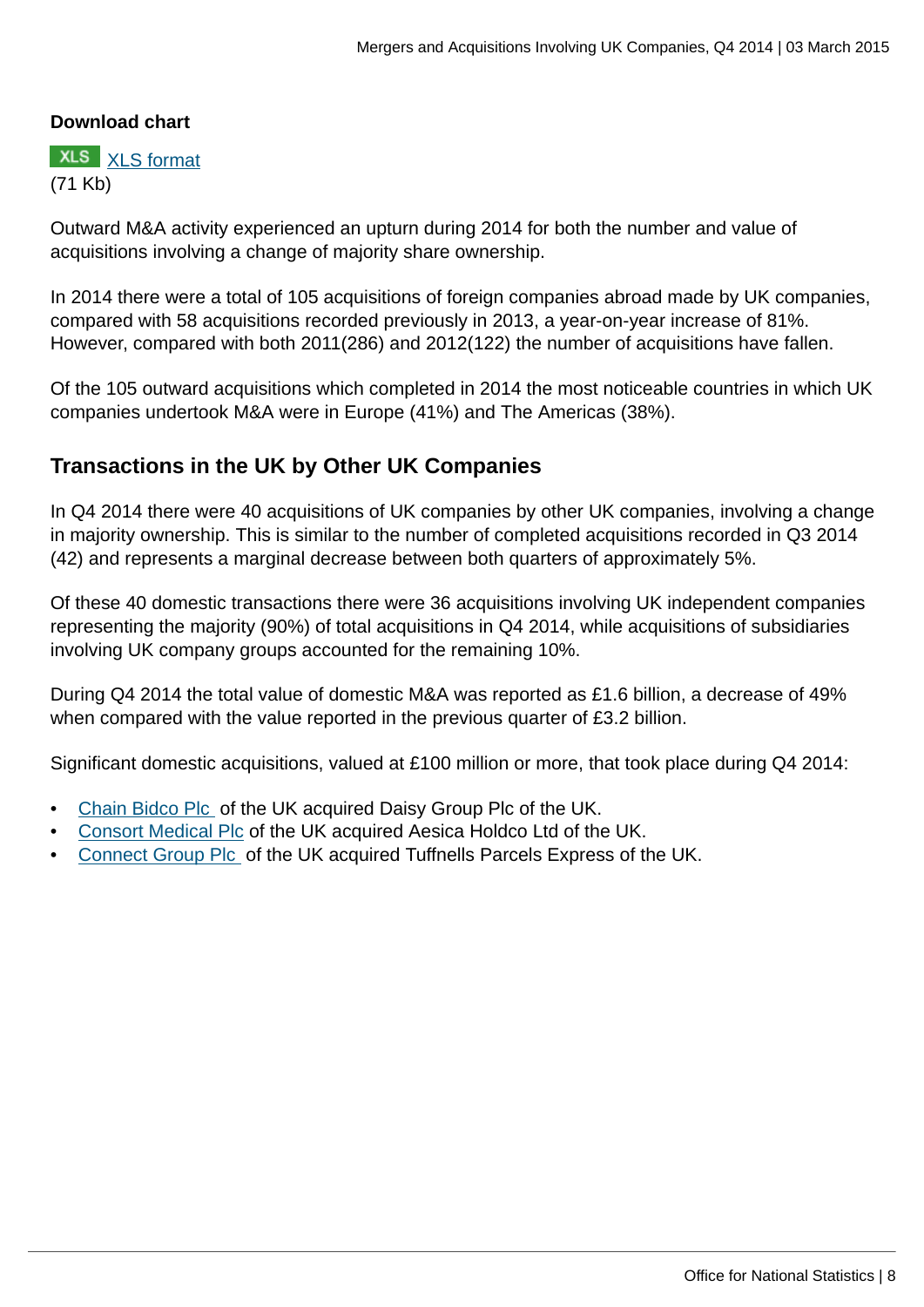

#### **Figure 2: Quarterly Value and number of acquisitions of UK companies by other UK companies 2006 – 2014**

#### Source: Office for National Statistics

#### **Notes:**

- 1. At Q1 2010 the deal identification threshold for the mergers and acquisitions surveys was raised from £0.1million to £1.0million. There is therefore a discontinuity in the number of transactions reported as illustrated above.
- 2. All values are at current prices (see Background Notes for definition).

#### **Download chart**

# **XLS** [XLS format](http://www.ons.gov.uk:80/ons/rel/international-transactions/mergers-and-acquisitions-involving-uk-companies/q4-2014/chd-m-a-fig-2.xls)

(29 Kb)

Throughout 2014 the estimates for the numbers and values of domestic acquisitions remained relatively stable, reporting similar levels of M&A activity at each quarter of the year.

Of the 173 acquisitions of UK companies by other UK companies during 2014, it was notable that Q2 saw the highest level of M&A activity, at 51 acquisitions. In contrast, the number of domestic acquisitions in Q1 and Q4 2014 were both recorded as 40, with a slightly higher number reported in Q3 2014 (42).

The total value of domestic acquisitions for 2014 was £8.0 billion with approximately £1.6 billion being reported in three out of the four quarters. Q3 2014 saw the highest level of domestic M&A, reporting £3.2 billion, with one large acquisition accounted for the majority of this value.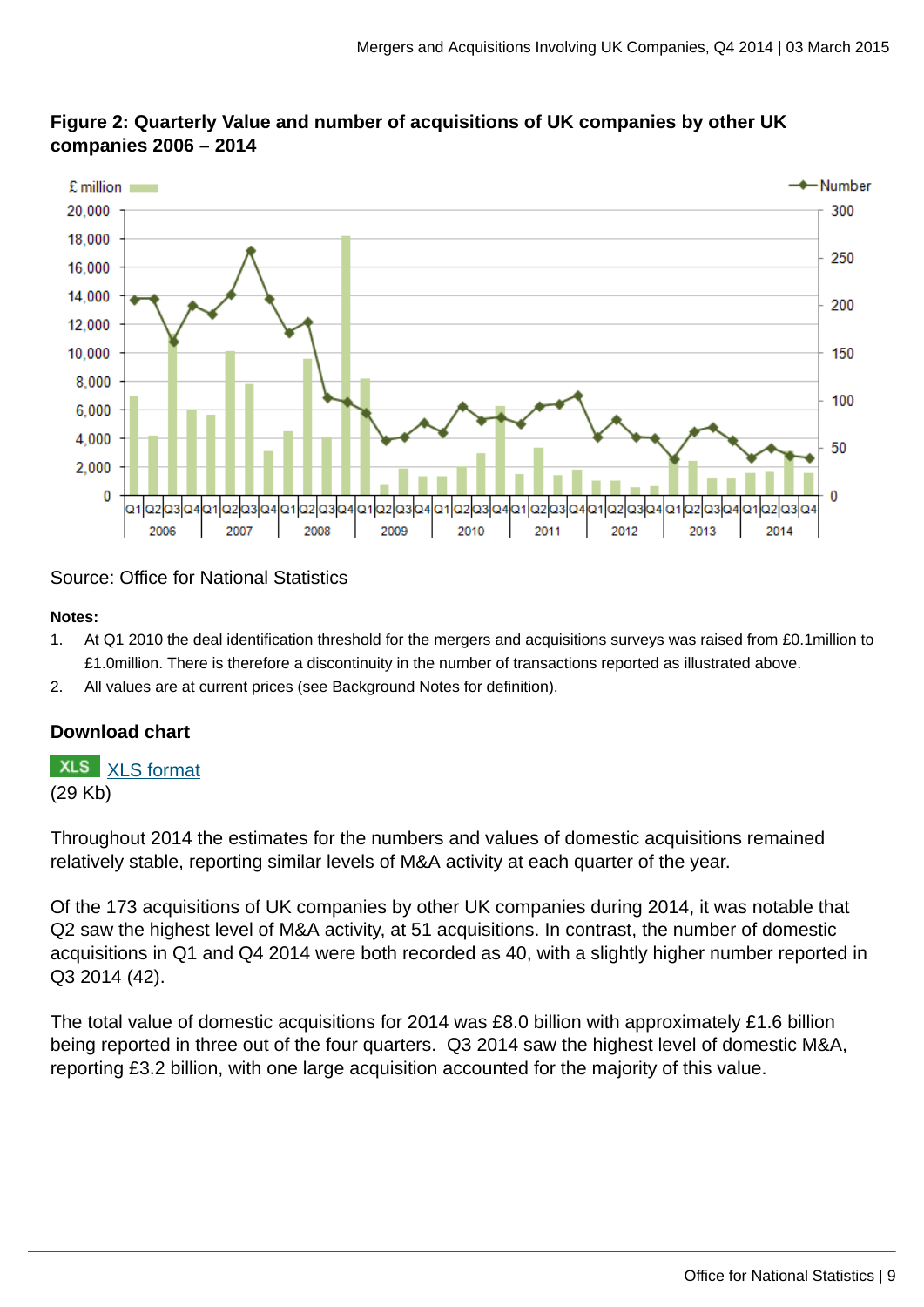

#### **Figure 2A: Value and number of acquisitions of UK companies by other UK companies 1987 - 2014**

#### Source: Office for National Statistics

#### **Notes:**

- 1. At Q1 2010 the deal identification threshold for the mergers and acquisitions surveys was raised from £0.1million to £1.0million. There is therefore a discontinuity in the number of transactions reported as illustrated above.
- 2. All values are at current prices (see Background Notes for definition).

#### **Download chart**

**XLS** [XLS format](http://www.ons.gov.uk:80/ons/rel/international-transactions/mergers-and-acquisitions-involving-uk-companies/q4-2014/chd-m-a-fig-2a.xls)

(19.5 Kb)

There were 173 acquisitions involving a change of majority ownership in 2014, 65 fewer than in the previous year. 2014 saw the lowest number of domestic M&A recorded since ONS first began publishing this series of data.

The total value of domestic acquisitions in 2014 was £8.0 billion. This was a slight increase (4%) when compared with the value of £7.7 billion reported in 2013 and remains well below the values reported since before the 2008 economic downturn.

Overall UK domestic M&A activity has continued to decrease, a trend which was first seen in 2008 and may indicate a degree of caution still exists for UK companies before they fully commit to M&A. This may be due to companies being more specific about the M&A they undertake in order to be certain of enhancing and transforming their business for the future.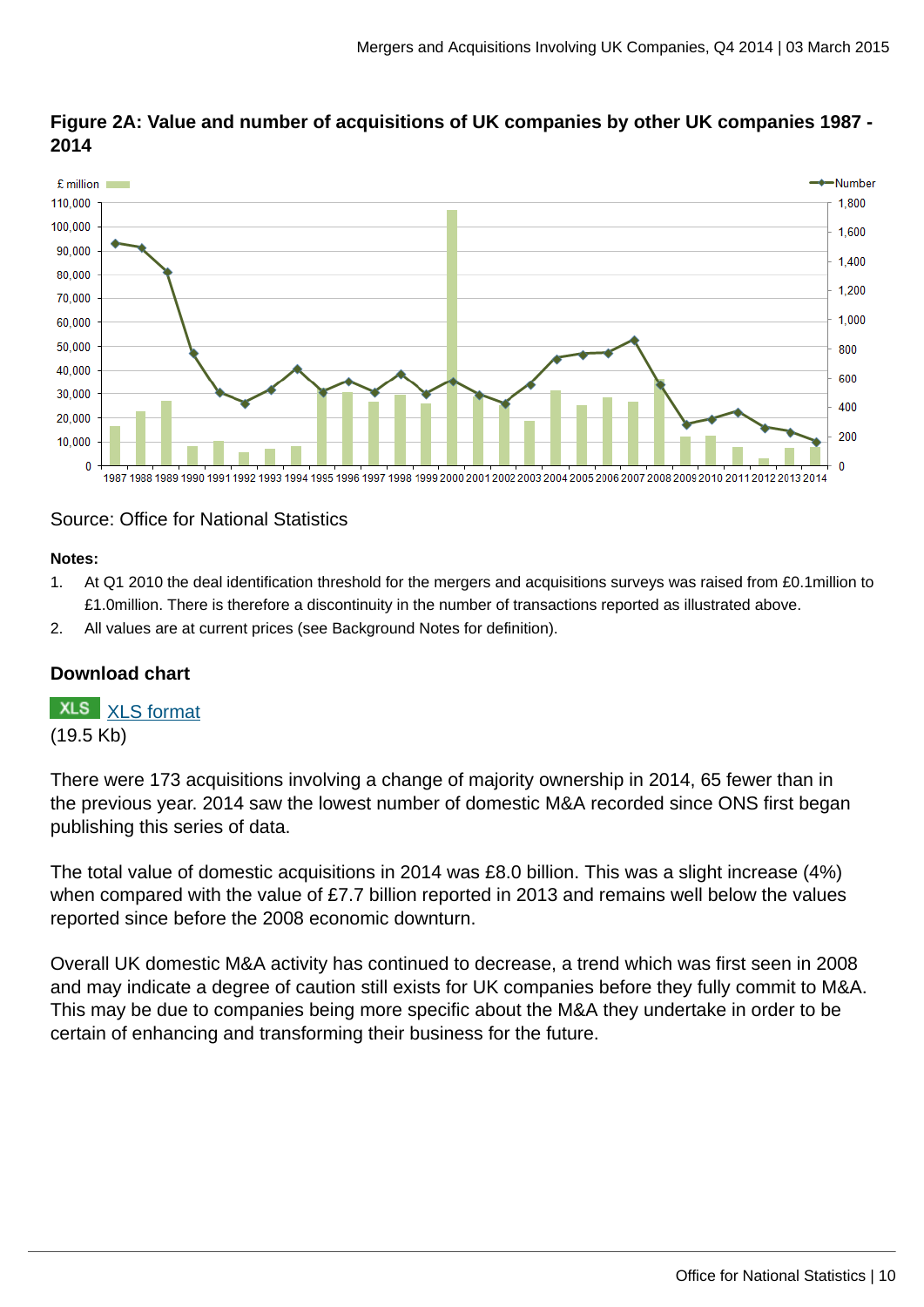

### **Figure 3 Summary of mergers and acquisitions in the UK by UK companies**

Source: Office for National Statistics

#### **Download chart**

**XLS** [XLS format](http://www.ons.gov.uk:80/ons/rel/international-transactions/mergers-and-acquisitions-involving-uk-companies/q4-2014/chd-m-a-fig-3.xls) (34 Kb)

It is possible to split out the number of domestic mergers and acquisitions into those made by independently controlled companies and those which are subsidiaries. The acquisition of an independent company means the purchase of a company in its entirety, whereas the acquisition of a subsidiary means the purchase of only a part of a company, between 50.1% and 100%.

During 2014 there were 138 acquisitions of UK independently controlled companies worth £6.1 billion, compared with 175 acquisitions valued at £4.1 billion reported in 2013. Although fewer domestic acquisitions completed during 2014, those that did were seen to be of a higher value.

The number and value of acquisitions for domestic subsidiaries also decreased in 2014 falling to 35 acquisitions worth £1.9 billion compared with 63 acquisitions worth £3.5 billion in 2013.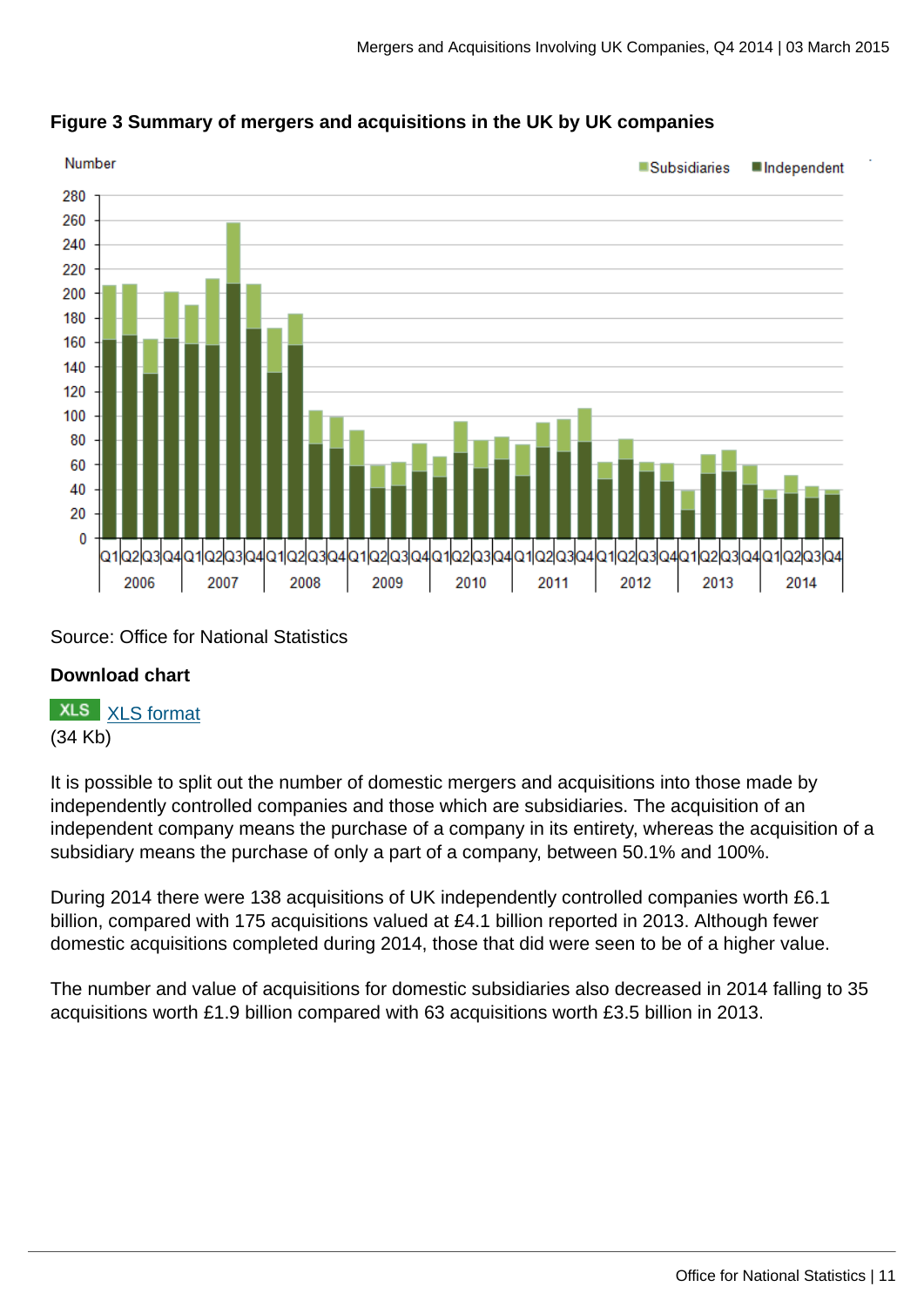

## **Figure 3A: Summary of mergers and acquisitions in the UK by UK companies, 1987-2014**

#### Source: Office for National Statistics

#### **Download chart**

#### **XLS** [XLS format](http://www.ons.gov.uk:80/ons/rel/international-transactions/mergers-and-acquisitions-involving-uk-companies/q4-2014/chd-m-a-fig-3a.xls) (29 Kb)

Other notable domestic acquisitions, valued at £100 million or more, that took place during 2014:

#### QUARTER 1

- [Rentokil Initial Plc](http://www.theconstructionindex.co.uk/news/view/interserve-completes-initial-facilities-takeover) of the UK acquired Initial Facilities of the UK.
- [Oxford Instruments Plc](http://www.investegate.co.uk/oxford-instruments--oxig-/rns/offer-declared-wholly-unconditional/201401220759012049Y/) of the UK acquired Andor Technology Plc of the UK.

#### QUARTER 2

• [Babcock International Group](http://www.avincisgroup.com/news-landing.aspx?code=160&name=COMPLETION+OF+THE+ACQUISITION+OF+AVINCIS) of the UK acquired Avincis Mission Critical Services Topco Ltd of the UK.

#### QUARTER 3

- [Carphone Warehouse Group PLC](http://www.investegate.co.uk/dixons-carphone-plc--cpw-/rns/completion-of-all-share-merger/201408070700144767O/) of the UK completed the all share merger of Dixons Retail Plc of the UK.
- [Standard Life Investments Holdings](http://www.ignisasset.com/corporate/press-centre/releases/standard-life-investments-completes-acquisition.aspx) of the UK acquired Ignis Asset Management Ltd of the UK.
- [Anacap Financial Partners LLP](http://www.privateequitywire.co.uk/2014/07/25/207911/anacap-completes-acquisition-brightside-group) of the UK acquired Brightside Group PLC of the UK.

# **Transactions in the UK by Foreign Companies**

Between Q3 and Q4 2014, the number of UK companies acquired by foreign companies (inward M&A) fell by approximately 13%. There were 20 completed inward acquisitions recorded in Q4 2014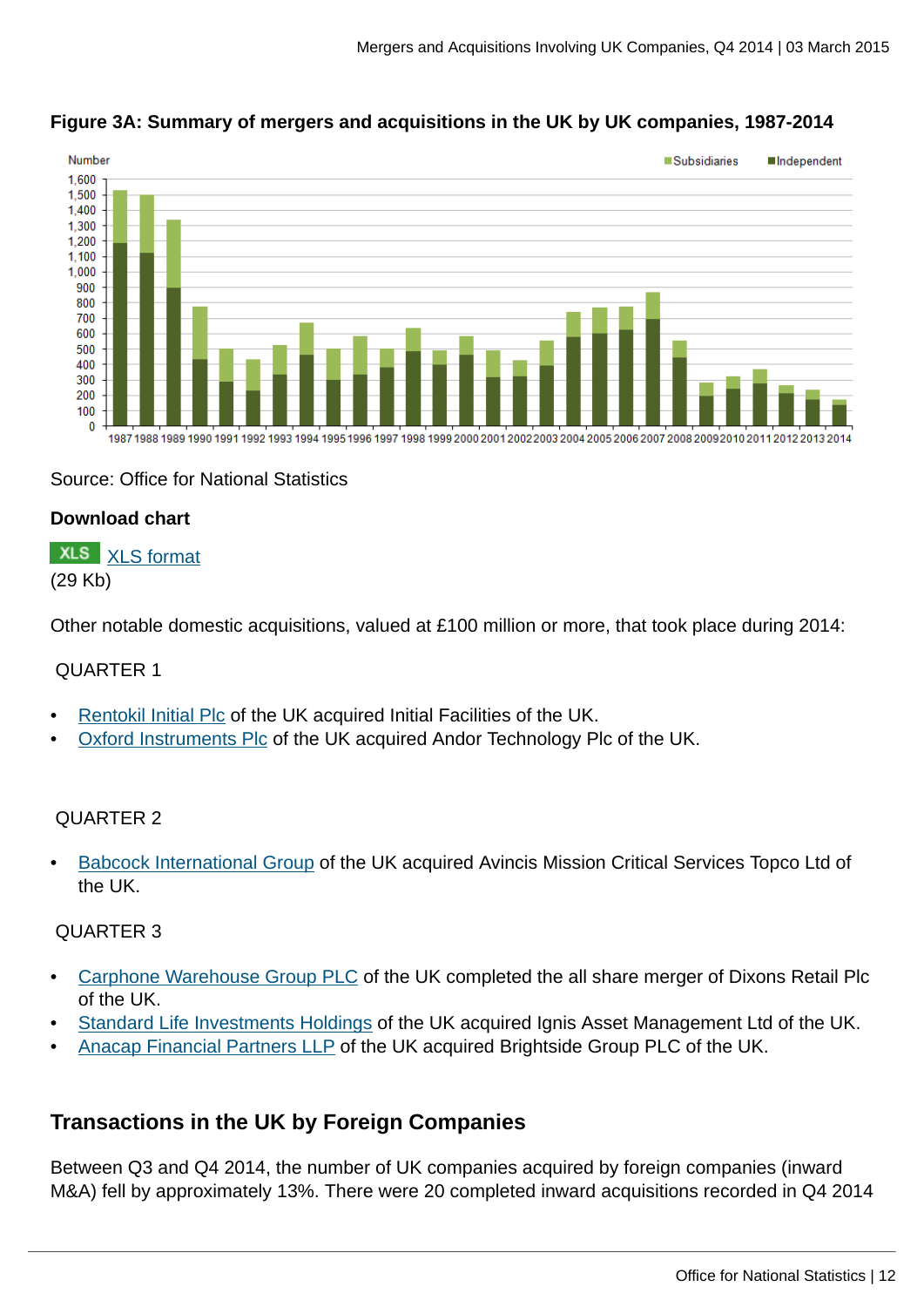compared with 23 in the previous quarter, showing a continued decline for inward M&A activity since Q3 2013 when 59 acquisitions were reported.

During Q4 2014 both the number and value of inward disposals of UK companies by foreign companies recorded lower levels of M&A compared with Q3 2014. There were nine disposals valued at £1.2 billion in Q3 2014 compared with three disposals valued at £87 million in Q4 2014. Similar to inward M&A, this low number of inward disposals recorded at Q4 2014 reflects a pattern of continued decline seen since Q4 2011 when 22 completed disposals were reported.





#### Source: Office for National Statistics

#### **Notes:**

- 1. At Q1 2010 the deal identification threshold for the mergers and acquisitions surveys was raised from £0.1million to £1.0million There is therefore a discontinuity in the number of transactions reported as illustrated above.
- 2. All values are at current prices (see Background Notes for definition).

#### **Download chart**

**XLS** [XLS format](http://www.ons.gov.uk:80/ons/rel/international-transactions/mergers-and-acquisitions-involving-uk-companies/q4-2014/chd-m-a-fig-4.xls) (34.5 Kb)

The value of acquisitions in the UK made by foreign companies (inward M&A) decreased by approximately 25% between Q3 and Q4 2014, from £3.6 billion to £2.7 billion. However, yearon-year comparisons show the value of inward M&A has increased by 35%, up from £2.0 billion reported in Q4 2013 to £2.7 billion in Q4 2014, the highest Q4 value recorded since Q4 2011 (£12.4 billion).

The following inward significant transactions, valued at £100 million or more, took place during Q4 2014: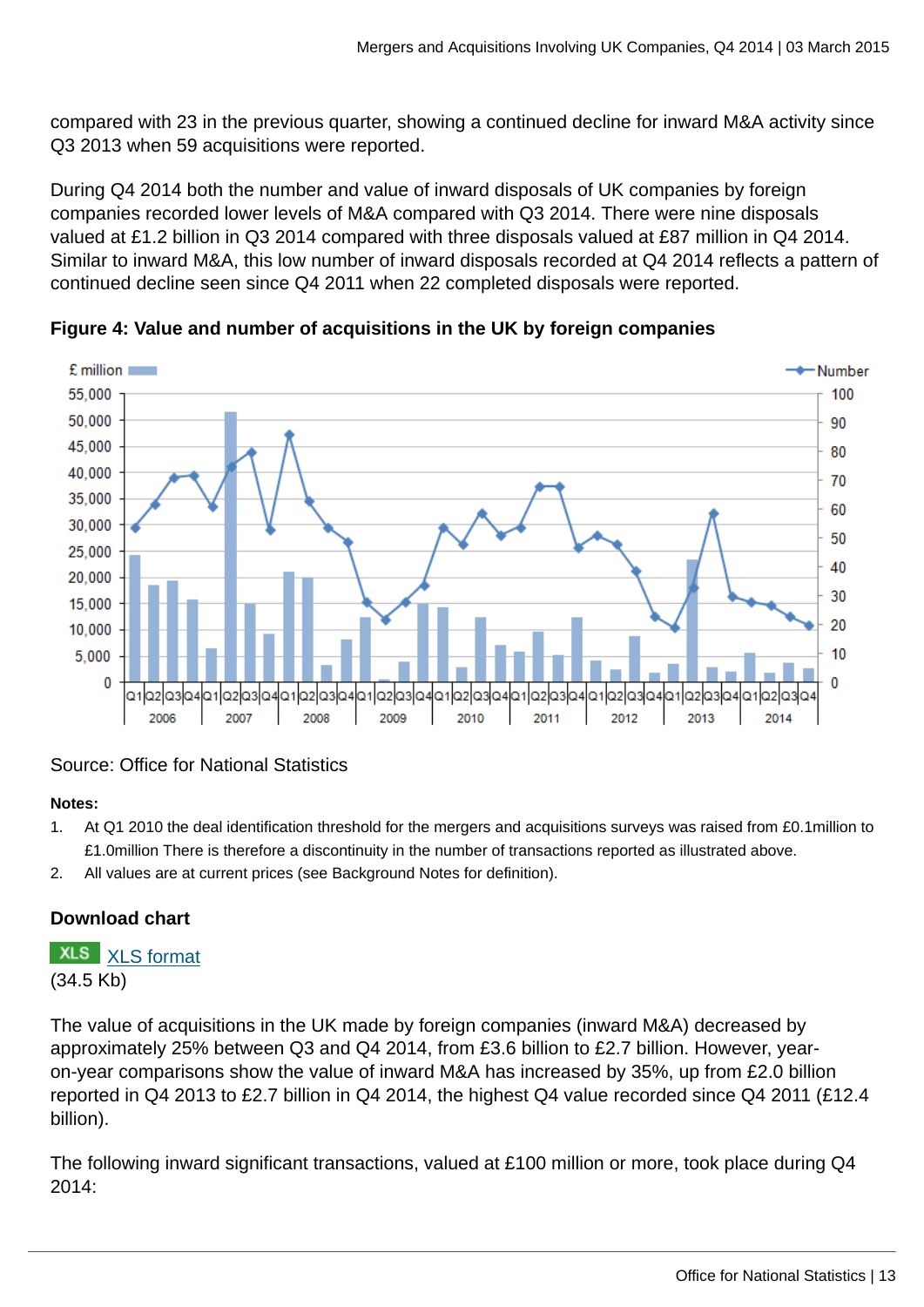- [Attachmate Group](http://www.microfocus.com/about/press/pressreleases/2014/pr15092014.aspx) of the USA acquired Micro Focus International Plc of the UK.
- [The Cooper Companies Inc](http://www.sauflon.co.uk/news/sauflon-acquisition-agreement) of the USA acquired Sauflon Pharmaceuticals of the UK.
- [Arcadis N.V.](http://www.morningstar.co.uk/uk/news/AN_1406795273139441700/hyder-consulting-agrees-to-be-acquired-by-arcadis-at-39-premium.aspx) of the Netherlands acquired Hyder Consulting Plc of the UK.

#### **Fig 4A: Value and number of acquisitions in the UK by foreign companies, 1987 -2014**



#### Source: Office for National Statistics

#### **Notes:**

- 1. At Q1 2010 the deal identification threshold for the mergers and acquisitions surveys was raised from £0.1million to £1.0million There is therefore a discontinuity in the number of transactions reported as illustrated above.
- 2. All values are at current prices (see Background Notes for definition).

#### **Download chart**

**XLS** [XLS format](http://www.ons.gov.uk:80/ons/rel/international-transactions/mergers-and-acquisitions-involving-uk-companies/q4-2014/chd-m-a-fig-4a.xls) (19.5 Kb)

The comparison of yearly trends for inward M&A shows that the estimate for the number of completed UK acquisitions in 2014(98) fell to similar levels to those seen during 1987 and 1988 when the numbers of acquisitions were reported as 61 and 99 respectively. From 1988 inward M&A activity increased steadily until reaching a peak in 2007 (269 acquisitions) before then seeing a gradual decline of inward activity during 2008. This has continued year on year through to 2014.

Further analysis of the trends in the value of inward M&A shows foreign companies spent £13.7 billion on acquisitions of UK companies during 2014.This represents a considerable decrease of 57% when compared with the value of £31.8 billion previously reported in 2013.

Historically the values of inward acquisitions have recorded volatile levels of activity since figures were first published in 1986. The largest value for inward acquisitions (£82 billion) was reported in 2007and thereafter a downward trend evolved with values gradually declining to the low values reported in 2012 (£17.4 billion) and 2014 (£13.7billion).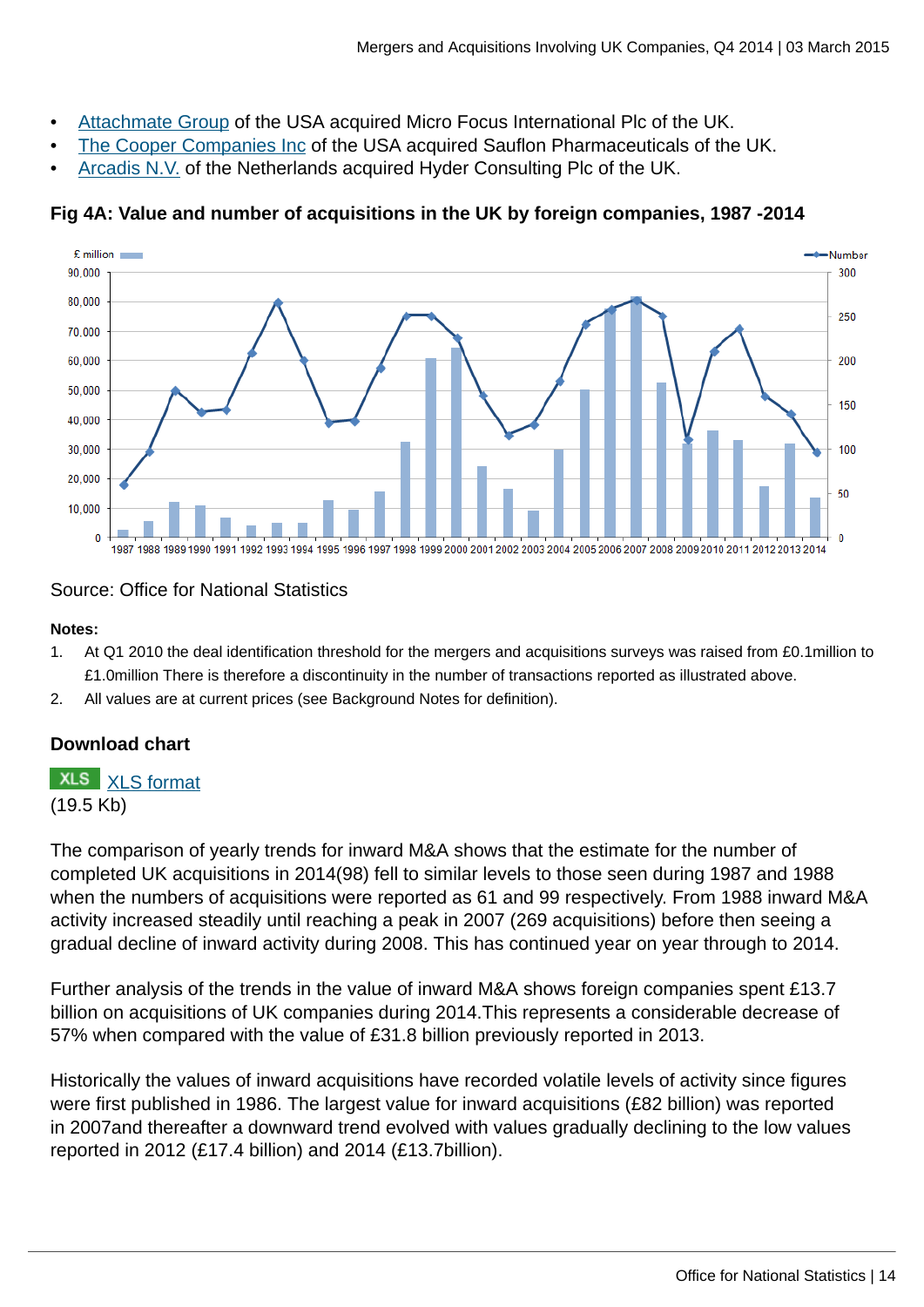The low levels of M&A inward activity during 2014 may be due to various economic factors such as low global economic growth, continued political instability abroad and the fall in the value of the euro and other foreign currencies.

During 2014, the number and value of disposals of UK companies by foreign companies involving a change in majority ownership (20) continued to record low levels of activity similar to the numbers reported in both 2012(27) and 2013 (26).

Other inward notable transactions, valued at £100 million, which took place in the UK by foreign companies during 2014:

#### QUARTER 1

- [Schneider Electric SA](http://iom.invensys.com/uk/Pages/IOM_NewsDetail.aspx?NewsID=639) of France acquired Invensys Plc of the UK.
- [Google Inc](http://www.independent.co.uk/life-style/gadgets-and-tech/deepmind-google-buys-uk-artificial-intelligence-startup-for-242m-9087109.html) of the USA acquired Deepmind Technologies Ltd of the UK.
- [BC Partners](http://www.bcpartners.com/news/2013/29-11-13.aspx) Ltd of Guernsey acquired Mergermarket Ltd of the UK.
- [Encore Capital Group Inc](ttp://www.cabotcm.com/media/2014/02/10/cabot-credit-management-acquires-marlin-financial-group) of the USA acquired Marlin Financial Group Ltd of the UK
- [Starwood Capital Group](http://www.bighospitality.co.uk/Business/Starwood-Capital-buys-De-Vere-Venues) of the USA acquired De Vere Venues Group Ltd of the UK.
- [The Hain Celeastial Group Inc](http://ir.hain-celestial.com/phoenix.zhtml?c=87078&p=irol-newsArticle&ID=1890008&highlight) of the USA acquired Tilda Ltd of the UK.
- [Zynga Inc](http://techcrunch.com/2014/01/30/zynga-naturalmotion/) of the USA acquired Naturalmotion Ltd of the UK.
- [Markel Corporation](http://www.investegate.co.uk/abbey-protection-plc--abb-/rns/scheme-of-arrangement-effective/201401171423479745X/) of the USA acquired Abbey Protection Plc of the UK.

#### QUARTER 2

- [The Bank of Montrea](http://citywire.co.uk/new-model-adviser/bank-of-montreal-seals-the-deal-for-fandc-takeover/a750082)l of Canada acquired F&C Asset Management Plc of the UK.
- [Arthur J Gallagher](http://www.gallaghereb.com/News/Pages/Arthur%20J.%20Gallagher%20acquires%20The%20Oval%20Group.aspx) of USA acquired Oval Ltd of the UK.
- [Fairfield LP](http://www.printweek.com/print-week/news/1143739/arle-capital-acquires-innovia-eur498-million-deal) of Guernsey acquired Innovia Holdings 1 Ltd of the UK.
- [Graphic Packaging Holding Company Inc](http://www.bensongroup.co.uk/graphic-packaging-completes-acquisition-of-benson-group/) of the USA acquired Benson Group of the UK.
- [World Helicopters SARL](http://www.avincisgroup.com/news-landing.aspx?code=160&name=COMPLETION+OF+THE+ACQUISITION+OF+AVINCIS) of Luxembourg disposed of Avincis Mission Critical Top Co Ltd of the UK.

#### QUARTER 3

- [Phoenix Group Holdings](http://www.thephoenixgroup.com/~/media/Files/P/Phoenix-Group-V2/Attachments/pdf/26032014%20-%20Divestment%20of%20Ignis%20Asset%20Management.pdf) of The Cayman Islands disposed of Ignis Asset Management Ltd of the UK.
- [K+S Baltic Offshore \(Cyprus\) Ltd](http://ir.kkr.com/kkr_ir/kkr_releasedetail.cfm?ReleaseID=858750) of Cyprus disposed of OCHL (Globe) Ltd of the UK.
- [Packaging Coordinators Inc](http://pciservices.com/news/pci-completes-purchase-of-penn-pharma) of the USA acquired Penn Pharmaceutical Services Ltd of the UK.
- [Sanpower Group](http://press.houseoffraser.co.uk/downloads/press/word/Acquisition_of_House_of_Fraser_by_Nanjing_Cenbest_FINAL.pdf) owner of Nanjing Xinjiekou Department Store Co Ltd of China acquired Highland Group Holdings Ltd of the UK.
- [Viacom Inc](http://news.viacom.com/press-release/viacom-closes-acquisition-channel-5) of the USA acquired Channel 5 Broadcasting Ltd of the UK.
- [Hony Capital Beijing Co Ltd](http://www.cinven.co.uk/mediacentre/pressreleases.aspx?mediaid=507) of China acquired Pizza Express Ltd of the UK.
- [Cirrus Logic INC](http://www.bbc.co.uk/news/uk-scotland-scotland-business-28879198) of the USA acquired Wolfson Microelectronics Plc of the UK.
- [KKR Management Holdings LP](http://ir.kkr.com/kkr_ir/kkr_releasedetail.cfm?ReleaseID=858750) (USA) of the USA acquired OCHL (Globe) Ltd of the UK.
- [Hexagon AB](http://www.verosoftware.com/news/articles/Hexagon-Acquires-Vero-Software) of Sweden acquired Vero Software Ltd of the UK.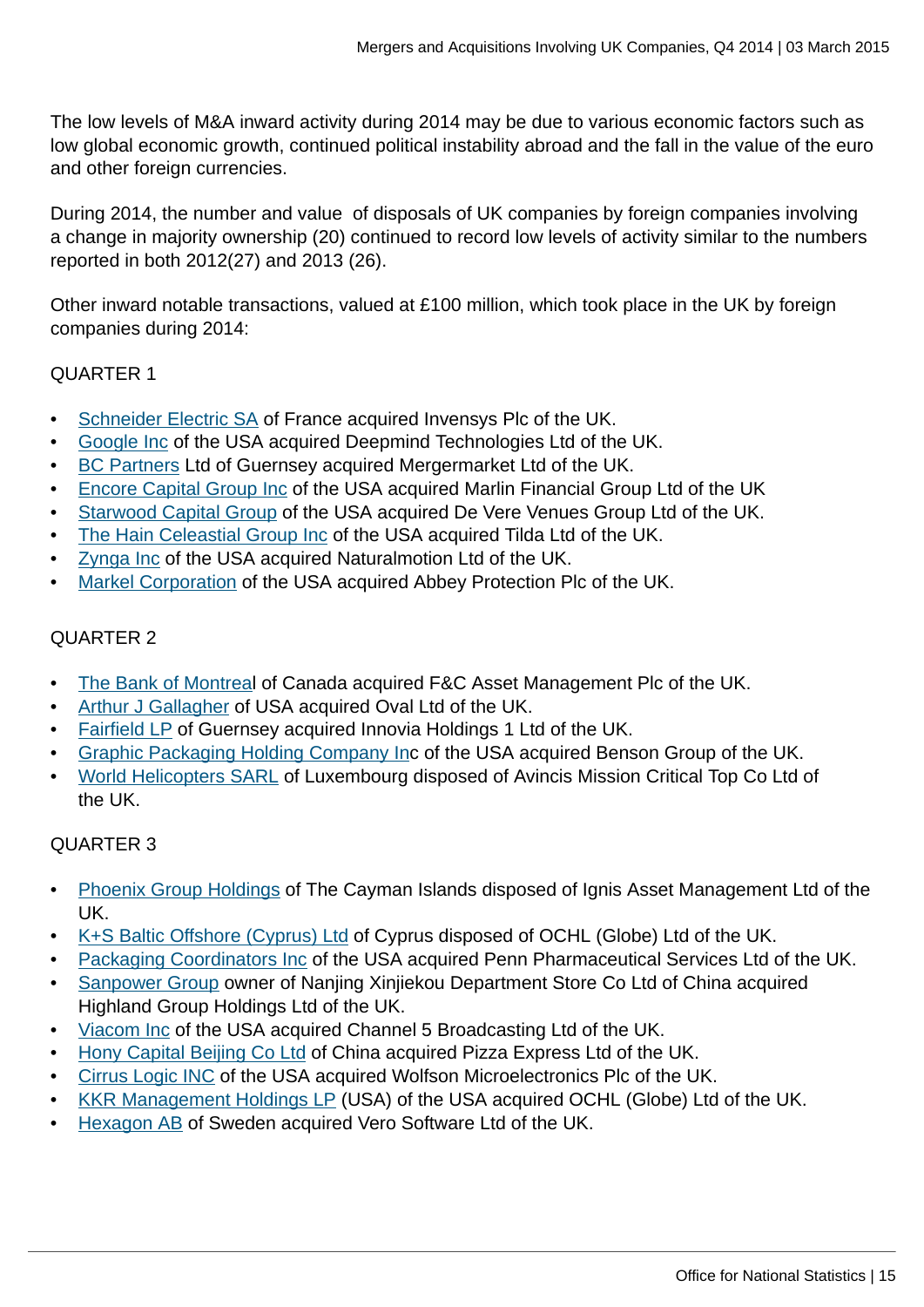



Source: Office for National Statistics

#### **Download chart**

**XLS** [XLS format](http://www.ons.gov.uk:80/ons/rel/international-transactions/mergers-and-acquisitions-involving-uk-companies/q4-2014/chd-m-a-fig-5.xls) (27 Kb)

During 2014 all areas of the world recorded much lower inward M&A activity than in previous years and even lower than the dip in numbers of inward acquisitions reported at 2009, when 112 inward acquisitions were reported.

Slow global economic growth and the fall in the value of the euro, combined with lack of confidence in the stability of global M&A markets, may indicate foreign companies found it difficult to generate the internal funding required for M&A. In addition foreign companies may still remain cautiously optimistic about M&A home and abroad and thus adopt a 'risk aversion' approach, causing them to continue to refrain from making any substantial investment in the UK during 2014.

# **Transactions Abroad by UK Companies**

In Q4 2014 there was an 8% increase in activity of the number of acquisitions abroad (26) made by UK companies compared with Q3 2014. The number of outward acquisitions has remained stable to the numbers reported in Q2 (25) and Q3 2014 (24). From the number of acquisitions of 30 in Q1 2014 they fell for the rest of the year and remained relatively flat.

During Q4 2014 the value of acquisitions was recorded as £11.4 billion which can be explained by three significant acquisitions (acquisitions over £100million) that completed in the quarter. In Q3 2014 the figure was £4.5 billion. Q4 2014 saw the highest value of acquisitions taking place, compared to £1.9 billion in Q1 2014. There was a noticeable increase in the value of acquisitions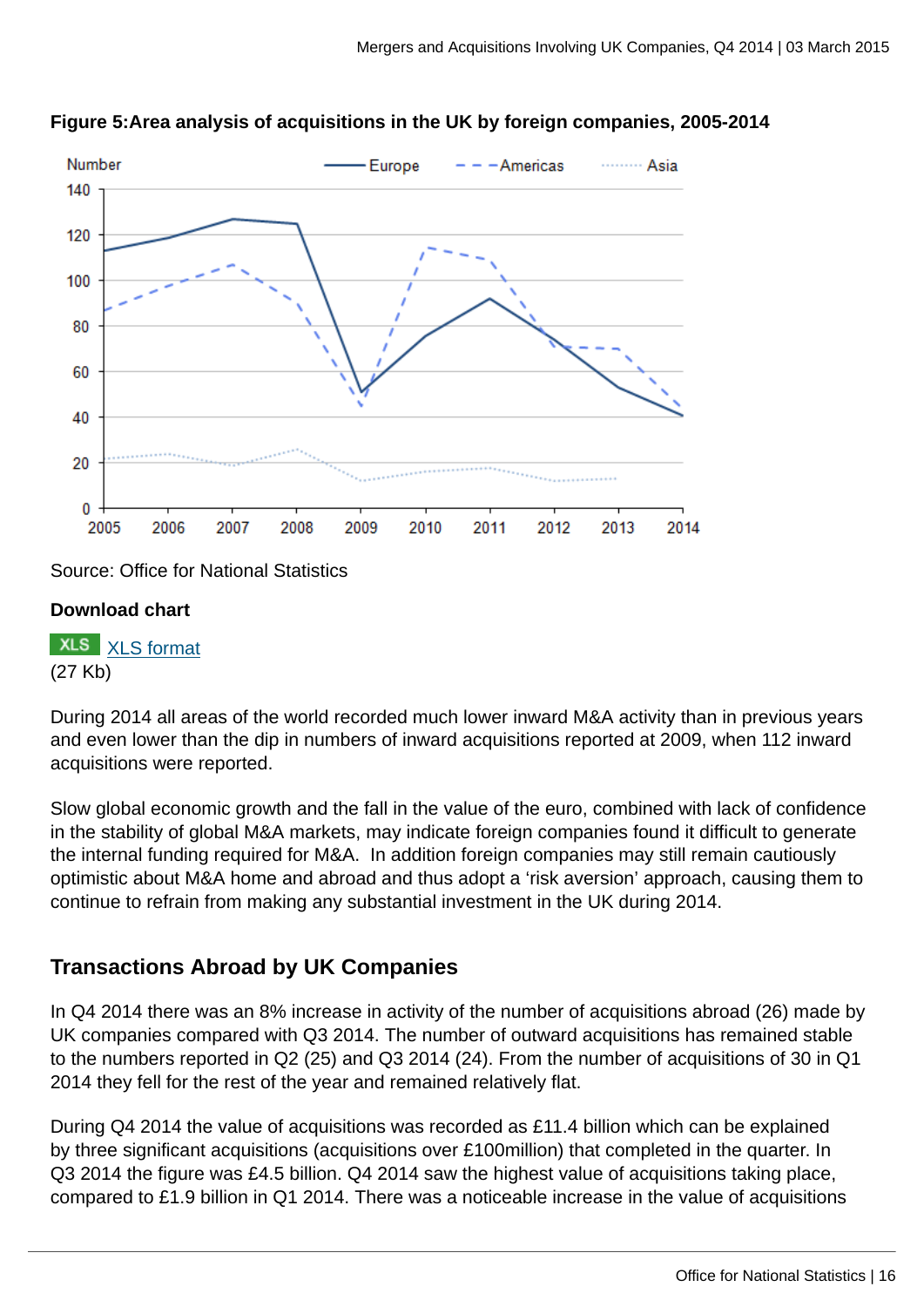abroad by UK companies from Q1 2014 to Q4 2014. Q4 2011 was the last time a similar value was reported (£12.6 billion). Q2 2000 still shows the highest value of acquisitions abroad made by UK companies with a figure of £129.0 billion.



**Figure 6: Value and numer of acquisitions abroad by UK companies**

#### Source: Office for National Statistics

#### **Notes:**

- 1. At Q1 2010 the deal identification threshold for the mergers and acquisitions surveys was raised from £0.1million to £1.0million There is therefore a discontinuity in the number of transactions reported as illustrated above.
- 2. All values are at current prices (see Background Notes for definition).
- 3. \* Denotes disclosive figures.

#### **Download chart**

# **XLS** [XLS format](http://www.ons.gov.uk:80/ons/rel/international-transactions/mergers-and-acquisitions-involving-uk-companies/q4-2014/chd-m-a-fig-6.xls)

(29.5 Kb)

There were 105 acquisitions for the whole of 2014; not since 2012 has there been a similar number of acquisitions recorded with 122. If UK companies are not confident in the global M&A market they may not invest. As such this is a possible obstacle for companies engaging in M&A abroad. The level of M&A activities abroad by UK companies throughout 2014 (105) has decreased compared with a peak of 441 in 2007.

The following outward notable transactions, valued at £100 million or more, took place during Q4 2014:

- [British Sky Broadcasting Group Plc](http://www.morningstar.co.uk/uk/news/AN_1410501001419669300/eu-approves-bskyb-acquisition-of-sky-deutschland-sky-italia.aspx) of the UK acquired Sky Deutschland AG of Germany.
- [British Sky Broadcasting Group Plc](http://www.morningstar.co.uk/uk/news/AN_1406277776193333100/update-bskyb-agrees-to-buy-sky-italia-and-sky-deutschland-from-fox.aspx) of the UK acquired Sky Italia SRL of Italy.
- [Aviva Plc](http://www.aviva.co.uk/media-centre/story/17349/aviva-to-sell-its-stake-in-spanish-joint-venture-c/) of the UK disposed CxG Aviva of Spain.
- [The Weir Group PLC](http://www.weir.co.uk/media/press-releases/news/2014/10/acquisition-of-trio) of the UK acquired Trio Engineered Products of China.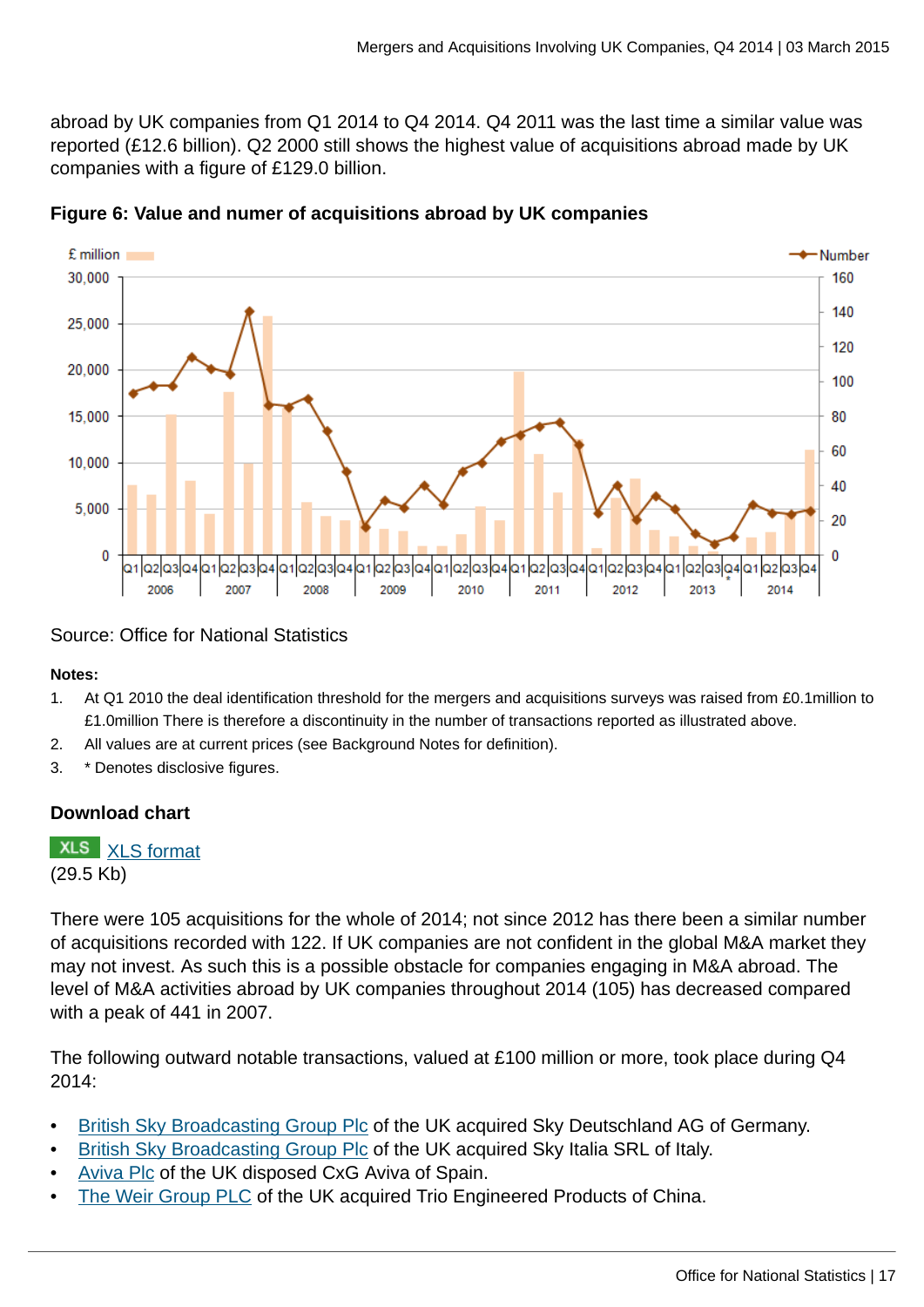- [Amec Group Ltd](http://www.amecfw.com/media/news-releases/2014/amec-foster-wheeler-a-new-force-in-global-engineering-project-delivery-asset-support-power-equipment-and-consultancy) of the UK acquired Foster Wheeler of Switzerland.
- [Balfour Beatty Plc](http://www.investegate.co.uk/balfour-beatty-plc--bby-/rns/completion-of-disposal-of-parsons-brinckerhoff/201410311343548613V/) of the UK disposed of Parsons Brinckerhoff Group Inc of the USA.
- [Tullet Prebon Plc](http://www.bobsguide.com/guide/news/2014/Nov/26/tullett-prebon-completes-acquisition-of-pvm.html) of the UK acquired PvM Associates Ltd of Bermuda.
- [Old Mutual Plc](http://citywire.co.uk/wealth-manager/news/old-mutual-sells-skandia-germany-and-austria/a743177) of the UK disposed of Skandia companies in Germany and Austria

### **Figure 6A: Value and number of acquisitions abroad by UK companies 1987-2014**



#### Source: Office for National Statistics

#### **Notes:**

- 1. At Q1 2010 the deal identification threshold for the mergers and acquisitions surveys was raised from £0.1million to £1.0million There is therefore a discontinuity in the number of transactions reported as illustrated above.
- 2. All values are at current prices (see Background Notes for definition
- 3. \* Denotes disclosive figures.

#### **Download chart**

## **XLS** [XLS format](http://www.ons.gov.uk:80/ons/rel/international-transactions/mergers-and-acquisitions-involving-uk-companies/q4-2014/chd-m-a-fig-6a.xls)

(20 Kb)

The total value of acquisitions made abroad by UK companies for the whole of 2014 was £20.3 billion, similar to the value of £17.9 billion reported in 2012. 2000 saw the highest recorded value on record of £181.0 billion. Since 2007 when the value of acquisitions made abroad by UK companies was £57.8 billion, the presiding years saw a decrease in the value of acquisitions to £10.1 billion in 2009. In 2010 there was a slight increase in the value of acquisitions to £12.4 billion, and subsequently a larger increase to £50.2 billion in 2011. The 2014 figure of £20.3 billion represents a 65% decrease compared to the figure recorded in 2007. Although acquisition values have increased during 2014, the number of acquisitions has declined further than the reported values in 2012. This is a reflection that the value of M&A is increasing.

The estimates of the value of the acquisitions and also the number and value of disposals abroad by UK companies during Q4 2014 and for 2014 as a whole have been suppressed in this bulletin in order to avoid the potential disclosure of companies involved in this type of M&A activity.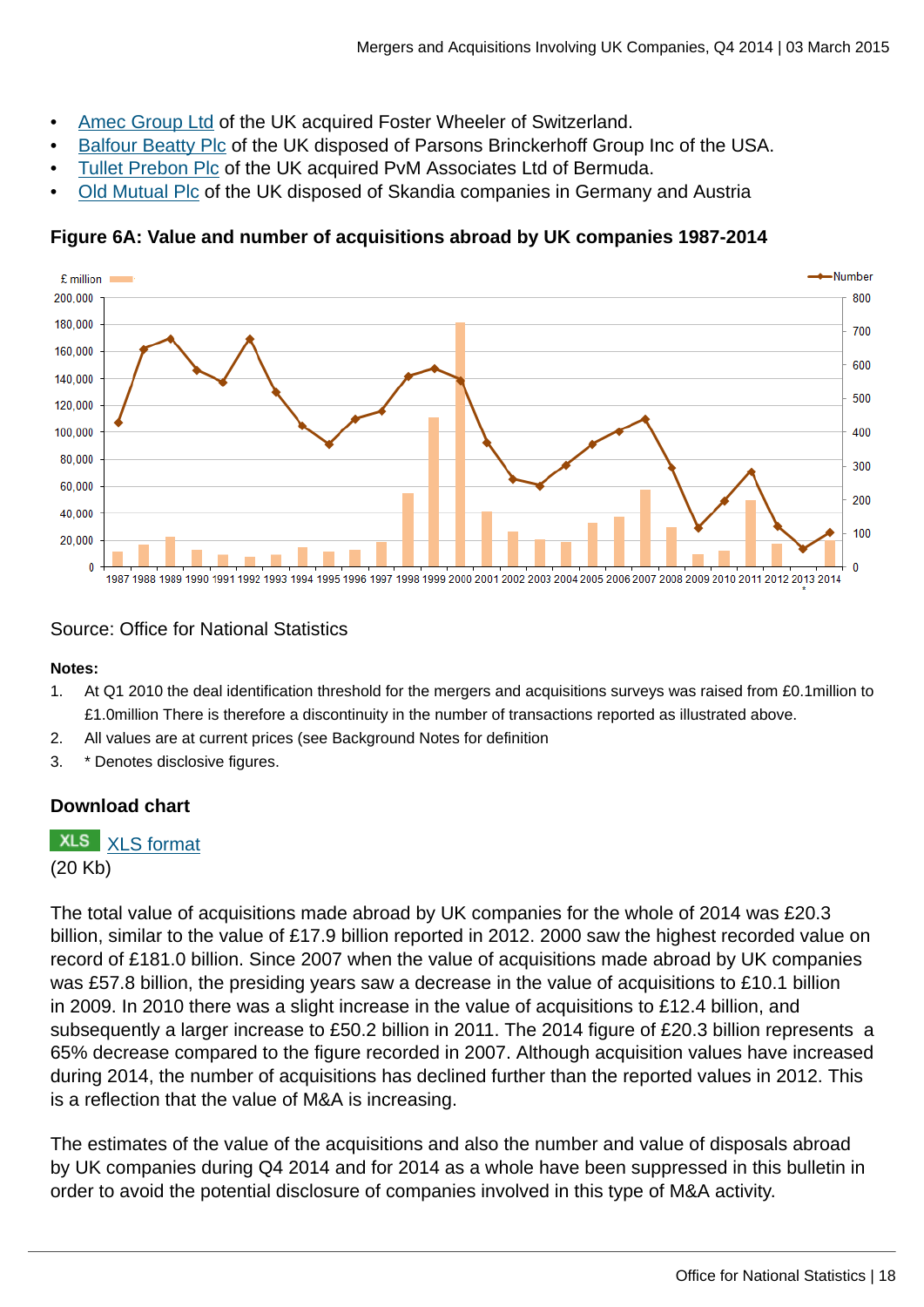Other outward significant transactions, valued at £100 million, which took place in the UK by foreign companies during 2014:

#### QUARTER 1

- [Smith and Nephew Plc](http://www.telegraph.co.uk/finance/newsbysector/pharmaceuticalsandchemicals/10615081/Smith-and-Nephew-buys-ArthroCare-to-boost-sports-medicine-arm.html) of the UK acquired Arthrocare Corp of the USA.
- [Pearson Plc](http://www.pearson.com/news/announcements/2013/december/pearson-acquiresgrupomultibecomesthemarketleaderinadultenglishla.html) of the UK acquired Grupo Multi of Brazil.
- [IMI Plc](http://www.imiplc.com/media/press-releases/2014/rddisp020114.aspx) of the UK disposed of its Beverage Dispensing & Merchandising Division of the USA.
- **[IMI Plc](http://www.imiplc.com/media/press-releases/2014/rddisp020114.aspx) of the UK disposed of its Beverage Dispensing & Merchandising Division of Germany.**
- [IMI Plc](http://www.imiplc.com/media/press-releases/2014/rddisp020114.aspx) of the UK disposed of its Beverage Dispensing & Merchandising Division of China.
- [British United Provident Associated Ltd](http://www.investegate.co.uk/brit-utd-provascbupa/rns/bupa-completes-acquisition-of-cruz-blanca-salud/201402241200067735A) of the UK disposed of Cruz Bianca Salud SA of Chile.
- [Pace Plc](http://www.thetelegraphandargus.co.uk/business/10921266.Pace_seals_deal_on_acquiring_US_firm/) of the UK acquired Aurora Networks Inc of the USA.

#### QUARTER 2

- [Rexam Plc](http://www.investegate.co.uk/rexam-plc--rex-/rns/disposal/201406021438086243I/) of the UK disposed of Pharmaceutical Devices & Prescription. Retail Packing Divisions of France, Germany and the USA.
- [Montagu Private Equity LLP](http://www.packaging-gateway.com/news/news-rexam-sells-healthcare-packaging-divisions-4260830) of the UK acquired Rexam Pharmaceutical Devices & Prescription Retail Packing Divisions of France, Germany and the USA.
- [RPC Group Plc](http://www.rpc-group.com/assets/regulatory-announcements/ra_14_06_02_607.pdf) of the UK acquired Ace Corporation Holdings Limited of China.
- [Savills Plc](http://www.savills.com/_news/article/105347/176738-0/6/2014/savills-completes-studley-acquisition) of the UK acquired Studley Inc of the USA.
- [QinetiQ Group Plc](http://www.stockmarketwire.com/article/4817940/QinetiQ-completes-sale-of-US-services-division.html) of the UK disposed of QinetiQ North America Inc of the USA.

## QUARTER 3

- [Vodafone Group Plc](http://www.investegate.co.uk/vodafone-group-plc--vod-/rns/vodafone-completes-eur7-2-bn-acquisition-of-ono/201407231116151072N/) of the UK acquired Grupo Corporativo Ono S.A. of Spain.
- [Man Group Plc](http://www.investegate.co.uk/man-group-plc--emg-/rns/acquisition-of-numeric-holdings-llc/201406190700199868J/) of the UK acquired Numeric Holdings LLC of the USA.
- [Rolls-Royce Holdings Plc](http://www.investegate.co.uk/rolls-royce-holdings--rr--/rns/acquisition/201408261516280420Q/) of the UK acquired Rolls-Royce Power Systems (Tognum AG) of Germany.
- [Cobham Plc](http://www.investegate.co.uk/cobham-plc--cob-/rns/aeroflex-acquisition-completed/201409150700126057R/) of the UK acquired Aeroflex Holding Corp of the USA.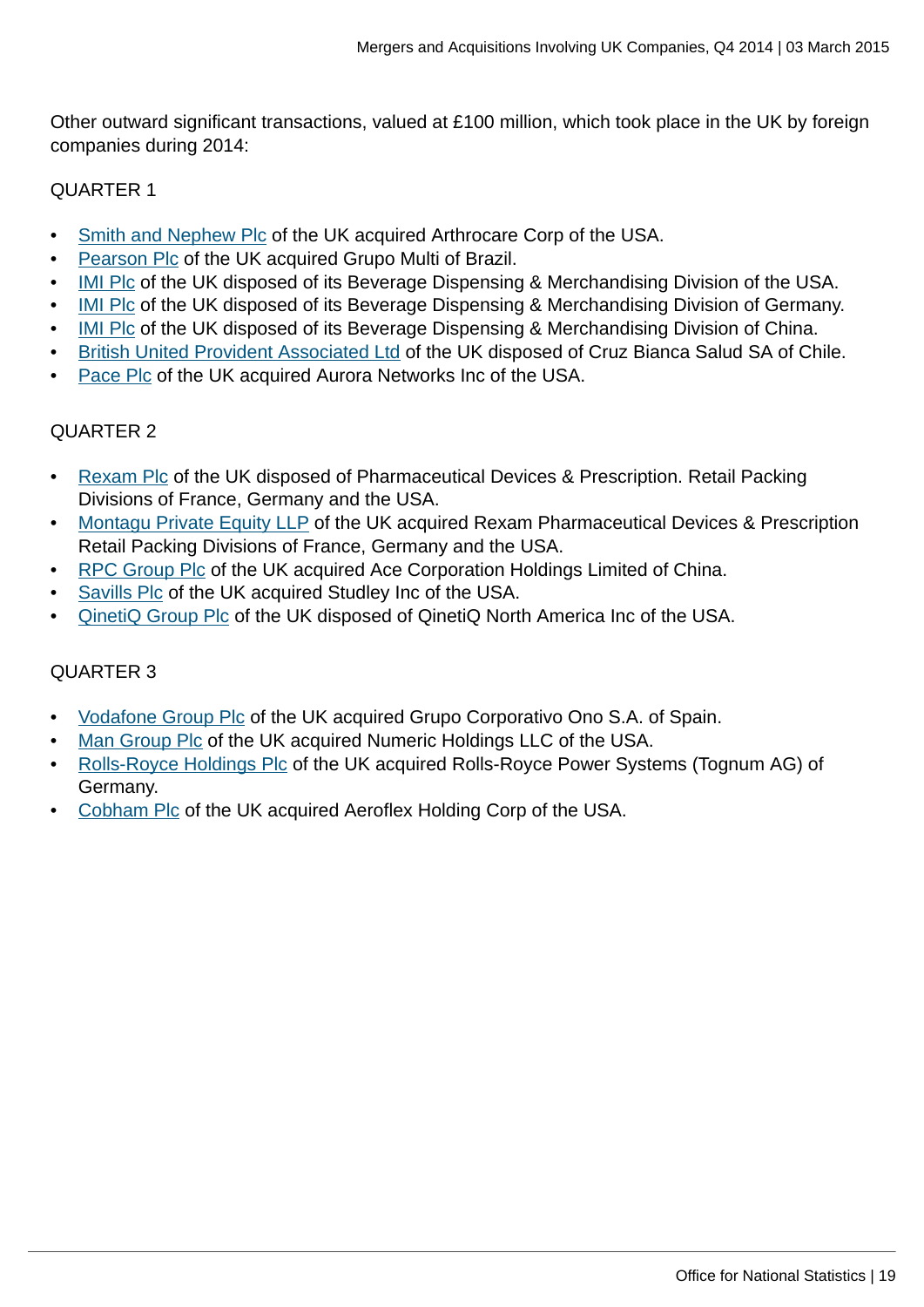



Source: Office for National Statistics

#### **Download chart**

**XLS** [XLS format](http://www.ons.gov.uk:80/ons/rel/international-transactions/mergers-and-acquisitions-involving-uk-companies/q4-2014/chd-m-a-fig-7.xls) (27 Kb)

Between 2013 and 2014 outward M&A saw an increase in activity in both Europe and The Americas compared to 2013. However, this is still lower than the reported number for both continents in 2011 when Europe recorded 104 acquisitions and The Americas reported 113 acquisitions.

#### **Additional Information**

Data for the following domestic and cross border acquisitions and mergers may be included in the next M&A quarterly estimates for Q1 2015.

- Qatar Investment Authority of Qatar acquired Songbird Estates Plc of the UK.
- Standard Life Plc of the UK sold Standard Life Financial Inc of Canada.
- TPG Capital LLP of the UK acquired Prezzo Plc of the UK.

# **How Our Statistics Compare with External Evidence**

The ONS estimates for domestic and cross border mergers and acquisitions, during Q4 2014 and for 2014 as a whole, appear to be in line with the views of some external commentators.

Global merger, acquisitions and disposals activity is often driven by the availability of credit and company profits as well as a sense of confidence in the economic outlook. The majority of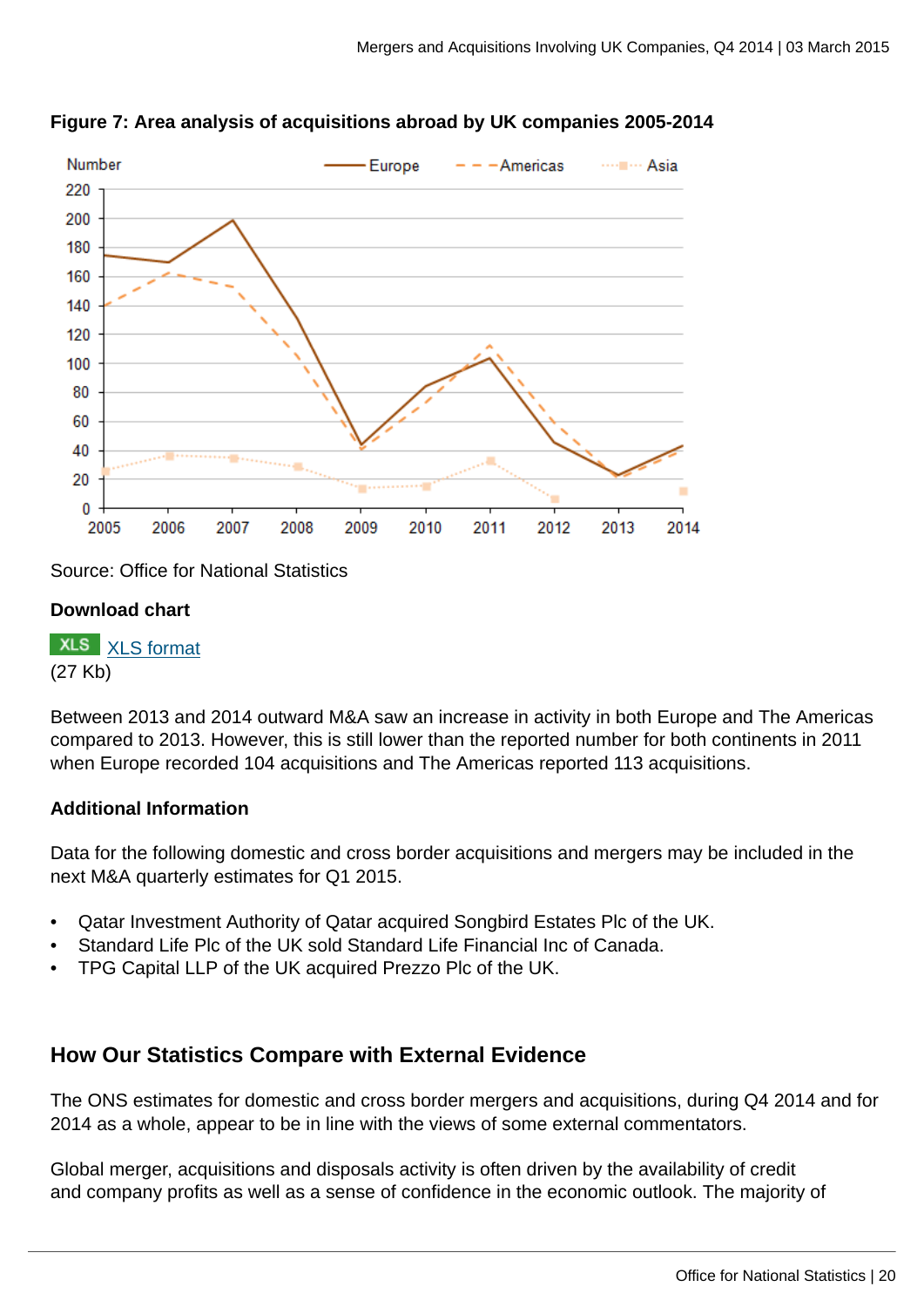large M&A transactions involve some element of borrowing or leveraging. Therefore when credit conditions deteriorate, as happened in the 2008-09 economic downturn, M&A activity declines. On the other hand, the process of completing an M&A transaction takes time and often there may be a lag between improving economic conditions and any quarter-on-quarter increase in M&A activity.

During 2014 the downward trend of domestic M&A may be a result of UK political instability as UK businesses experienced uncertainties about the outcome of the Scottish referendum, held in September 2014, and the impending General Election due in May 2015.

The record decline of inward M&A activity during 2014 may be in part due to the continued fluctuation and low levels of foreign exchange rates. Low foreign exchange rates may act as a deterrent and therefore possibly constrain European companies from raising the equity capital needed to pursue M&A investment in the UK.

In comparison, the increase of outward M&A activity during 2014 may be partially due to favourable foreign exchange rates which may have allowed UK companies to acquire foreign companies more cheaply. UK economic conditions have remained relatively stable throughout 2014 and this may have allowed companies to regain confidence in the M&A markets enabling them to pursue outward M&A that had previously been 'put on hold'.

[The Bank of England Credit Conditions Survey - Q4 2014](http://www.bankofengland.co.uk/publications/Documents/other/monetary/ccs/creditconditionssurvey150106.pdf) reported a slight improvement in credit conditions for UK businesses in Q4. According to respondents, the spread charged on loans for large and medium-sized businesses were reported to have fallen. Despite improvements in credit conditions, net lending to businesses fell in Q4. This was mainly due to an increase in the use of non-bank sources of funding instead. For example, net equity issuance was at its highest level since 2010. However, improvement in credit conditions for small and medium-sized enterprises (SMEs) was less marked than for larger businesses in 2014. Reasons cited for this included lower access to bond and equity markets for SMEs and an improvement in profitability reducing the need for external funding or credit.

[The Bank of England's \(BOE\) December 2014 Agents Summary of Business Conditions](http://www.bankofengland.co.uk/publications/Documents/agentssummary/2014/agsum14dec.pdf) explained that corporate credit conditions had improved with Banks' interest in lending to smaller firms appeared to be increasing, suggesting some increase in lenders' risk appetites. In sectors where access to finance had been very difficult, such as hospitality, there were some reports of companies once again being able to access bank credit.

[The Office for Budget Responsibility's Economic and fiscal outlook December 2014](http://cdn.budgetresponsibility.independent.gov.uk/December_2014_EFO-web513.pdf) stated that credit conditions and the financial system continue to normalise gradually. However, the concerns about global growth prospects have contributed to falls in commodity process and European equity prices in recent months.

Allen & Overy, an international legal practice, reported in its [M&A index Q4 2014](http://www.allenovery.com/SiteCollectionDocuments/MA-Q4-2014.pdf), that there has been little call for optimism since the financial crisis struck with the M&A market taking longer to recover its health than anyone expected. The report explained that the economic environment is perhaps not as settled at the end of 2014 as it was at the beginning of 2014, and that has been reflected in growing stock market volatility in recent weeks. There also appears to be growing worries about higher interest rates which could hurt investor and consumer confidence.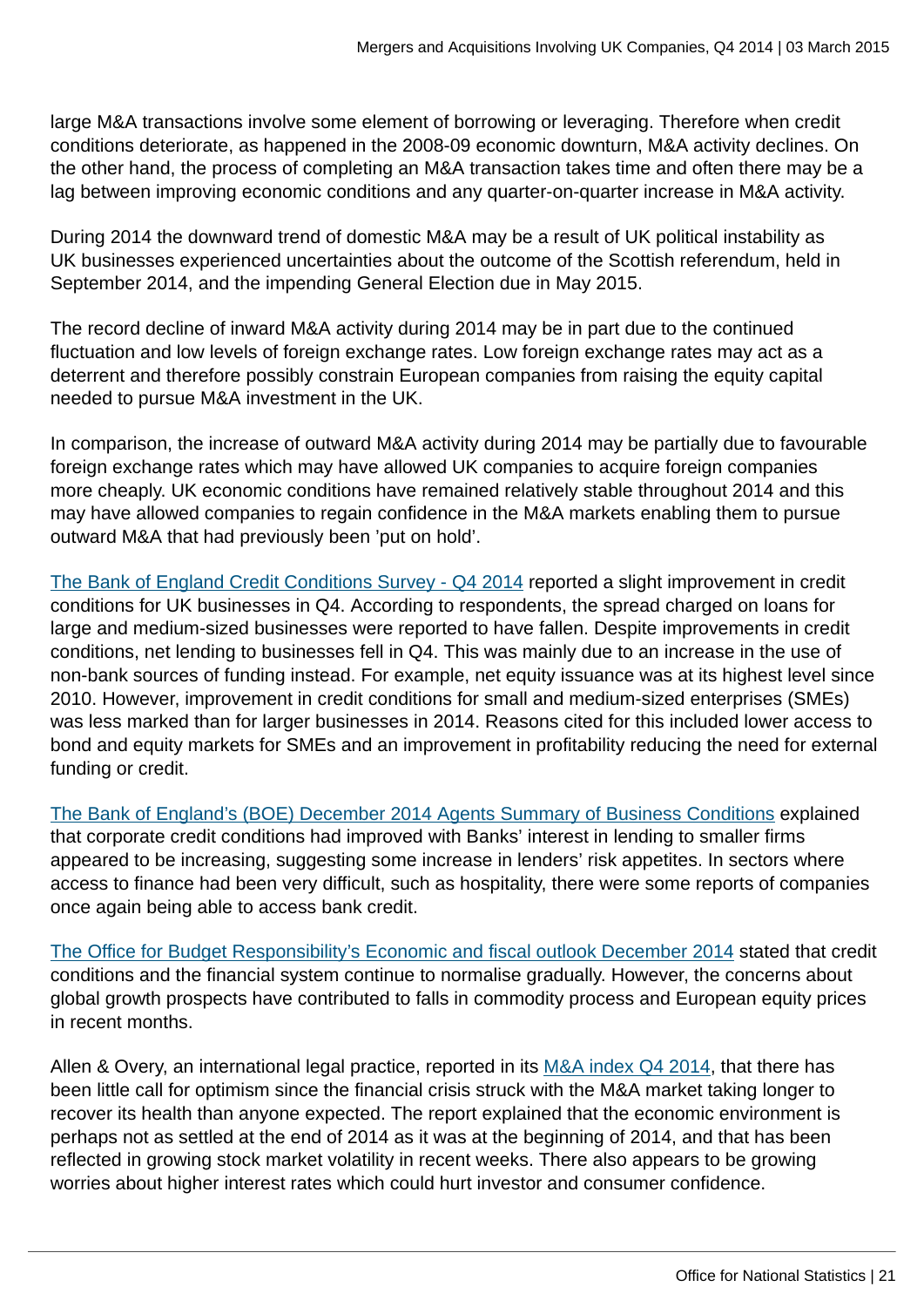[The OECD 2014 Investment Insights](http://www.oecd.org/daf/inv/investment-policy/InvestmentInsights-Nov2014.pdf) paper dated November 2014 also appears to support the downward trend of global and domestic M&A. Using data on M&A investment it stated that international and domestic M&A are both on track (based on data through Q3) to reach their lowest levels in a decade. Economic conditions that are holding back international investment in Europe would seem to be discouraging domestic investment as well.

## **Background notes**

#### 1. **Overview of Mergers and Acquisitions:**

The M&A estimates are analysed and produced to measure investment data for:

Investment in the UK by UK companies (Domestic investment).

Investment in the UK by foreign companies (Inward investment).

Investment in foreign companies by UK companies (Outward investment).

Within ONS, M&A data are essential for producing the National Accounts. The survey results form important components of the UK Balance of Payments and Financial Accounts and are vital in the measurement of the financial and non-financial business sector accounts. M&A data is used in the compilation of the estimates for Foreign Direct Investment and additionally used by other government departments when preparing ministerial briefings. For example, HM Treasury, the Department for Business, Innovation and Skills, UK Trade & Investment and HM Revenue and Customs. The M&A data estimates are also used by foreign embassies, economists and academics for research purposes and for periodic statistical comparisons.

#### 2. **Your Views Matter**

We are constantly aiming to improve this release and its associated commentary. We would welcome any feedback you might have and would be particularly interested in knowing how you make use of these data to inform our work. Please contact us via email: [m&a@ons.gsi.gov.uk](mailto:m&a@ons.gsi.gov.uk) or telephone Michael Hardie on +44 (0) 1633 455923.

#### 3. **Basic Quality Information**

The Quality and Methodology Information for Mergers and Acquisitions(M&A) surveys report describes in detail the intended uses of the statistics presented in this publication, their general quality and the methods used to produce them.

#### 4. **Relevance to Users**

The degree to which the statistical outputs meet users' needs.

Within ONS, the mergers and acquisitions data are considered to be essential for producing the National Accounts. The survey results form important components of the UK Balance of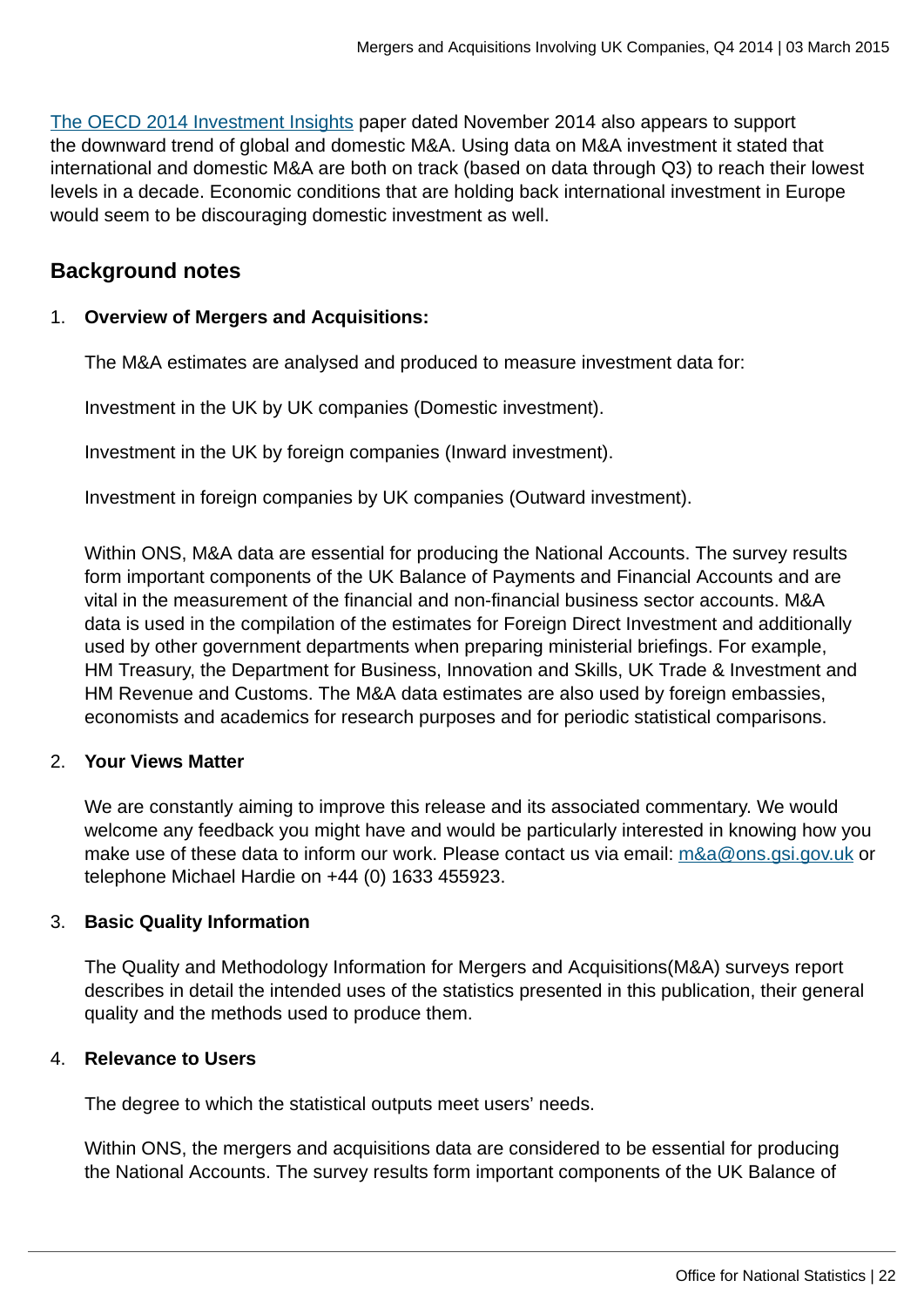Payments and Financial Accounts and are vital in the measurement of the financial and nonfinancial business sector accounts.

The Cross-Borders Acquisitions and Mergers survey (M&A) data are used in the compilation of the estimates of Foreign Direct Investment (FDI). These data meet the needs of FDI by collecting data on all acquisitions which lead to a holding in excess of 10% of the issued share capital. These estimates then feed into the UK Balance of Payments and the 'Rest of the World' sector of the financial accounts in the National Accounts, for which there is an EU legal requirement. Individual transaction information is also used to estimate the counterpart in 'portfolio' investment flows for monthly Balance of Payments.

The data collected are also used in updating business structures and country of ownership codes on the Inter-Departmental Business Register (IDBR). The IDBR is a comprehensive list of UK businesses that is used by government for statistical purposes.

#### **Elsewhere in Government, Examples of Departments Who Use the Data Include:**

- HM Treasury, Economic Analysis Division, where the data are used in preparing briefing and forecasting;
- Department for Business, Innovation and Skills, where direct investment data are required for ministerial briefing, parliamentary questions and in formulating trade policy;
- UK Trade & Investment, where the information is used for briefing on the extent to which the UK is successful in attracting inward investment;
- HM Revenue and Customs, where the data are used to help in forecasting company taxation.

#### **Non-Government Users Include:**

- Private companies which are interested in analysing country and industry data for trends by foreign firms in the UK and by UK companies abroad and also for researching corporate finance activity and for the purpose of investment banking;
- UK embassies in foreign countries, who are interested in information on specific countries and companies making acquisitions, and
- Private sector economists, journalists and academics who are interested in information on particular industries and particular countries for research purposes and who use the data for periodic statistical comparisons.

Feedback from users has indicated that the information received from the M&A survey has a high degree of relevance across the above user groups, meets the vast majority of user needs, and all information currently collected and published is used.

#### **Source of Data:**

The information collected is based on reports in the financial press, specialist magazines, company and financial websites supplemented by special surveys to businesses to determine the form, value and timing of each transaction.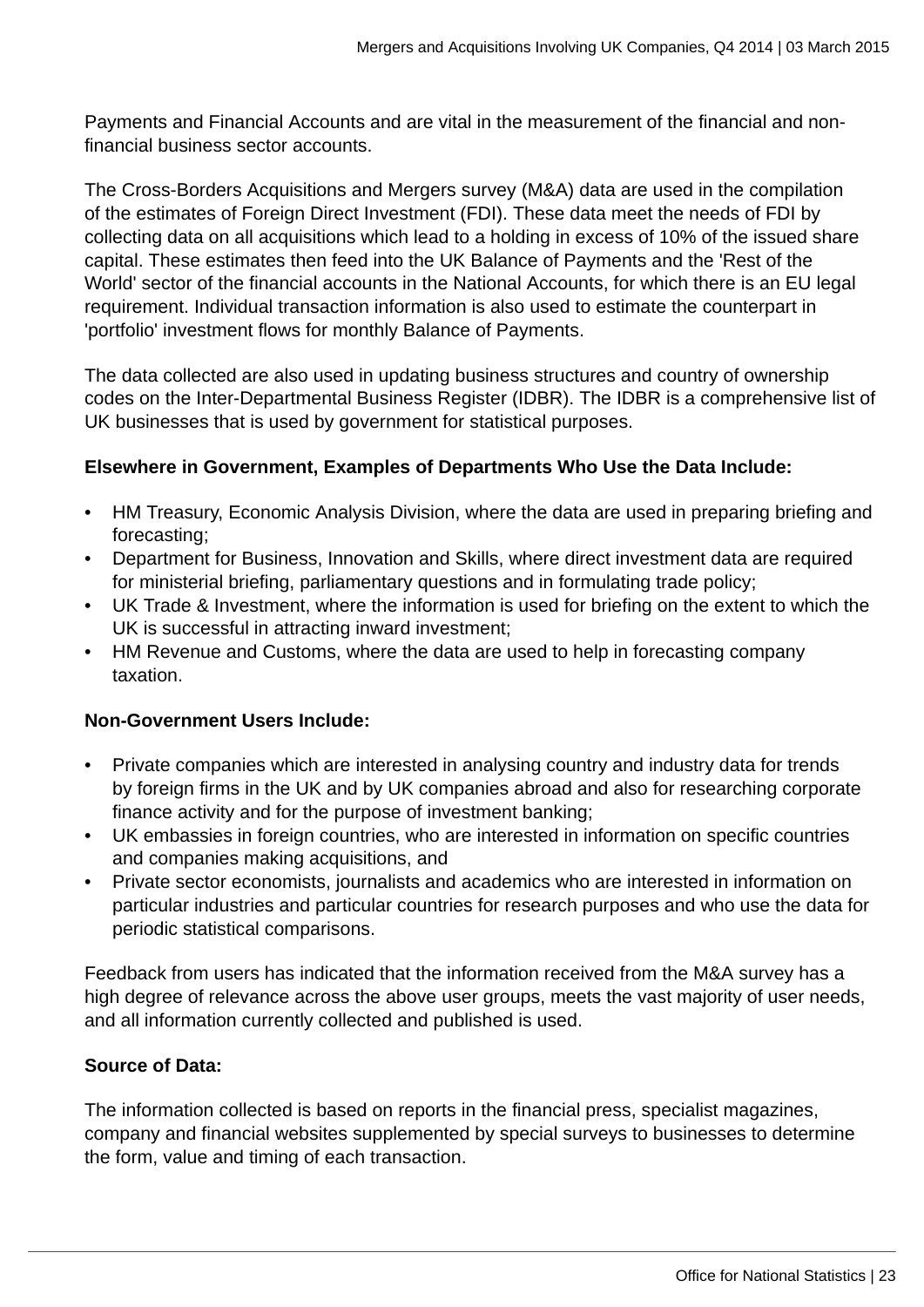If the information is not yet in the public domain, such transactions may not be reflected in the analysis. Where full information has not yet been received on the details of the acquisition or disposal, the value of the transaction indicated in the public domain is used as an interim estimate.

The data shown in this release relate solely to mergers and acquisitions undertaken by companies: acquisitions by individuals are not included.

This publication contains data relating mergers, demergers, acquisitions and disposals. Figures relating to mergers are included within acquisitions and those relating to demergers are contained within disposals.

ONS makes every effort to provide informative commentary on the data in this release. As part of the quality assurance process, individual businesses are contacted in an attempt to capture reasons for large period on period data movements. It can prove difficult to gather detailed reasons from some businesses to help inform the commentary. Frequently, reasons given for data movements refer to a 'change in market conditions' or a 'restructure of the company'. Consequently, it's not possible for all data movements to be fully explained.

ONS are aware that a number of users make use of these data for modelling or forecasting purposes. In doing so, it is important that users make note of our revisions policy (see note 9 in the background notes) and that all time series are on a 'current price' basis, which means that the values are as they were at the time of measurement and not adjusted for inflation. Acquisitions and disposal activity can be affected by UK and global economic and political issues and therefore quarterly estimates can be volatile.

One question often asked of the M&A release is 'why is there a time delay between the announcement of M&A transactions in the press and the inclusion of these transactions within ONS M&A figures?' The difference is that ONS figures record when a transactions legally completes as opposed to when the transaction has been announced in the press. The complexities surrounding the acquisitions/disposals taking place often incurs a time lag, which can vary between quarters.

#### 5. **Significant Transactions**

Significant Transactions tables show the reported figures for a selection of significant transactions which occurred in the quarter, where 'significance' is defined as the absolute value of the deal.

The figures shown are usually the ones available from the financial press or other sources in the public domain although occasionally, with the consent of the company, the value returned to ONS is used in the tables instead of the press reported figure. If the company's consent cannot be obtained then the deal is excluded, however, the values are included in the aggregate tables. Occasionally, therefore, a large deal may be missing (suppressed) from the lists so it is best to regard these tables as an indication of the ranking of deals rather than a completely exhaustive listing.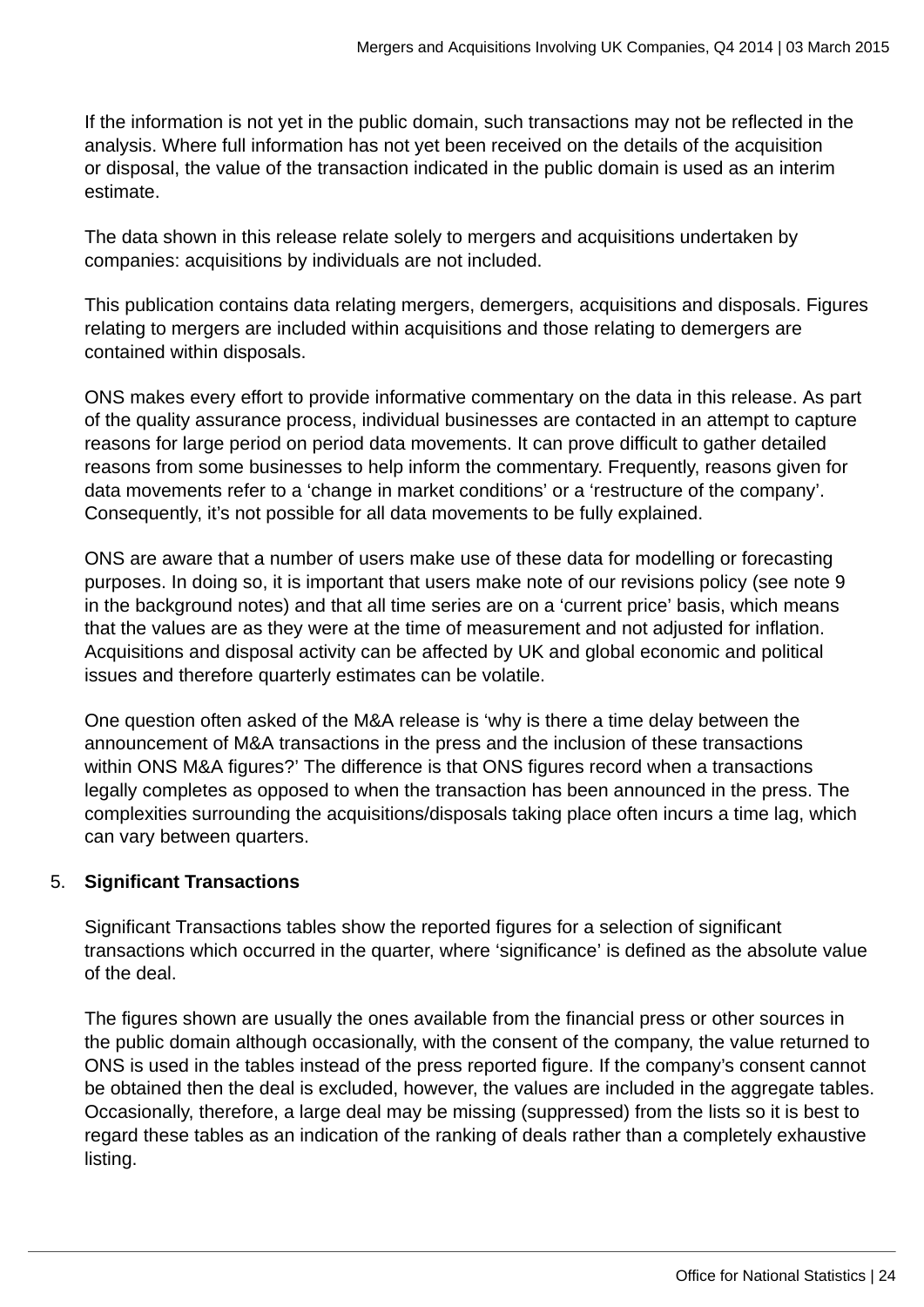Press reported figures for M&A transactions often differ to some extent from those supplied by companies to ONS and it is the latter which are used in compiling statistical aggregates in [tables](http://www.ons.gov.uk:80/ons) [1-10](http://www.ons.gov.uk:80/ons). Included in the prices quoted in the tables of significant transactions is the total published price paid for the company excluding any assumed debt where known. Deferred payments are included in the reported price even if the payment is made in a different quarter.

#### 6. **Types of Transactions Covered**

**Mergers** are acquisitions in which all or part of the payment is made in shares, such that the shareholders of the two companies become shareholders of a new, combined company group.

**Demergers** are disposals where a company group divides into two or more separate companies, in such a way that the shareholders of the restructured companies remain the same, or retain the equivalent value shareholding in one of the newly independent companies. Demergers are included in the statistics within disposals.

**Acquisitions** are transactions which involve one company purchasing the ordinary shares of a second company ('target company'). A target company is usually of a smaller size than the company undertaking the purchase.

**Disposal** is a term used to describe the action when a company or organisation sells or liquidates the ordinary shares of a second company ('target company').

**Cross-border acquisitions** denote transactions where a company in one country acquires, either directly or indirectly, a controlling interest in a company in another country.

**Direct transactions** are those where a company acquires a controlling interest in another company.

**Indirect transactions** are those where a company uses an existing foreign subsidiary to acquire a controlling interest in a company resident in another country. The acquiring foreign intermediate company may be located in the same country in which the acquisition is being made or in a different country.

**Acquisitions within the UK by other UK companies** denote mergers and acquisitions involving only UK registered companies.

Where the acquired company was a subsidiary of another company the transaction is classified as a sale between company groups.

The phrase 'acquisitions in the UK by UK companies' refer to deals where the ultimate ownership remains in the UK. This heading does not cover the total number or value of deals where a UK company is the acquirer. When a foreign company acquires a UK company through one of its existing UK subsidiaries or a UK registered special purpose vehicle that deal is shown as part of the data under 'acquisitions in the UK by foreign companies'.

#### **Acquisition of independent companies**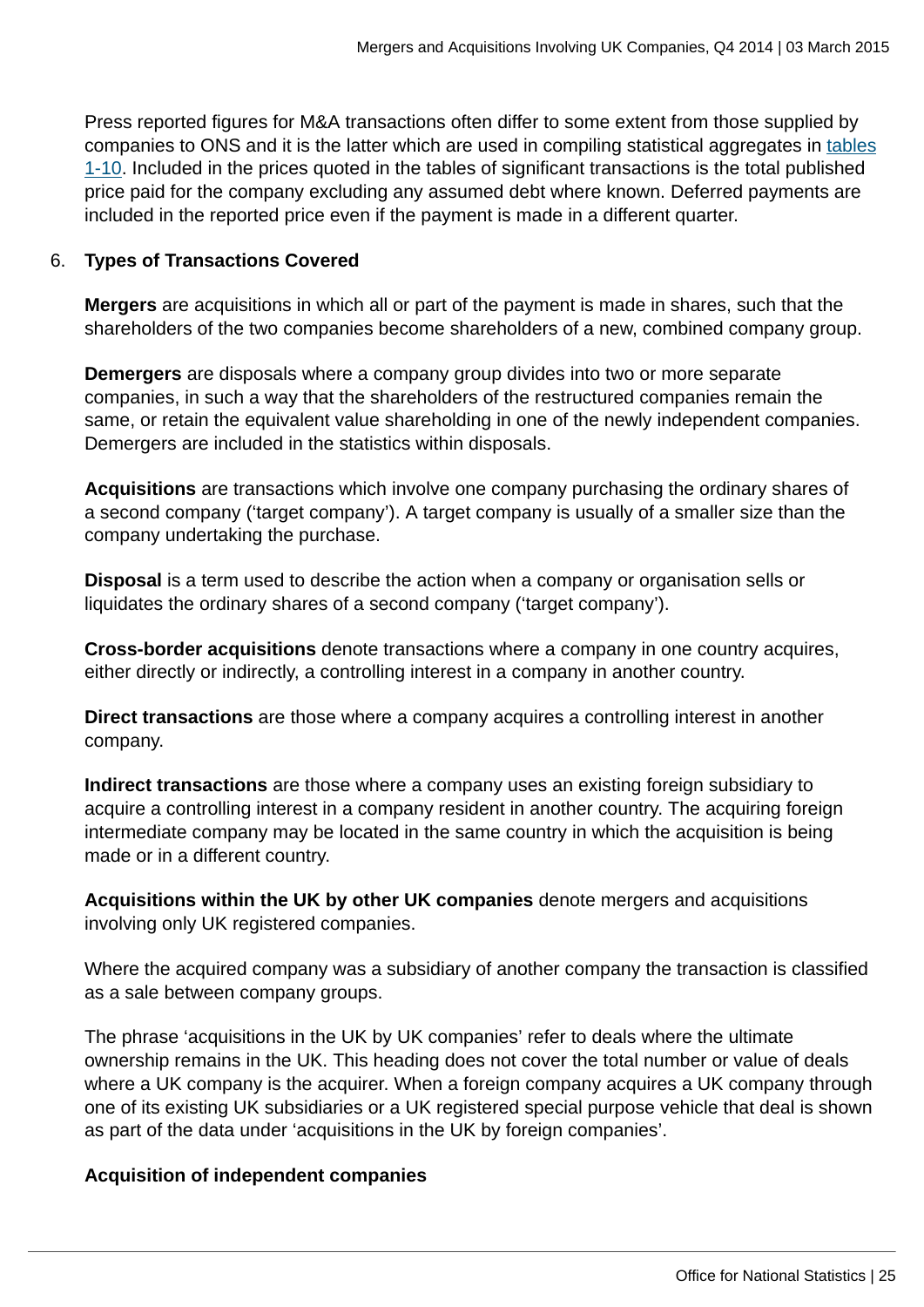The acquisition of an independent company means the purchase of a company in its entirety – the company itself and all of its subsidiaries.

#### **Acquisition of subsidiary companies**

The acquisition of a subsidiary company means the purchase of part of a company.

#### 7. **Financing**

This statistical bulletin provides details of the application of funds to effect mergers and acquisitions and the proceeds raised from disinvestments and demergers.

For indirect foreign transactions there is the added complication of considering the movements of funds either as capital injection or in the form of loans between parent companies and their foreign subsidiaries making the acquisition. Occasionally, the foreign subsidiary obtains the funds required partly or entirely outside the UK from sources such as:

- Own resources
- Borrowing from banks and other local sources
- Share, bond and other capital or notes issued abroad

Also, a transaction may be funded by more than one method.

#### 8. **Definitions of Geographic Areas**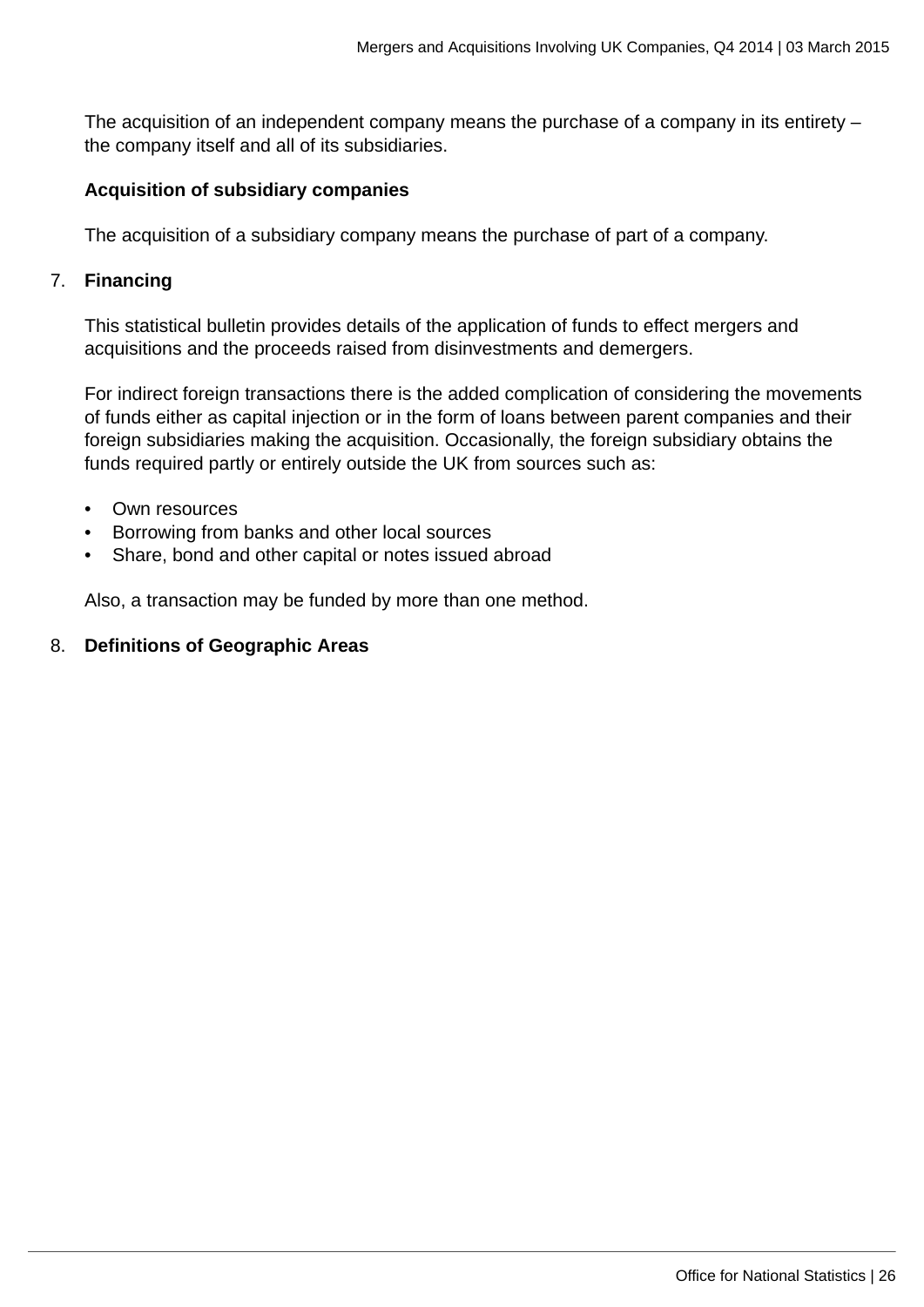| <b>Europe</b>                                       |                                                     |                   |                                                                                                                        |                                      |
|-----------------------------------------------------|-----------------------------------------------------|-------------------|------------------------------------------------------------------------------------------------------------------------|--------------------------------------|
| <b>EU</b>                                           | Austria                                             | <b>Belgium</b>    | <b>Bulgaria</b>                                                                                                        | Croatia                              |
|                                                     | Cyprus                                              | Czech<br>Republic | <b>Denmark</b>                                                                                                         | Estonia                              |
|                                                     | Finland                                             | France            | Germany                                                                                                                | Greece                               |
|                                                     | Hungary                                             | Irish Republic    | Italy                                                                                                                  | Latvia                               |
|                                                     | Lithuania                                           | Luxembourg        | Malta                                                                                                                  | Netherlands                          |
|                                                     | Poland                                              | Portugal          | Romania                                                                                                                | Slovakia                             |
|                                                     | Slovenia                                            | Spain             | Sweden                                                                                                                 |                                      |
| <b>Other</b><br><b>European</b><br><b>Countries</b> | Albania                                             | Andorra           | <b>Belarus</b>                                                                                                         | Bosnia and<br>Herzegovina            |
|                                                     | Faroe Islands                                       | Gibraltar         | Iceland                                                                                                                | Liechtenstein                        |
|                                                     | Macedonia,<br>the Former<br>Yugoslav<br>Republic of | Moldova           | Montenegro                                                                                                             | Norway                               |
|                                                     | <b>Russian</b><br>Federation                        | San Marino        | Serbia                                                                                                                 | Switzerland                          |
|                                                     | <b>Turkey</b>                                       | Ukraine           | <b>UK Offshore</b><br><b>Islands</b><br>(Guernsey,<br>Jersey, other<br>Channel<br><b>Islands &amp; Isle</b><br>of Man) | <b>Vatican City</b><br><b>State</b>  |
| <b>The</b><br><b>Americas</b>                       |                                                     |                   |                                                                                                                        |                                      |
| Anguilla                                            | Antigua &<br><b>Barbuda</b>                         | Argentina         | Aruba                                                                                                                  | <b>Bahamas</b>                       |
| <b>Barbados</b>                                     | <b>Belize</b>                                       | <b>Bermuda</b>    | <b>Bolivia</b>                                                                                                         | Bonaire, Sint<br>Eustatius &<br>Saba |
| <b>Brazil</b>                                       | <b>British Virgin</b><br><b>Islands</b>             | Canada            | Cayman<br><b>Islands</b>                                                                                               | Chile                                |

# **Table A: Definitions of geographic and economic areas**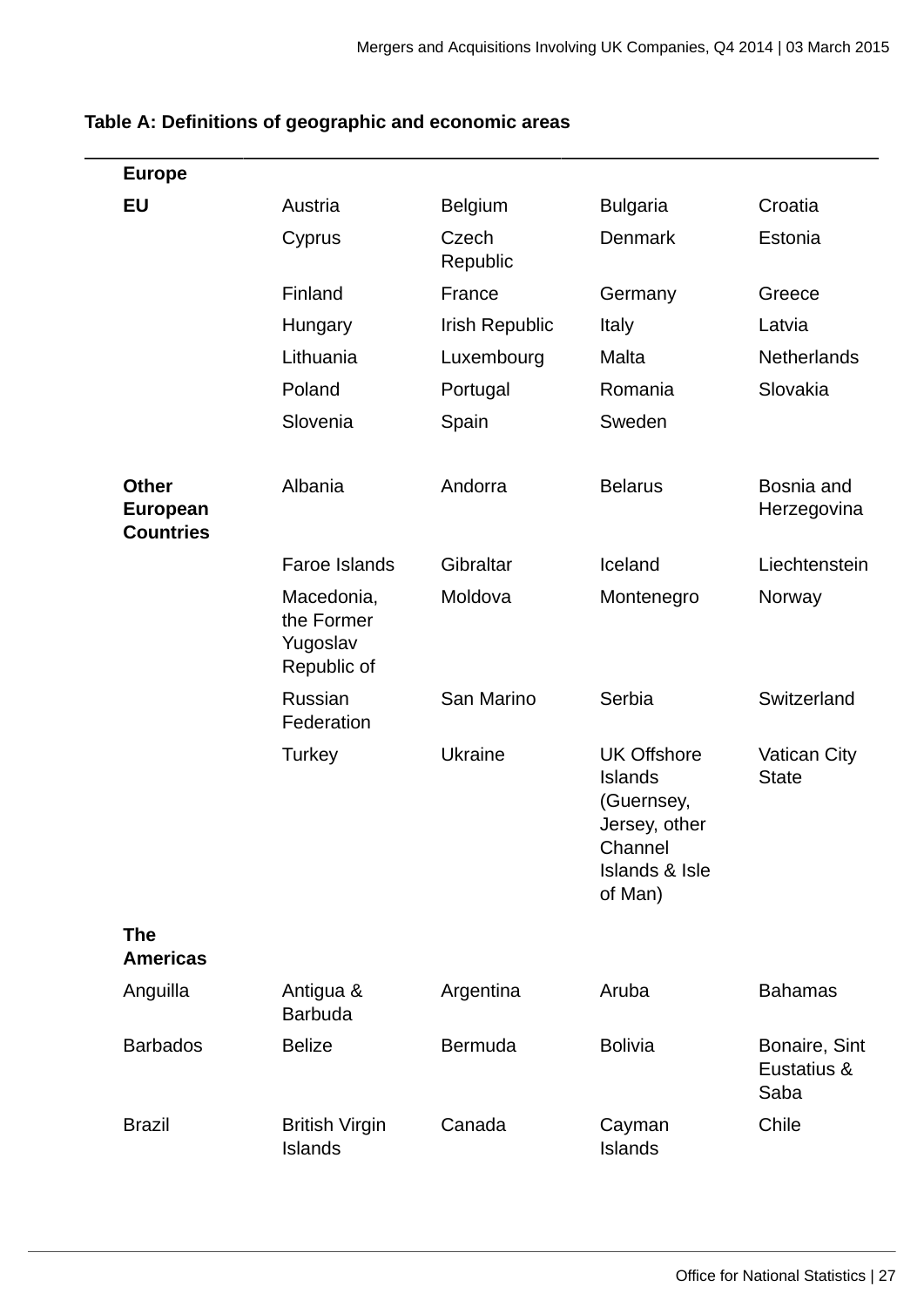| Colombia                                 | Costa Rica                                           | Cuba                            | Curacao                                    | Dominica                              |
|------------------------------------------|------------------------------------------------------|---------------------------------|--------------------------------------------|---------------------------------------|
| Dominican<br>Republic                    | Ecuador                                              | El Salvador                     | Falkland<br><b>Islands</b>                 | Greenland                             |
| Grenada                                  | Guatemala                                            | Guyana                          | Haiti                                      | Honduras                              |
| Jamaica                                  | Mexico                                               | Montserrat                      | Nicaragua                                  | Panama                                |
| Paraguay                                 | Peru                                                 | St Kitts &<br><b>Nevis</b>      | Saint Lucia                                | <b>Sint Maarten</b>                   |
| <b>St Vincent</b><br>& the<br>Grenadines | Suriname                                             | Trinidad &<br>Tobago            | Turks &<br>Caicos<br><b>Islands</b>        | Uruguay                               |
| <b>US Virgin</b><br><b>Islands</b>       | <b>USA</b>                                           | Venezuela                       |                                            |                                       |
| Asia                                     |                                                      |                                 |                                            |                                       |
| Afghanistan                              | Armenia                                              | Azerbaijan                      | <b>Bahrain</b>                             | Bangladesh                            |
| <b>Bhutan</b>                            | <b>Brunei</b><br>Darussalam                          | Burma/<br>Myanmar               | Cambodia                                   | China                                 |
| Georgia                                  | Hong Kong                                            | India                           | Indonesia                                  | Iran                                  |
| Iraq                                     | <b>Israel</b>                                        | Japan                           | Jordan                                     | Kazakhstan                            |
| Kuwait                                   | Kyrgyzstan                                           | Laos                            | Lebanon                                    | Macao                                 |
| Malaysia                                 | <b>Maldives</b>                                      | Mongolia                        | <b>Nepal</b>                               | North Korea                           |
| Oman                                     | Pakistan                                             | Palestinian<br><b>Territory</b> | Philippines                                | Qatar                                 |
| Saudi Arabia                             | Singapore                                            | South Korea                     | Sri Lanka                                  | Syria                                 |
| Taiwan                                   | <b>Tajikistan</b>                                    | Thailand                        | Timor - Leste                              | Turkmenistan                          |
| <b>United Arab</b><br>Emirates           | <b>Uzbekistan</b>                                    | <b>Viet Nam</b>                 | Yemen                                      |                                       |
| <b>Australasia &amp; Oceania</b>         |                                                      |                                 |                                            |                                       |
| American<br>Samoa                        | Antarctica                                           | Australia                       | <b>Bouvet Island</b>                       | Christmas<br><b>Island</b>            |
| Cocos<br>(Keeling)<br><b>Islands</b>     | Cook Islands                                         | French<br>Polynesia             | French<br>Southern<br>& Antarctic<br>Lands | Fiji                                  |
| Guam                                     | <b>Heard Island</b><br>& Macdonald<br><b>Islands</b> | Kiribati                        | Marshall<br><b>Islands</b>                 | Micronesia,<br>Federated<br>States of |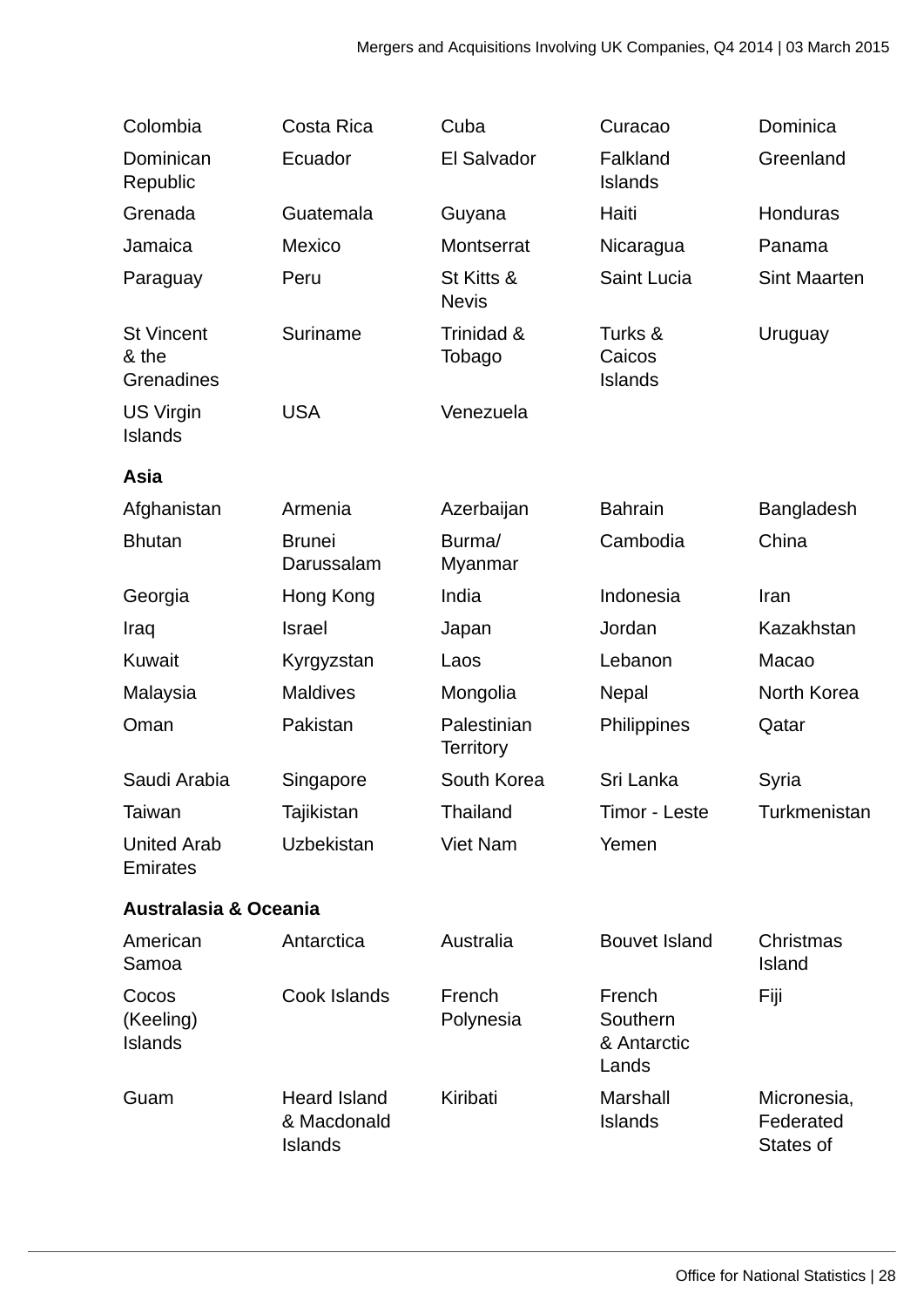| Nauru                                         | <b>New</b><br>Caledonia                                   | New Zealand                                      | <b>Niue</b>                                       | Norfolk Island                                     |
|-----------------------------------------------|-----------------------------------------------------------|--------------------------------------------------|---------------------------------------------------|----------------------------------------------------|
| Northern<br>Mariana<br><b>Islands</b>         | Palau                                                     | Papua New<br>Guinea                              | Pitcairn                                          | Samoa                                              |
| Solomon<br><b>Islands</b>                     | South<br>Georgia<br>& South<br>Sandwich<br><b>Islands</b> | <b>Tokelau</b>                                   | Tonga                                             | Tuvalu                                             |
| <b>US Minor</b><br>Outlying<br><b>Islands</b> | Vanuatu                                                   | Wallis &<br>Futuna                               |                                                   |                                                    |
| <b>Africa</b>                                 |                                                           |                                                  |                                                   |                                                    |
| Algeria                                       | Angola                                                    | <b>Benin</b>                                     | <b>Botswana</b>                                   | <b>British Indian</b><br>Ocean<br><b>Territory</b> |
| <b>Burkina Faso</b>                           | <b>Burundi</b>                                            | Cameroon                                         | Cape Verde                                        | Central<br>African<br>Republic                     |
| Chad                                          | Comoros                                                   | Congo                                            | Democratic<br>Republic of<br>the Congo<br>(Zaire) | Djibouti                                           |
| Egypt                                         | Equatorial<br>Guinea                                      | Eritrea                                          | Ethiopia                                          | Gabon                                              |
| Gambia                                        | Ghana                                                     | Guinea                                           | Guinea<br><b>Bissau</b>                           | <b>Ivory Coast</b><br>(Cote<br>d'Ivoire)           |
| Kenya                                         | Lesotho                                                   | Liberia                                          | Libya                                             | Madagascar                                         |
| Malawi                                        | Mali                                                      | Mauritania                                       | <b>Mauritius</b>                                  | Morocco                                            |
| Mozambique                                    | Namibia                                                   | Niger                                            | Nigeria                                           | Rwanda                                             |
| Sao Tome &<br>Principe                        | Senegal                                                   | Seychelles                                       | Sierra Leone                                      | Somalia                                            |
| South Africa                                  | South Sudan                                               | St Helena,<br>Ascension<br>& Tristan da<br>Cunha | Sudan                                             | Swaziland                                          |
| Tanzania                                      | <b>Togo</b>                                               | Tunisia                                          | Uganda                                            | Zambia                                             |
| Zimbabwe                                      |                                                           |                                                  |                                                   |                                                    |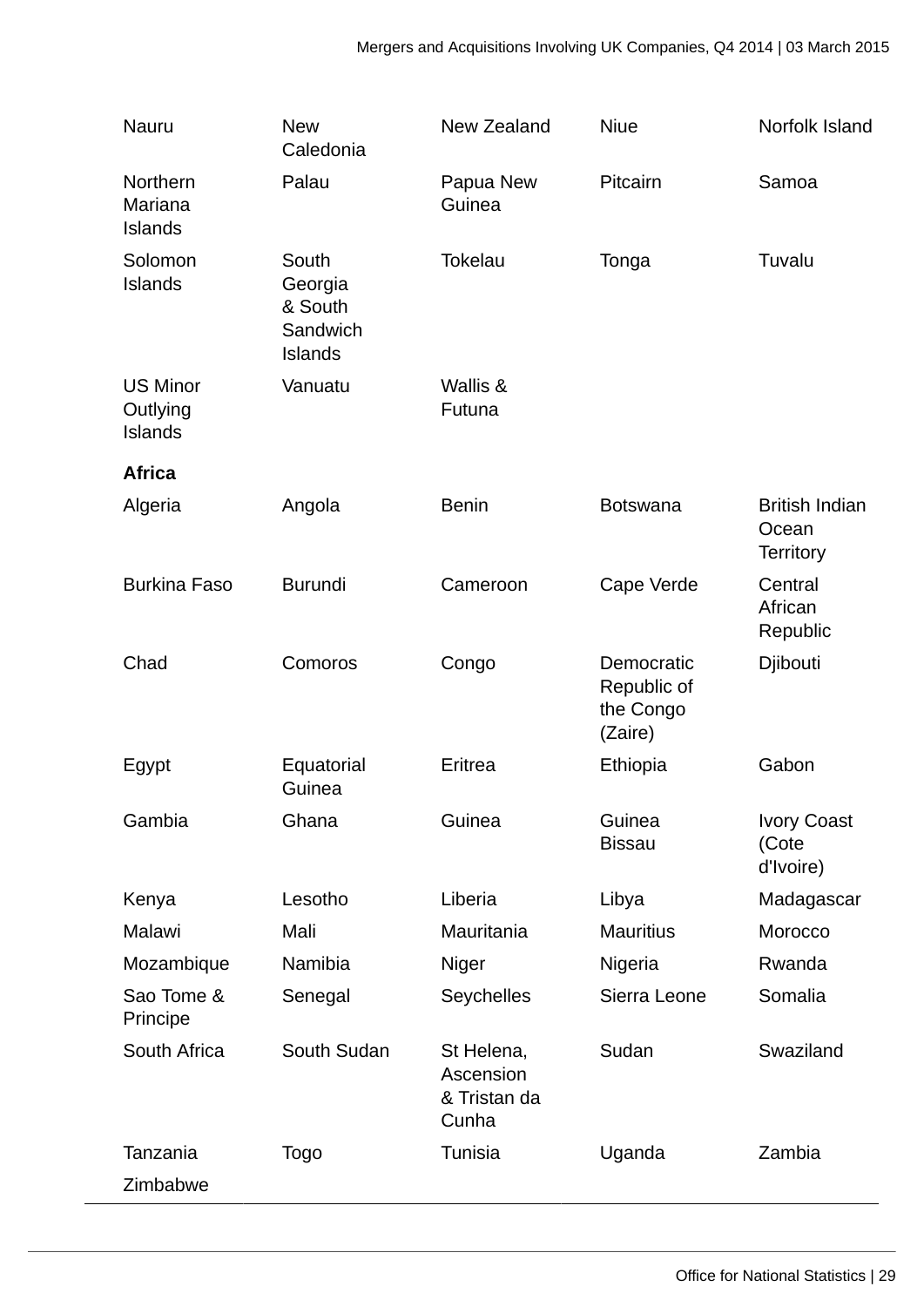**Table source:** Office for National Statistics

#### **Download table**

**XLS** [XLS format](http://www.ons.gov.uk:80/ons/rel/international-transactions/mergers-and-acquisitions-involving-uk-companies/q4-2014/prt-m-a-geog.xls) (33 Kb)

#### 9. **Revisions**

Data for Q1,Q2 and Q3 2014 has been revised in the light of new information, and so revisions to the data for Q1,Q2 and Q3 2014 have been published in this statistical bulletin. No further revisions to data prior to Q1 2014 have been made. Therefore time series data for all quarters of 2013 and any previous historic quarterly periods remain unchanged.

Annual data tables for 2014 are produced in conjunction with the Q4 2014 data. Revisions to the 2014 quarterly and annual figures are recalculated at Q1 2015 only. No revisions to annual data prior to 2014 have been made. Therefore time series data for previous historic annual periods remains unchanged.

Revisions to the aggregates used in M&A principally occur for the following reasons:

• Completion of transactions:

On announcement of a proposed transaction an expected completion date is usually given. The publicly reported values will be allocated to the quarter of expected completion. If the transaction is ultimately completed in an earlier or later quarter, the recorded values will be reallocated to the new quarter.

• Publicly reported values:

Publicly reported values are initially used to compile the aggregates. These can vary considerably from the values ultimately supplied by the respondents, frequently because the assumption of debt has been included in the publicly reported value. A nominal value is applied if no publicly reported value is available. The final values used to create the aggregates are those supplied by the respondent.

• Non-completion of transactions:

On announcement of a proposed transaction the publicly reported value of the transaction is recorded. If the transaction does not subsequently take place the recorded value will be deleted.

• Non-share transactions:

On announcement of a proposed transaction it may appear that there will be transactions in the share capital of the companies involved and the publicly reported values will be recorded. If subsequent information contradicts this the recorded values will be amended or deleted.

• Control:

On announcement of a proposed transaction it may appear that the transaction will give the purchasing company control of the purchased company, that is, a share ownership of greater than 50%. If subsequent information contradicts this the recorded values will be amended or deleted.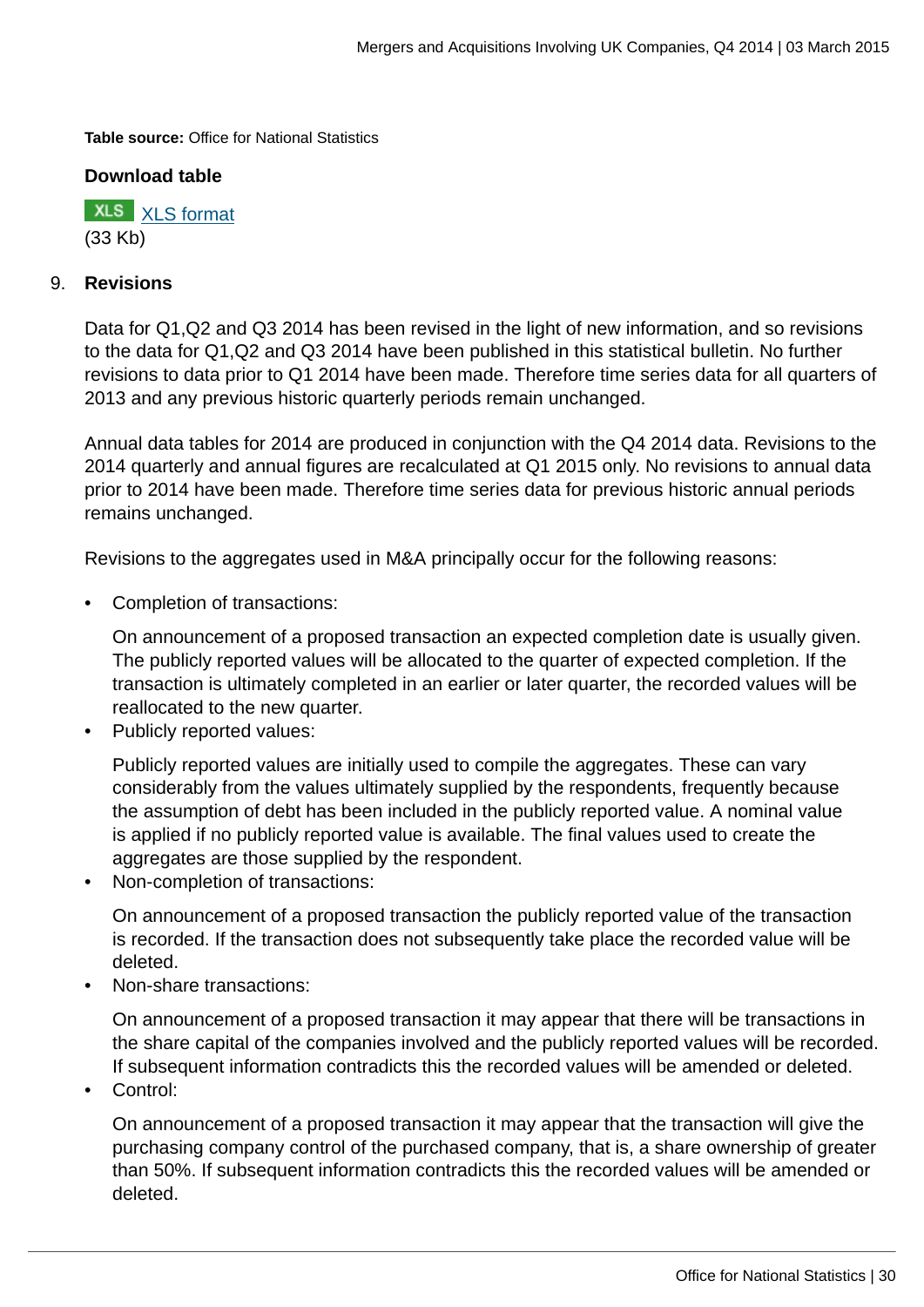Revisions from respondents:

Very occasionally respondents revise the values that they have previously supplied to ONS. The revised values are those used to create the aggregates.

Analysing average revisions between provisional and final estimates can provide an indication of reliability in an initial statistic. Provisional statistics may be based on less information than is available for final statistics as they have been processed more quickly to meet the demand of customers. By looking at these average revisions it can help us determine whether revisions are being made consistently in one direction for example; if early estimates are consistently under or overestimating the later figures. A test is subsequently performed on these average revisions to determine if they are statistically different from zero. Revisions that are not statistically significant imply that an average revision might be non-zero simply through random effects.

|                                          | <b>First Published</b><br>Value (Q3 2014) | <b>Number in Latest</b><br><b>Revised Period</b><br>(Q4 2014) | Average<br><b>Revision</b> |
|------------------------------------------|-------------------------------------------|---------------------------------------------------------------|----------------------------|
| Number of<br>Outward<br>Acquisitions     | 18.0                                      | 24.0                                                          | 6.4                        |
| Number of<br>Outward<br><b>Disposals</b> | $\ddot{\phantom{a}}$                      |                                                               | 5.2                        |
| Number of Inward<br>Acquisitions         | 19.0                                      | 23.0                                                          | 7.0                        |
| Number of Inward<br><b>Disposals</b>     | 7.0                                       | 9.0                                                           | 0.8                        |
| Number of<br>Domestic<br>Acquisitions    | 30.0                                      | 42.0                                                          | 10.4                       |

#### **Table B: Average Revisions over the Previous Five Quarters**

**Table source:** Office for National Statistics

#### **Table notes:**

1.

\* Significant Revision

.. Suppressed

#### **Download table**

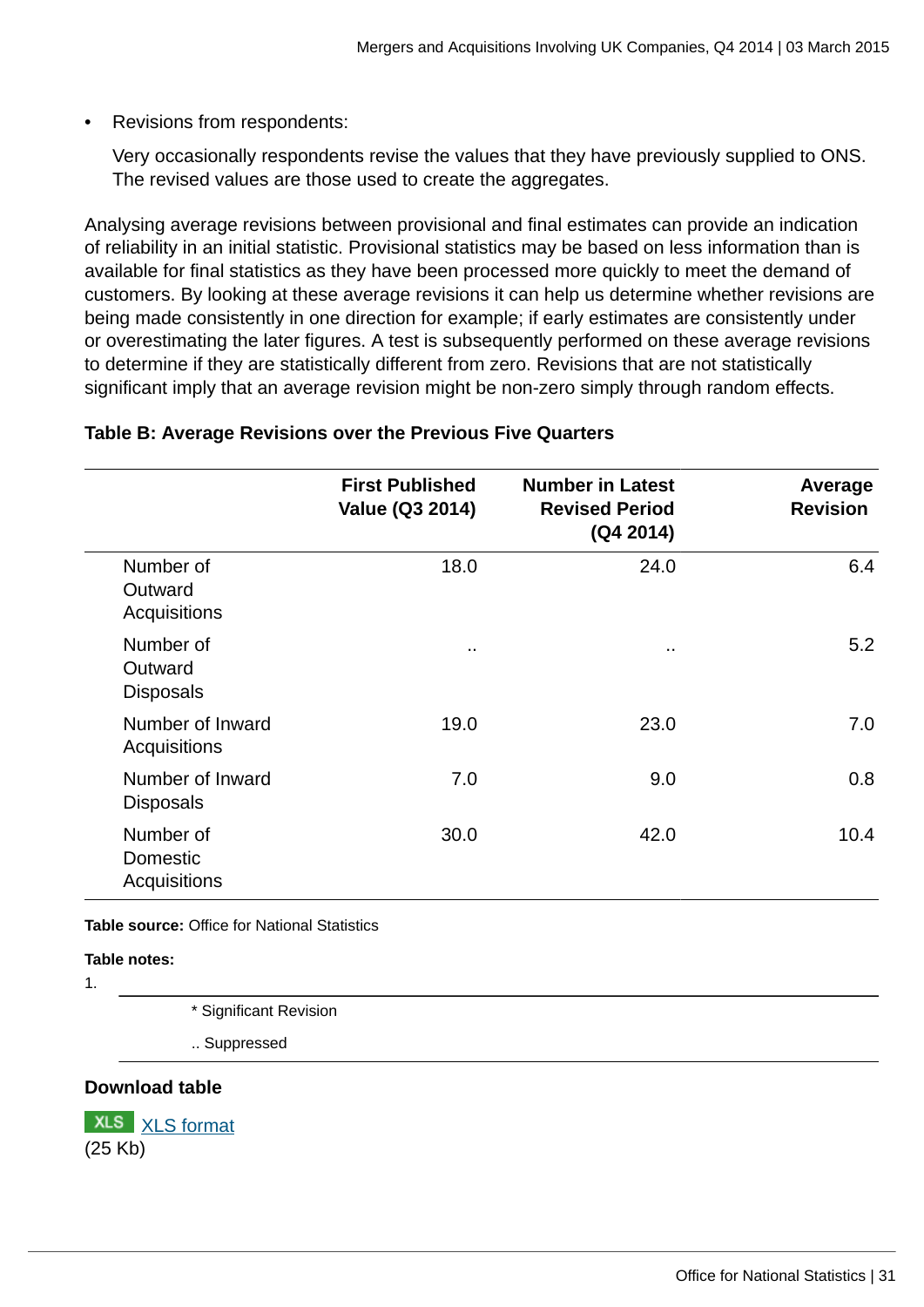Values quoted in £ million

|                                         | <b>First</b><br><b>Published</b><br>Value (Q3<br>2014) | Value in<br>Latest<br><b>Revised</b><br>Period Q4<br>2014) | Average<br><b>Revision</b> | Average<br>without<br><b>Regard to</b><br><b>Sign</b> |
|-----------------------------------------|--------------------------------------------------------|------------------------------------------------------------|----------------------------|-------------------------------------------------------|
| Value of<br>Outward<br>Acquisitions     | 6,265.0                                                | 4,470.0                                                    | 316.6                      | 562.2                                                 |
| Value of<br>Outward<br><b>Disposals</b> | 0.0                                                    | 0.0                                                        | 908.2                      | 908.2                                                 |
| Value of<br>Inward<br>Acquisitions      | 2,672.0                                                | 3,629.0                                                    | 531.8                      | 531.8                                                 |
| Value of<br>Inward<br><b>Disposals</b>  | 981.0                                                  | 1,175.0                                                    | 106.8                      | 106.8                                                 |
| Value of<br>Domestic<br>Acquisitions    | 2,872.0                                                | 3,152.0                                                    | 401.6                      | 401.6                                                 |

#### **Table C: Average Revisions over the Previous Five Quarters**

**Table source:** Office for National Statistics

#### **Table notes:**

1.

- .. Suppressed
- \* Significant Revision

#### **Download table**

**XLS** [XLS format](http://www.ons.gov.uk:80/ons/rel/international-transactions/mergers-and-acquisitions-involving-uk-companies/q4-2014/prt-m-a-table-c.xls) (26 Kb)

#### 10. **Response Rates**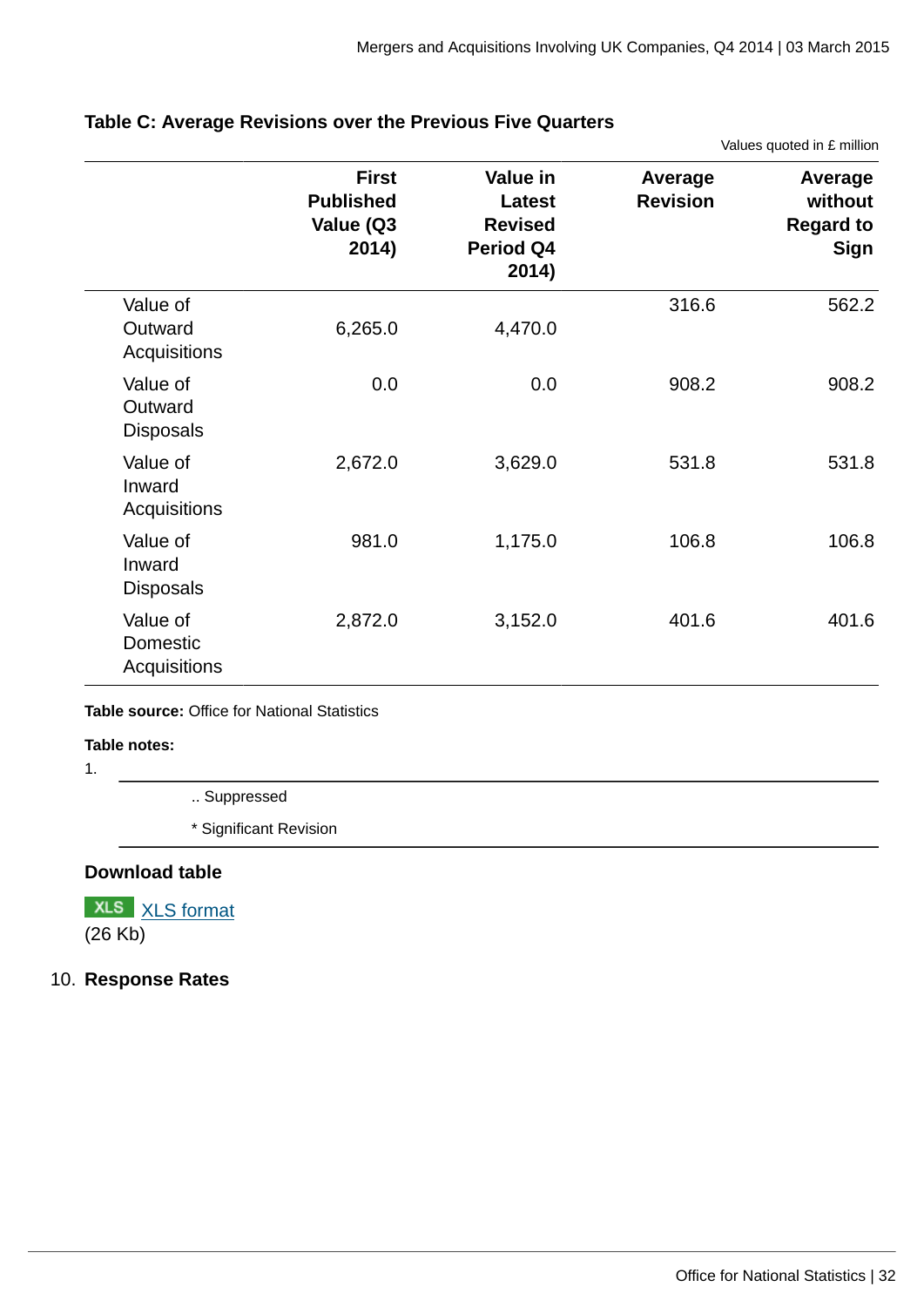#### **Table D: Response rates**

| <b>Cross-Border Mergers and Acquisitions (CBAM) Outwards</b> |                                                             |                |  |  |  |  |  |
|--------------------------------------------------------------|-------------------------------------------------------------|----------------|--|--|--|--|--|
| Statistics of Sample Size – Latest Survey Conducted:         |                                                             |                |  |  |  |  |  |
| Reference Period                                             | Quarter 3 2014                                              | Quarter 4 2014 |  |  |  |  |  |
| Response Rate (%)                                            | 96                                                          | 82             |  |  |  |  |  |
|                                                              |                                                             |                |  |  |  |  |  |
|                                                              | <b>Cross-Border Mergers and Acquisitions (CBAM) Inwards</b> |                |  |  |  |  |  |
| Statistics of Sample Size – Latest Survey Conducted:         |                                                             |                |  |  |  |  |  |
| Reference Period                                             | Quarter 3 2014                                              | Quarter 4 2014 |  |  |  |  |  |
| Response Rate (%)                                            | 89                                                          | 81             |  |  |  |  |  |
|                                                              |                                                             |                |  |  |  |  |  |
| <b>Domestic Mergers and Acquisitions (DAM)</b>               |                                                             |                |  |  |  |  |  |
|                                                              | Statistics of Sample Size – Latest Survey Conducted:        |                |  |  |  |  |  |
| Reference Period                                             | Quarter 3 2014                                              | Quarter 4 2014 |  |  |  |  |  |
| Response Rate (%)                                            | 89                                                          |                |  |  |  |  |  |

**Table source:** Office for National Statistics

#### **Table notes:**

1. Previous quarter has been revised, latest quarter is provisional

#### **Download table**

**XLS** [XLS format](http://www.ons.gov.uk:80/ons/rel/international-transactions/mergers-and-acquisitions-involving-uk-companies/q4-2014/prt-m-a-table-d.xls)

(30 Kb)

#### 11. **Notes to Tables**

The deal identification threshold was increased at Q1 2010 to a value of £1.0 million from a previous value of £0.1 million. As a consequence there is a discontinuity in the value and number of deals reported from Q1 2010 onwards compared with previous periods.

Symbols used in the tables are:

.. Figure suppressed to avoid disclosure of information relating to individual enterprises.

– Nil or less than half the final digit shown.

The sum of constituent items in tables may not always agree exactly with the totals shown due to rounding.

#### 12. **Disclosure**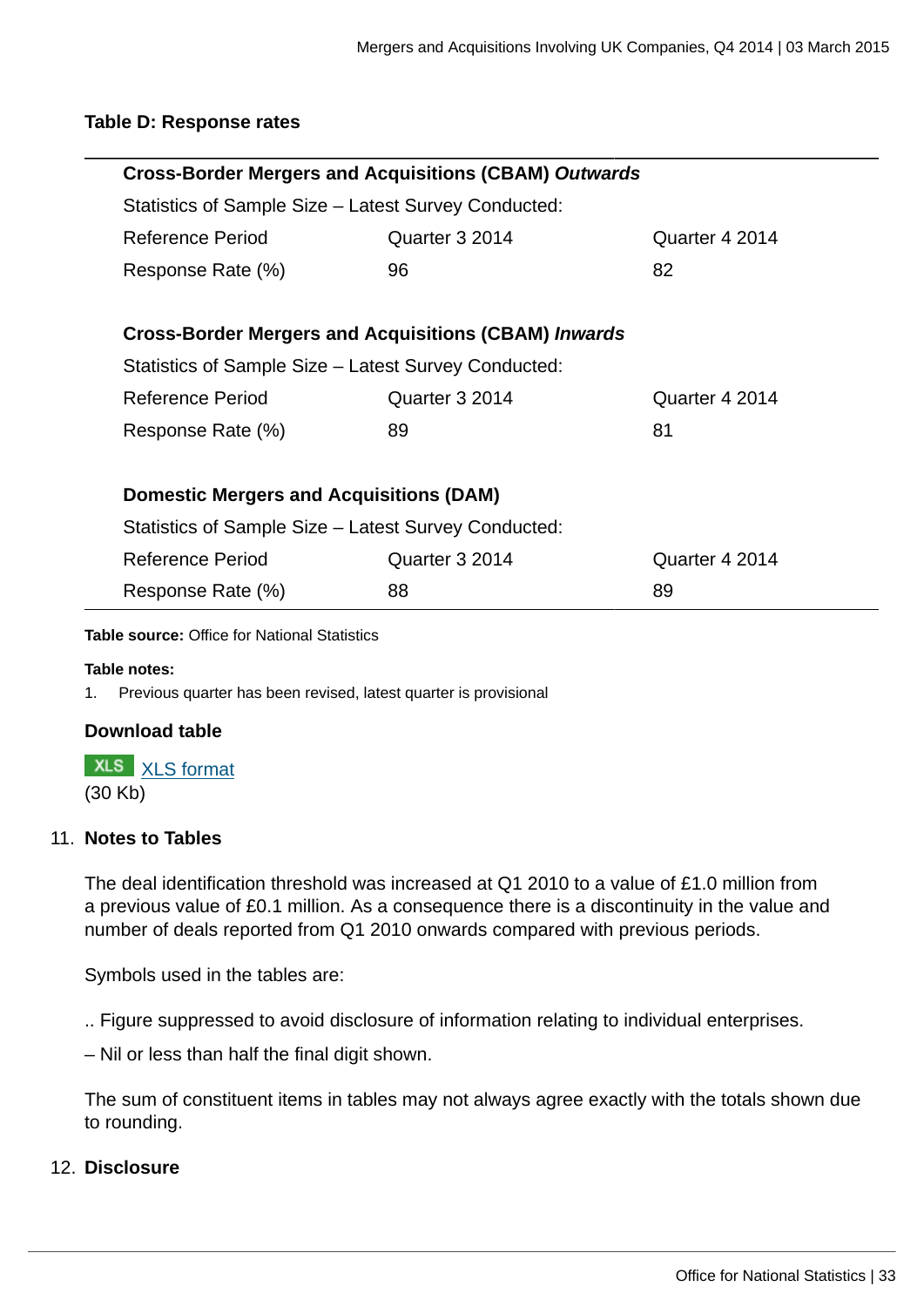It is sometimes necessary to suppress figures for certain items in order to avoid disclosing information about an individual business. Further information on why data are suppressed is available in the [ONS Disclosure Control Policy \(337 Kb Word document\)](http://www.ons.gov.uk:80/ons/guide-method/best-practice/disclosure-control-policy-for-tables/disclosure-control-policy-for-tables-produced-from-surveys.pdf).

#### 13. **Office for National Statistics**

The Office for National Statistics (ONS) is the executive office of the UK Statistics Authority, a non-ministerial department which reports directly to Parliament. ONS is the UK government's single largest statistical producer. It compiles information about the UK's society and economy, and provides the evidence-base for policy and decision-making, the allocation of resources, and public accountability. The Director General of ONS reports directly to the National Statistician who is the Authority's Chief Executive and the Head of the Government Statistical Service.

The UK Statistics Authority has reviewed this publication in their report: ["Assessment](http://www.ons.gov.uk:80/ons/external-links/stats-authority/uk-statistics-authority--assessment-reports.html) [of compliance with the Code of Practice for Official Statistics": Statistics of International](http://www.ons.gov.uk:80/ons/external-links/stats-authority/uk-statistics-authority--assessment-reports.html) [Transactions,](http://www.ons.gov.uk:80/ons/external-links/stats-authority/uk-statistics-authority--assessment-reports.html) which was published on 8 December 2011. This review recommended that the Mergers and Acquisitions estimates be designated as National Statistics, subject to ONS carrying out certain requirements. ONS met all of these requirements on 3 May 2013.

Designation can be broadly interpreted to mean that the statistics:

- meet identified user needs;
- are well explained and readily accessible;
- are produced according to sound methods, and
- are managed impartially and objectively in the public interest.

Once statistics have been designated as National Statistics it is a statutory requirement that the Code of Practice shall continue to be observed.

#### 14. **Social media**

Follow ONS on [Twitter](http://www.ons.gov.uk:80/ons/external-links/social-media/twitter.html) **icon\_twitter**

# Е

and receive up to date information about our statistics.

Like ONS on [Facebook](http://www.ons.gov.uk:80/ons/external-links/social-media/index.html) **icon\_facebook**

# L.

to receive our updates in your newsfeed and to post comments on our page.

Watch our videos on [YouTube.](http://www.ons.gov.uk:80/ons/external-links/social-media/youtube.html)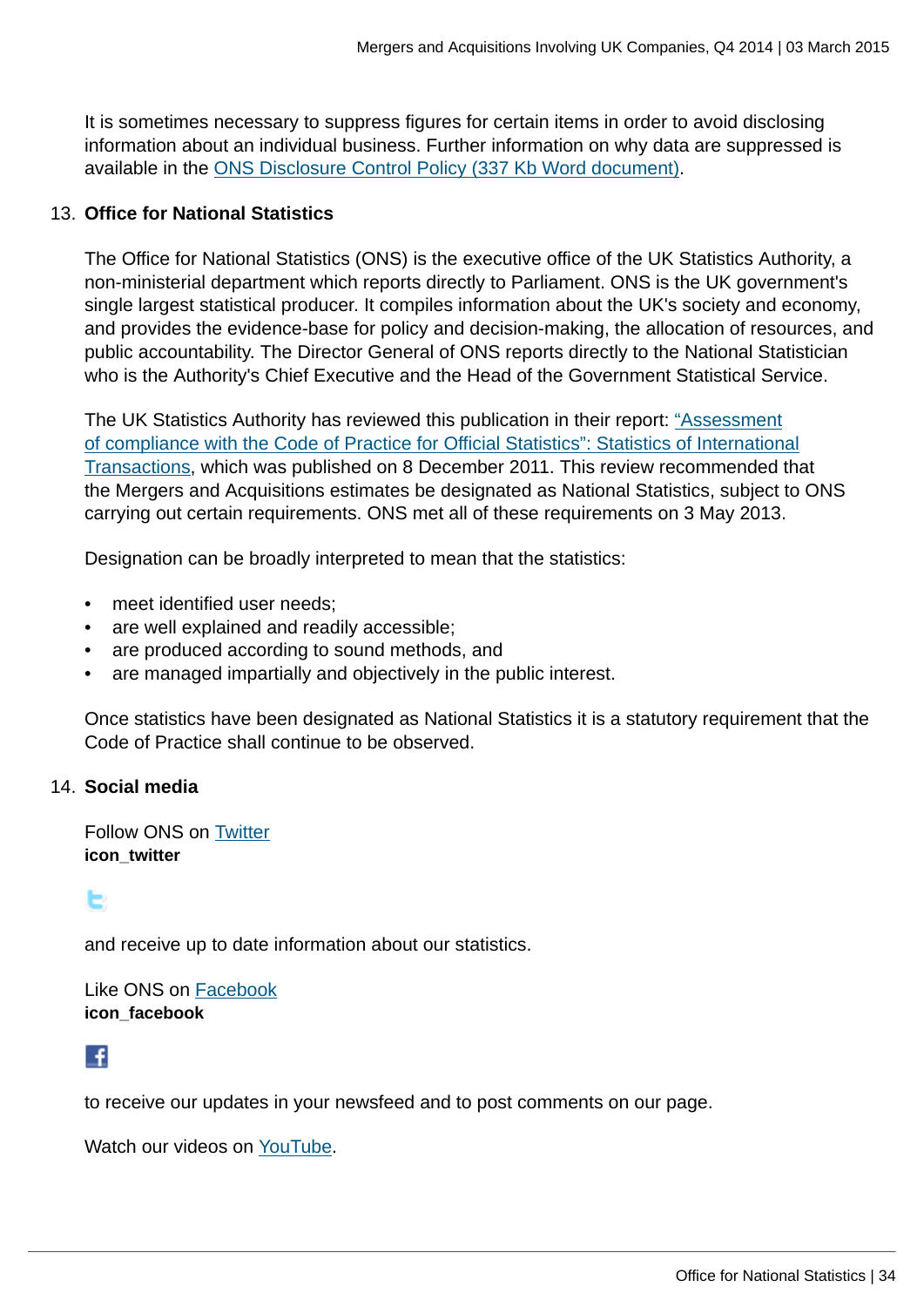#### 15. **The Government Statistical Service (GSS)**

The Government Statistical Service is a network of professional statisticians and their staff operating both within the Office for National Statistics and across more than 30 other government departments and agencies.

#### 16. **Government Statistical Service (GSS) Business Statistics**

To find out about other official business statistics, and choose the right data for your needs, use the [GSS Business Statistics Interactive User Guide](http://www.ons.gov.uk:80/ons/guide-method/understanding-ons-statistics/business-statistics---interactive-user-guide/index.html). By selecting your topics of interest, the tool will pinpoint publications that should be of interest to you, and provide you with links to more detailed information and the relevant statistical releases. It also offers guidance on which statistics are appropriate for different uses.

#### 17. **Discussing ONS Business Statistics Online**

There is a [Business and Trade Statistics](http://www.ons.gov.uk:80/ons/external-links/organisations/statsusernet/business-and-trade-statistics.html) community on the [StatsUserNet](http://www.ons.gov.uk:80/ons/external-links/organisations/statsusernet/statsusernet-home.html) website. StatsUserNet is the Royal Statistical Society's interactive site for users of official statistics. The community objectives are to promote dialogue and share information between users and producers of official business and trade statistics about the structure, content and performance of businesses within the UK. Anyone can join the discussions by registering via either of the links above.

#### 18. **Special Events**

ONS has published commentary, analysis and policy on 'Special Events' which may affect statistical outputs. For full details visit the **[Special Events](http://www.ons.gov.uk:80/ons/guide-method/method-quality/general-methodology/special-events-group/index.html) page on the ONS website.** 

#### 19. **Release Policy**

All data in this release can be downloaded free of charge from the ONS website. Alternatively for low-cost tailored data call Online Services on +44 (0)845 601 3034 or email: [info@ons.gsi.gov.uk](mailto:info@ons.gsi.gov.uk)

Here are the instructions to obtain a full time series of data from the statistical bulletin or release pages:

- Select 'Data in this release';
- Select 'View datasets associated with this release';
- Select the latest release;
- Select 'Select series from this dataset';
- Select the reference table of interest;
- Select 'View series';
- Select the series of interest (Hint: for a custom download you can use SHIFT to select a range of series or CTRL to select multiple individual series);
- Select 'View selection';
- Select 'Download'.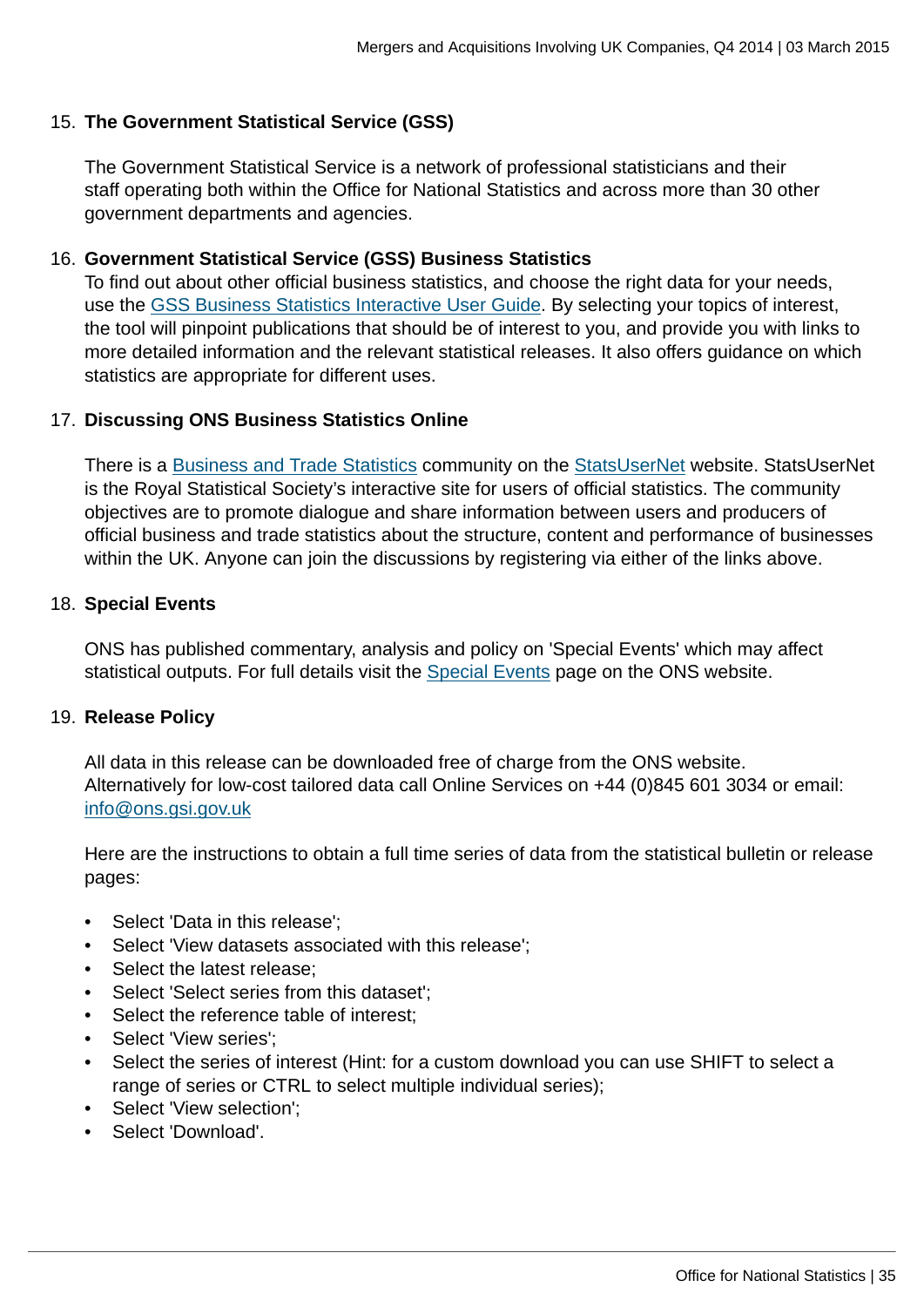20. Details of the policy governing the release of new data are available by visiting [www.statisticsauthority.gov.uk/assessment/code-of-practice/index.html](http://www.statisticsauthority.gov.uk/assessment/code-of-practice/index.html) or from the Media Relations Office email: [media.relations@ons.gsi.gov.uk](mailto:media.relations@ons.gsi.gov.uk)

These National Statistics are produced to high professional standards and released according to the arrangements approved by the UK Statistics Authority.

# **Copyright**

© Crown copyright 2015

You may use or re-use this information (not including logos) free of charge in any format or medium, under the terms of the Open Government Licence. To view this licence, visit www.nationalarchives.gov.uk/doc/open-government-licence/ or write to the Information Policy Team, The National Archives, Kew, London TW9 4DU, or email: [psi@nationalarchives.gsi.gov.uk](mailto:psi@nationalarchives.gsi.gov.uk).

This document is also available on our website at [www.ons.gov.uk.](http://www.ons.gov.uk/)

# **Statistical contacts**

| <b>Name</b>    | <b>Phone</b>                      | <b>Department</b> | <b>Email</b>          |
|----------------|-----------------------------------|-------------------|-----------------------|
| Michael Hardie | +44 (0)1633 455923 Structural and | International     | $m&a@$ ons.gsi.gov.uk |
|                |                                   | <b>Statistics</b> |                       |

**Next Publication Date:** 02 June 2015

**Issuing Body:** Office for National Statistics

#### **Media Contact Details:**

Telephone: 0845 604 1858 (8.30am-5.30pm Weekdays)

Emergency out of hours (limited service): 07867 906553

Email: [media.relations@ons.gsi.gov.uk](mailto:media.relations@ons.gsi.gov.uk)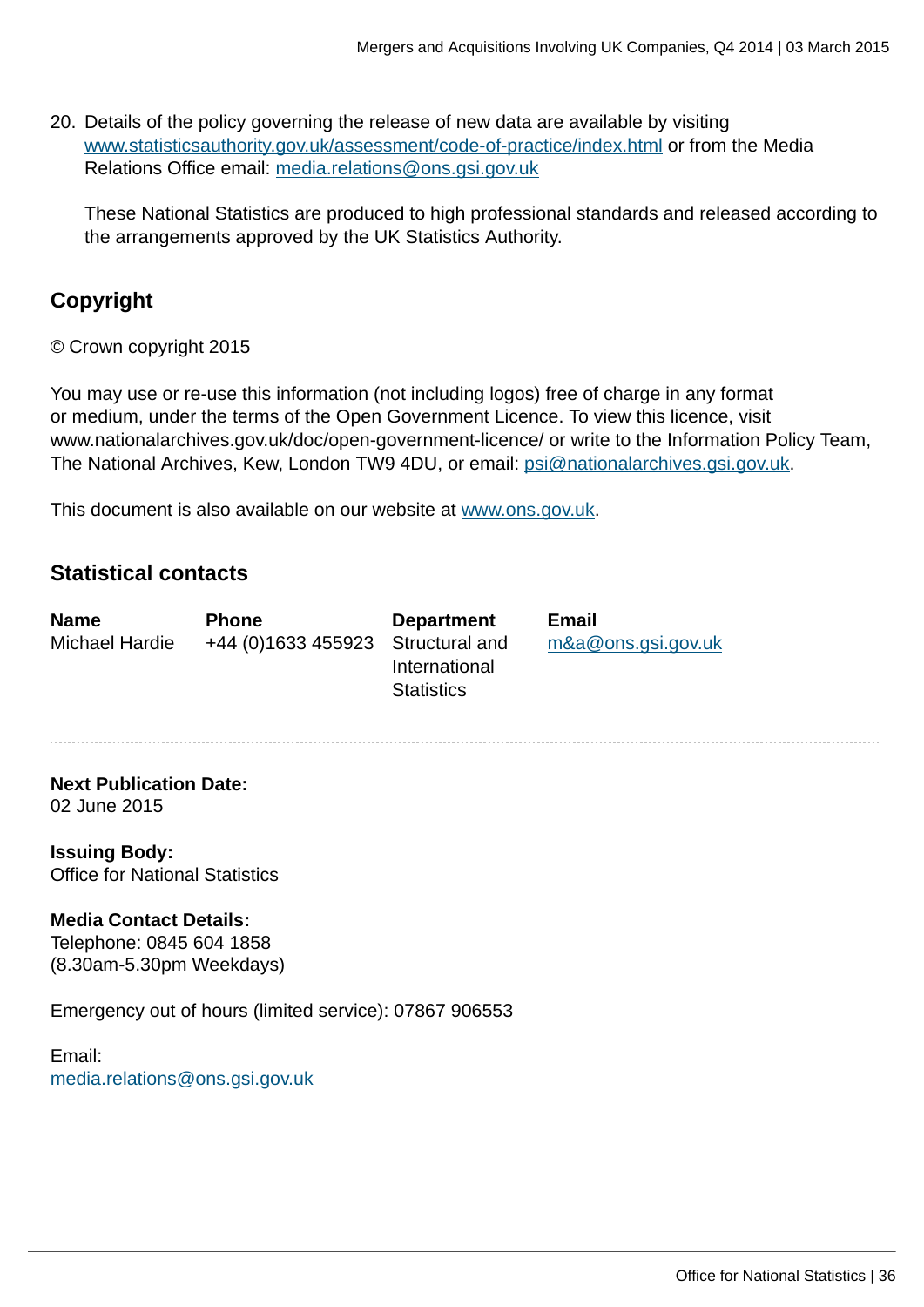£million

|                | Transactions abroad by UK companies |                  |                  |                      |                |                      | Transactions in the UK by foreign companies <sup>1</sup> |               |
|----------------|-------------------------------------|------------------|------------------|----------------------|----------------|----------------------|----------------------------------------------------------|---------------|
|                | Acquisitions                        |                  | <b>Disposals</b> |                      | Acquisitions   |                      | <b>Disposals</b>                                         |               |
|                | Number                              | Value            | Number           | Value                | Number         | Value                | Number                                                   | Value         |
|                | CBAQ                                | CBBI             | CBAS             | <b>CBBT</b>          | CBAU           | CBCQ                 | <b>CBAW</b>                                              | CBDB          |
| 2005           | 365                                 | 32732            | 110              | 12 668               | 242            | 50 280               | 61                                                       | 8 3 8 7       |
| 2006           | 405                                 | 37 412           | 89               | 21 214               | 259            | 77 750               | 55                                                       | 14 208        |
| 2007           | 441                                 | 57814            | 104              | 10 2 21              | 269            | 82 121               | 66                                                       | 7 5 24        |
| 2008           | 298                                 | 29 670           | 71               | 12 062               | 252            | 52 552               | 49                                                       | 5 1 3 9       |
| 2009           | 118                                 | 10 148           | 37               | 5 1 0 1              | 112            | 31 984               | 38                                                       | 7820          |
| 2010           | 199                                 | 12 4 14          | 73               | 11 411               | 212            | 36 643               | 58                                                       | 9891          |
| 2011           | 286                                 | 50 234           | 80               | 14 111               | 237            | 32 967               | 69                                                       | 11748         |
| 2012           | 122                                 | 17933            | 40               | $\ddot{\phantom{0}}$ | 161            | 17414                | 27                                                       | $\sim$ $\sim$ |
| 2013           | 58                                  | $\ldots$         | $\cdot$ .        |                      | 141            | 31 839               | 26                                                       | 1913          |
| 2014           | 105                                 | 20 288           | 34               | 4 9 6 6              | 98             | 13 669               | 20                                                       | 2 1 7 5       |
| 2011 Q1        | 70                                  | 19848            | 18               | 3 2 6 8              | 54             | 5765                 | 15                                                       | 925           |
| Q2             | 75                                  | 10 982           | 19               | 3 1 1 0              | 68             | 9712                 | 15                                                       | 6 102         |
| Q <sub>3</sub> | 77                                  | 6816             | 22               | 3620                 | 68             | 5 1 0 8              | 17                                                       | 1887          |
| Q <sub>4</sub> | 64                                  | 12 5 8 8         | 21               | 4 1 1 3              | 47             | 12 3 8 2             | 22                                                       | 2 8 3 4       |
|                |                                     |                  |                  |                      |                |                      |                                                          |               |
| 2012 Q1        | 25                                  | 772              | 8                | 2 1 2 2              | 51             | 4 2 3 5              | 8                                                        |               |
| Q2             | 41                                  | 6 2 4 3          | 14               | 1 3 7 5              | 48             | 2514                 | $\overline{7}$                                           |               |
| Q <sub>3</sub> | 21                                  | 8 2 3 1          | $\overline{7}$   | 632                  | 39             | 8778                 | 4                                                        |               |
| Q4             | 35                                  | 2687             | 11               | $\ddot{\phantom{0}}$ | 23             | 1887                 | 8                                                        | 1 1 5 0       |
| 2013 Q1        | 27                                  | 1977             | 10               | 5546                 | 19             | 3528                 | 4                                                        | 89            |
| Q2             | 13                                  | 1 0 4 5          | 13               | 3572                 | 33             | 23 506               | 8                                                        | 710           |
| Q <sub>3</sub> | $\overline{7}$                      | 474              | 5                | 439                  | 59             | 2783                 | 8                                                        | 623           |
| Q4             | 11                                  | $\ddotsc$        | a.               | $\ddotsc$            | 30             | 2 0 2 2              | 6                                                        | 491           |
| 2014 Q1        | 30 <sup>†</sup>                     | $1944^{\dagger}$ |                  |                      | $28^{\dagger}$ | $5.569$ <sup>t</sup> | $\ddotsc$                                                |               |
| Q2             | 25                                  | 2 4 8 1          | $20^{\dagger}$   | $2422^{\dagger}$     | 27             | 1813                 | $\cdot$ .                                                |               |
| Q <sub>3</sub> | 24                                  | 4 4 7 0          | $\ddotsc$        | $\ddotsc$            | 23             | 3629                 | 9                                                        | 1 1 7 5       |
| Q <sub>4</sub> | 26                                  | 11 393           | $\ddotsc$        | $\ldots$             | 20             | 2658                 | 3                                                        | 87            |

# **2 Mergers and acquisitions abroad by UK companies: source of funding**

|      |        | Total <sup>3</sup>   |                                     | Direct transactions <sup>4</sup> |                                  | Indirect transactions of which: |                                |             |  |
|------|--------|----------------------|-------------------------------------|----------------------------------|----------------------------------|---------------------------------|--------------------------------|-------------|--|
|      |        |                      | Funds paid directly<br>by UK parent |                                  | Funded by Ioan<br>from UK parent |                                 | Funds raised<br>locally abroad |             |  |
|      | Number | Value                | Number                              | Value                            | Number                           | Value                           | Number                         | Value       |  |
|      | CBAQ   | <b>CBBI</b>          | <b>CBBU</b>                         | <b>CBBV</b>                      | <b>CBBW</b>                      | <b>CBBX</b>                     | <b>CBBY</b>                    | <b>CBBZ</b> |  |
| 2005 | 365    | 32732                | 239                                 | 20 234                           | 69                               | 5511                            | 83                             | 6987        |  |
| 2006 | 405    | 37412                | 277                                 | 28 800                           | 96                               | 5498                            | 54                             | 3 1 1 4     |  |
| 2007 | 441    | 57814                | 289                                 | 34 880                           | 105                              | 14814                           | 66                             | 8 1 2 0     |  |
| 2008 | 298    | 29 670               | 196                                 | 17 972                           | 75                               | 6688                            | 44                             | 5010        |  |
| 2009 | 118    | 10 148               | 97                                  | 7456                             | 17                               | 2530                            | 11                             | 162         |  |
| 2010 | 199    | 12 4 14              | 149                                 | 10 507                           | 38                               | 1 1 6 6                         | 26                             | 741         |  |
| 2011 | 286    | 50 234               | 223                                 | 36 912                           | 47                               | 4999                            | 35                             | 8 3 2 3     |  |
| 2012 | 122    | 17933                | 83                                  | 9523                             | 29                               | 8094                            | 19                             | 316         |  |
| 2013 | 58     | $\ddot{\phantom{0}}$ | 44                                  | 2935                             | 11                               | $\cdots$                        | 4                              |             |  |
| 2014 | 105    | 20 288               | 76                                  | 6 6 0 8                          | 31                               | 7616                            | 69                             | 6 0 64      |  |

 $<sup>†</sup>$  Indicates earliest revision, if any.</sup>

Disclosive data indicated by ..

1 Includes acquisitions by foreign companies routed through their UK subsidiary companies

2 The deal identification threshold has been increased at Q1 2010 from £0.1m to £1.0m and as a consequence there is a discontinuity in the number of transactions reported.

3 Where a transaction is funded in more than one way, it is included in 'Number' in each method but only once in 'Total'. Therefore numbers may not sum exactly across the columns.

4 Transactions for which details about financing have not been confirmed are included amongst direct transactions. The figures are subsequently revised when details become available.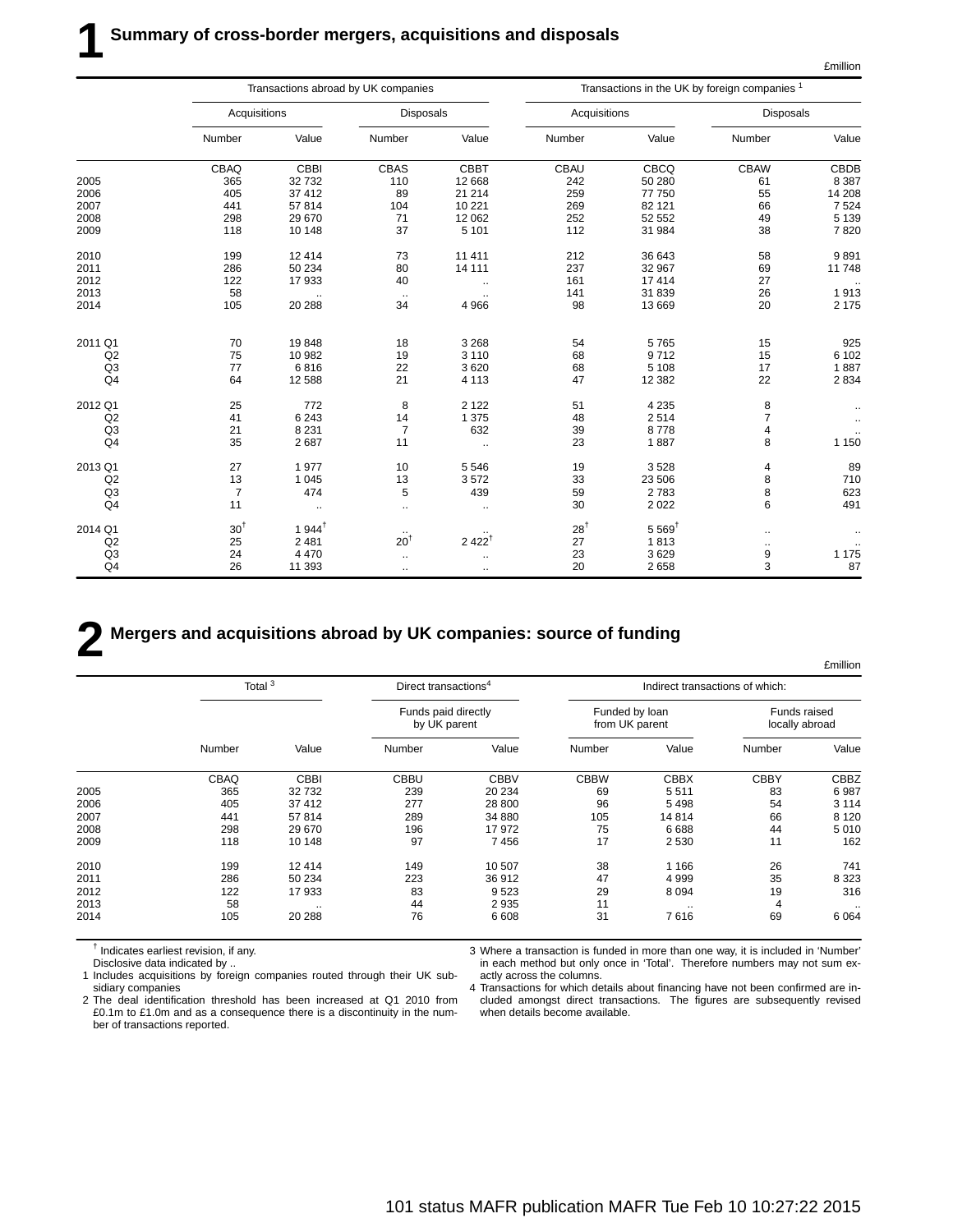# **3 Disposals abroad by UK companies: funds realised**

|      | Total <sup>1</sup> |             | Direct transactions <sup>2</sup>    |             | Indirect transactions of which:        |               |                       |             |  |
|------|--------------------|-------------|-------------------------------------|-------------|----------------------------------------|---------------|-----------------------|-------------|--|
|      |                    |             | Funds paid directly<br>to UK parent |             | Repayment of loan made<br>by UK parent |               | Funds retained abroad |             |  |
|      | Number             | Value       | Number                              | Value       | Number                                 | Value         | Number                | Value       |  |
|      | <b>CBAS</b>        | <b>CBBT</b> | <b>CBCA</b>                         | <b>CBCB</b> | CBCC                                   | <b>CBCD</b>   | <b>CBCE</b>           | <b>CBCF</b> |  |
| 2005 | 110                | 12 668      | 85                                  | 6 5 3 0     | 13                                     | 923           | 22                    | 5 2 1 5     |  |
| 2006 | 89                 | 21 214      | 65                                  | 17 602      | 20                                     | 860           | 21                    | 1752        |  |
| 2007 | 104                | 10 2 21     | 87                                  | 7650        | 8                                      | 1 3 9 3       | 20                    | 1 1 7 8     |  |
| 2008 | 71                 | 12 062      | 54                                  | 7 3 8 4     | 9                                      | 1 0 2 1       | 15                    | 3657        |  |
| 2009 | 37                 | 5 1 0 1     | 33                                  | 4 1 9 8     | 2                                      | $\sim$ $\sim$ | 3                     | $\ldots$    |  |
| 2010 | 73                 | 11 411      | 59                                  | 8423        | 4                                      | 71            | 15                    | 2917        |  |
| 2011 | 80                 | 14 111      | 66                                  | 12 533      | 6                                      | 598           | 13                    | 980         |  |
| 2012 | 40                 | $\ddotsc$   | 30                                  | 5817        |                                        | $\sim$ $\sim$ | 11                    | $\ldots$    |  |
| 2013 | $\cdots$           | $\cdot$ .   | 28                                  | 5 6 8 2     |                                        | $\cdots$      | $\cdot$ .             | $\cdots$    |  |
| 2014 | 34                 | 4 9 6 6     | 25                                  | 4 3 4 4     |                                        | 324           | 10                    | 298         |  |
|      |                    |             |                                     |             |                                        |               |                       |             |  |

# **4 Mergers and acquisitions in the UK by foreign companies: source of funding**

|             |                        | Indirect transactions of which: |                                        | Direct transactions <sup>2</sup> |                                                 |             | Total <sup>1</sup> |      |
|-------------|------------------------|---------------------------------|----------------------------------------|----------------------------------|-------------------------------------------------|-------------|--------------------|------|
|             | Funds raised in the UK |                                 | Funded by loan<br>from foreign company |                                  | Funds paid directly to UK<br>by foreign company |             |                    |      |
| Value       | Number                 | Value                           | Number                                 | Value                            | Number                                          | Value       | Number             |      |
| <b>CBIC</b> | CBIB                   | <b>CBIA</b>                     | <b>CBHZ</b>                            | <b>CBDD</b>                      | CBDC                                            | <b>CBCQ</b> | <b>CBAU</b>        |      |
| 6708        | 45                     | 11 379                          | 61                                     | 32 193                           | 175                                             | 50 280      | 242                | 2005 |
| 18 049      | 57                     | 6 1 2 3                         | 63                                     | 53 578                           | 178                                             | 77 750      | 259                | 2006 |
| 12705       | 63                     | 6 9 4 1                         | 52                                     | 62 475                           | 200                                             | 82 121      | 269                | 2007 |
| 7 7 1 2     | 53                     | 8739                            | 50                                     | 36 101                           | 179                                             | 52 552      | 252                | 2008 |
| $\ldots$    | 10                     | $\ddotsc$                       | 20                                     | 21 091                           | 87                                              | 31 984      | 112                | 2009 |
| 1416        | 34                     | 1687                            | 36                                     | 33 540                           | 161                                             | 36 643      | 212                | 2010 |
| 3 2 5 7     | 49                     | 12 5 98                         | 50                                     | 17 112                           | 158                                             | 32 967      | 237                | 2011 |
| 1538        | 35                     | 4 2 1 7                         | 48                                     | 11 659                           | 103                                             | 17414       | 161                | 2012 |
| $\ddotsc$   | 25                     | $\cdot$ .                       | 39                                     | 8 3 9 1                          | 94                                              | 31 839      | 141                | 2013 |
| 1892        | 54                     | 2468                            | 24                                     | 9 3 0 9                          | 66                                              | 13 669      | 98                 | 2014 |

# **5 Disposals in the UK by foreign companies: funds realised**

| Indirect transactions of which: |                                        |             | Direct transactions <sup>2</sup>         |             | Total <sup>1</sup> |      |
|---------------------------------|----------------------------------------|-------------|------------------------------------------|-------------|--------------------|------|
|                                 | Repayment of loan to<br>foreign parent |             | Funds paid directly<br>to foreign parent |             |                    |      |
| Value<br>Number                 | Number                                 | Value       | Number                                   | Value       | Number             |      |
| <b>CBIG</b><br><b>CBIH</b>      | <b>CBIF</b>                            | <b>CBIE</b> | <b>CBID</b>                              | <b>CBDB</b> | <b>CBAW</b>        |      |
| 1488                            | 10                                     | 4659        | 47                                       | 8 3 8 7     | 61                 | 2005 |
| 923                             | 12                                     | 6 2 4 6     | 39                                       | 14 208      | 55                 | 2006 |
| 226                             | 10                                     | 4 0 38      | 49                                       | 7524        | 66                 | 2007 |
| 682                             | 9                                      | 1 4 8 5     | 29                                       | 5 1 3 9     | 49                 | 2008 |
|                                 |                                        | 6572        | 32                                       | 7820        | 38                 | 2009 |
| 928                             | 5                                      | 4 9 61      | 43                                       | 9891        | 58                 | 2010 |
| 1 1 9 0                         | 9                                      | 8589        | 49                                       | 11748       | 69                 | 2011 |
| $\sim$ $\sim$                   | $\cdots$                               | 5821        | 23                                       | $\ddotsc$   | 27                 | 2012 |
| $\ddotsc$                       | 3                                      | 1541        | 19                                       | 1913        | 26                 | 2013 |
| $\cdot$ .                       | $\cdots$                               | 1796        | 14                                       | 2 1 7 5     | 20                 | 2014 |

† Indicates earliest revision, if any.

Disclosive data indicated by ..

1 Where a transaction is funded in more than one way, it is included in 'Number' in each method but only once in 'Total'. Therefore numbers may not sum exactly across the columns.

2 Transactions for which details about financing have not been confirmed are included amongst direct transactions. The figures are subsequently revised when details become available.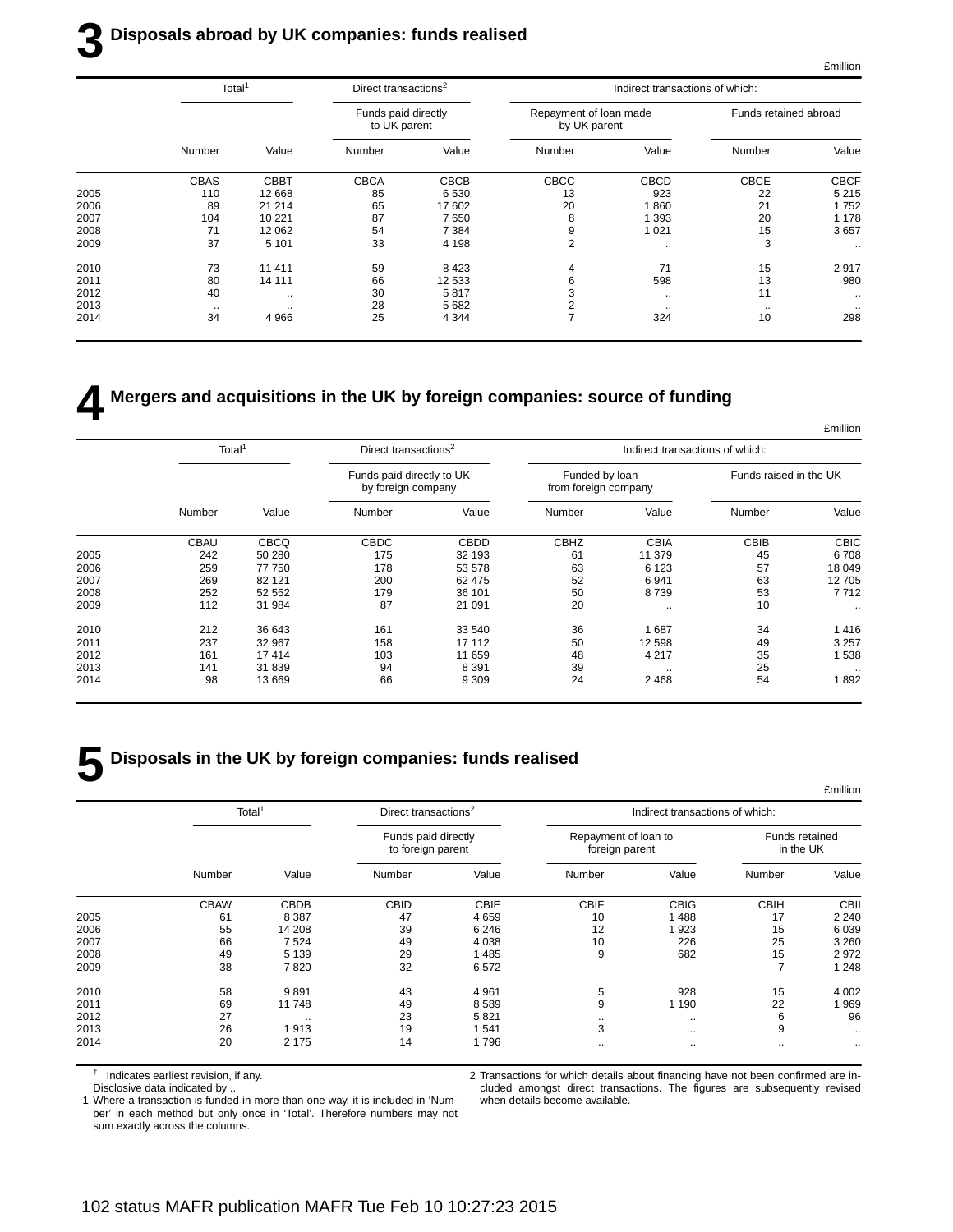|      |                       |                    |                |                      |                  |              |                       |                  |                | <b>£million</b>      |
|------|-----------------------|--------------------|----------------|----------------------|------------------|--------------|-----------------------|------------------|----------------|----------------------|
|      |                       | <b>World Total</b> |                | EU                   |                  | Other Europe | Europe Total          |                  | <b>USA</b>     |                      |
|      | Number                | Value              | Number         | Value                | Number           | Value        | Number                | Value            | Number         | Value                |
|      | CBAQ                  | <b>CBBI</b>        | <b>CBAY</b>    | CBAZ                 | HCK3             | HCK4         | HCJ3                  | HCJ4             | CBBA           | <b>CBBB</b>          |
| 2005 | 365                   | 32732              | 157            | 5 0 5 6              | 18               | 1766         | 175                   | 6822             | 112            | 15 683               |
| 2006 | 405                   | 37 412             | 131            | 12 966               | 39               | 5962         | 170                   | 18 928           | 138            | 7 3 4 8              |
| 2007 | 441                   | 57814              | 170            | 7 3 9 7              | 29               | 1 0 6 2      | 199                   | 8 4 5 9          | 115            | 21 676               |
| 2008 | 298                   | 29 670             | 102            | 13613                | 29               | 1720         | 131                   | 15 3 3 3         | 88             | 7 2 4 4              |
| 2009 | 118                   | 10 148             | 36             | 1800                 | 8                | 169          | 44                    | 1 9 6 9          | 34             | 3 2 5 0              |
| 2010 | 199                   | 12 4 14            | 66             | 2979                 | 18               | 471          | 84                    | 3 4 5 0          | 53             | 6 2 2 3              |
| 2011 | 286                   | 50 234             | 75             | 20 666               | 29               | 2760         | 104                   | 23 4 26          | 83             | 9 3 4 2              |
| 2012 | 122                   | 17 933             | 34             | 7932                 | 12               | 842          | 46                    | 8774             | 41             | 5 3 8 4              |
| 2013 | 58                    | $\ddotsc$          | 16             | 6216                 | $\overline{7}$   | 376          | 23                    | 6592             | 8              | 600                  |
| 2014 | 105                   | 20 288             | 33             | 11 378               | 10               | 2 1 9 7      | 43                    | 13575            | 25             | 4743                 |
|      | <b>Other Americas</b> |                    | Americas Total |                      | Asia             |              | Australasia & Oceania |                  | Africa         |                      |
|      | Number                | Value              | Number         | Value                | Number           | Value        | Number                | Value            | Number         | Value                |
|      | HCL3                  | HCL4               | HCM3           | HCM4                 | HCN <sub>3</sub> | HCN4         | HCO <sub>3</sub>      | HCO <sub>4</sub> | HCP3           | HCP4                 |
| 2005 | 28                    | 3 9 5 7            | 140            | 19 640               | 26               | 2893         | 14                    | 738              | 8              | 2639                 |
| 2006 | 25                    |                    | 163            | $\ddot{\phantom{a}}$ | 37               | 1 6 4 3      | 14                    | 692              | 21             |                      |
| 2007 | 38                    | 25 040             | 153            | 46716                | 35               | 422          | 28                    | 1 3 0 6          | 26             | 911                  |
| 2008 | 17                    | 394                | 105            | 7638                 | 29               | 809          | 22                    | 5 2 2 4          | 11             | 666                  |
| 2009 | $\overline{7}$        | 1746               | 41             | 4 9 9 6              | 14               | 964          | 13                    | 609              | 6              | 1610                 |
| 2010 | 20                    | 918                | 73             | 7 1 4 1              | 16               | 630          | 19                    | 667              | $\overline{7}$ | 526                  |
| 2011 | 30                    | 2410               | 113            | 11752                | 33               | 6807         | 16                    | 7666             | 19             | 583                  |
| 2012 | 18                    | 2640               | 59             | 8 0 2 4              | $\overline{7}$   | 458          | 5                     | ä.               | 5              |                      |
| 2013 | 13                    | 323                | 21             | 923                  | $\cdot$ .        |              | $\ldots$              |                  |                | $\ddot{\phantom{0}}$ |
| 2014 | 15                    | 1 1 0 4            | 40             | 5847                 | 12               | 638          | $\ddot{\phantom{a}}$  | ٠.               |                |                      |
|      |                       |                    |                |                      |                  |              |                       |                  |                |                      |

# **6D** Area analysis of disposals abroad by UK companies

|      |                    |             |             |             |                  |                  |        |              |             | £million      |  |
|------|--------------------|-------------|-------------|-------------|------------------|------------------|--------|--------------|-------------|---------------|--|
|      | <b>World Total</b> |             | EU          |             |                  | Other Europe     |        | Europe Total |             | USA           |  |
|      | Number             | Value       | Number      | Value       | Number           | Value            | Number | Value        | Number      | Value         |  |
|      | <b>CBAS</b>        | <b>CBBT</b> | <b>CBBJ</b> | <b>CBBK</b> | HCK <sub>5</sub> | HCK <sub>6</sub> | HCJ5   | HCJ6         | <b>CBBL</b> | <b>CBBM</b>   |  |
| 2005 | 110                | 12 668      | 47          | 2059        | 11               | 109              | 58     | 2 1 6 8      | 24          | 7033          |  |
| 2006 | 89                 | 21 214      | 33          | 3 1 9 8     | 7                | 2019             | 40     | 5 2 1 7      | 25          | 7 2 7 3       |  |
| 2007 | 104                | 10 2 21     | 44          | 3583        | 6                | 1 0 3 2          | 50     | 4615         | 28          | 4654          |  |
| 2008 | 71                 | 12 062      | 30          | 3598        | 2                | $\sim$ $\sim$    | 32     | $\cdot$ .    | 22          | 6 1 9 7       |  |
| 2009 | 37                 | 5 1 0 1     | 15          | 2 1 3 4     | 3                | 64               | 18     | 2 1 9 8      | ⇁           | 1 277         |  |
| 2010 | 73                 | 11 411      | 27          | 1529        | 5                | 263              | 32     | 1792         | 15          | 7465          |  |
| 2011 | 80                 | 14 111      | 32          | 4857        | 4                | 57               | 36     | 4914         | 18          | 4715          |  |
| 2012 | 40                 | $\cdots$    | $\cdot$ .   | $\cdots$    |                  | $\cdot$ .        | 17     | 2764         |             | 1 0 3 8       |  |
| 2013 | $\cdot$ .          | $\cdots$    | 12          | 589         | 3                | 128              | 15     | 1717         | 9           | 3691          |  |
| 2014 | 34                 | 4 9 6 6     |             | $\cdots$    |                  | $\cdot$ .        | 16     | 2 5 6 5      |             | $\sim$ $\sim$ |  |

|      |                  | <b>Other Americas</b> |                  | Americas Total   |                  | Asia             |                  | Australasia & Oceania | Africa           |               |
|------|------------------|-----------------------|------------------|------------------|------------------|------------------|------------------|-----------------------|------------------|---------------|
|      | Number           | Value                 | Number           | Value            | Number           | Value            | Number           | Value                 | Number           | Value         |
|      | HCL <sub>5</sub> | HCL6                  | HCM <sub>5</sub> | HCM <sub>6</sub> | HCN <sub>5</sub> | HCN <sub>6</sub> | HCO <sub>5</sub> | HCO <sub>6</sub>      | HCP <sub>5</sub> | HCP6          |
| 2005 | $\Omega$         | $\ddotsc$             | 26               |                  | 12               | 760              | 5                | $\cdot$ .             | 9                | 460           |
| 2006 | 10               | $\cdot$ .             | 35               | $\cdot$ .        | 9                | 8 0 8 5          |                  | 14                    |                  | $\cdots$      |
| 2007 | 10               | 195                   | 38               | 4849             | 8                | 195              |                  | 533                   | b                | 29            |
| 2008 | 6                | 1 0 3 3               | 28               | 7 2 3 0          |                  | 388              |                  | 234                   | ◠                | $\cdots$      |
| 2009 | 2                | 536                   | 9                | 1813             | 3                | $\sim$ $\sim$    | 3                | 1 0 0 2               | 4                | $\sim$ $\sim$ |
| 2010 | 4                | 897                   | 19               | 8 3 6 2          | 11               | 117              | 5                | 609                   | 6                | 531           |
| 2011 | 9                | 559                   | 27               | 6 2 7 4          | 10               | $\cdot$ .        |                  | $\sim$ $\sim$         | 2                | $\cdot$ .     |
| 2012 | 6                | 2 1 8 9               | 13               | 3 2 2 7          | 2                | 220              |                  | $\cdots$              | 6                | 46            |
| 2013 |                  | -                     | 9                | 3691             | $\ddotsc$        | $\sim$ $\sim$    | 4                | $\sim$ $\sim$         | $\ddotsc$        | $\cdots$      |
| 2014 | $\cdots$         |                       | 14               | 2 2 2 8          | $\cdot$ .        | $\cdots$         | $\cdot$ .        | $\cdots$              | $\cdot$ .        | $\cdots$      |

 $<sup>†</sup>$  Indicates earliest revision, if any.</sup>

Disclosive data indicated by ...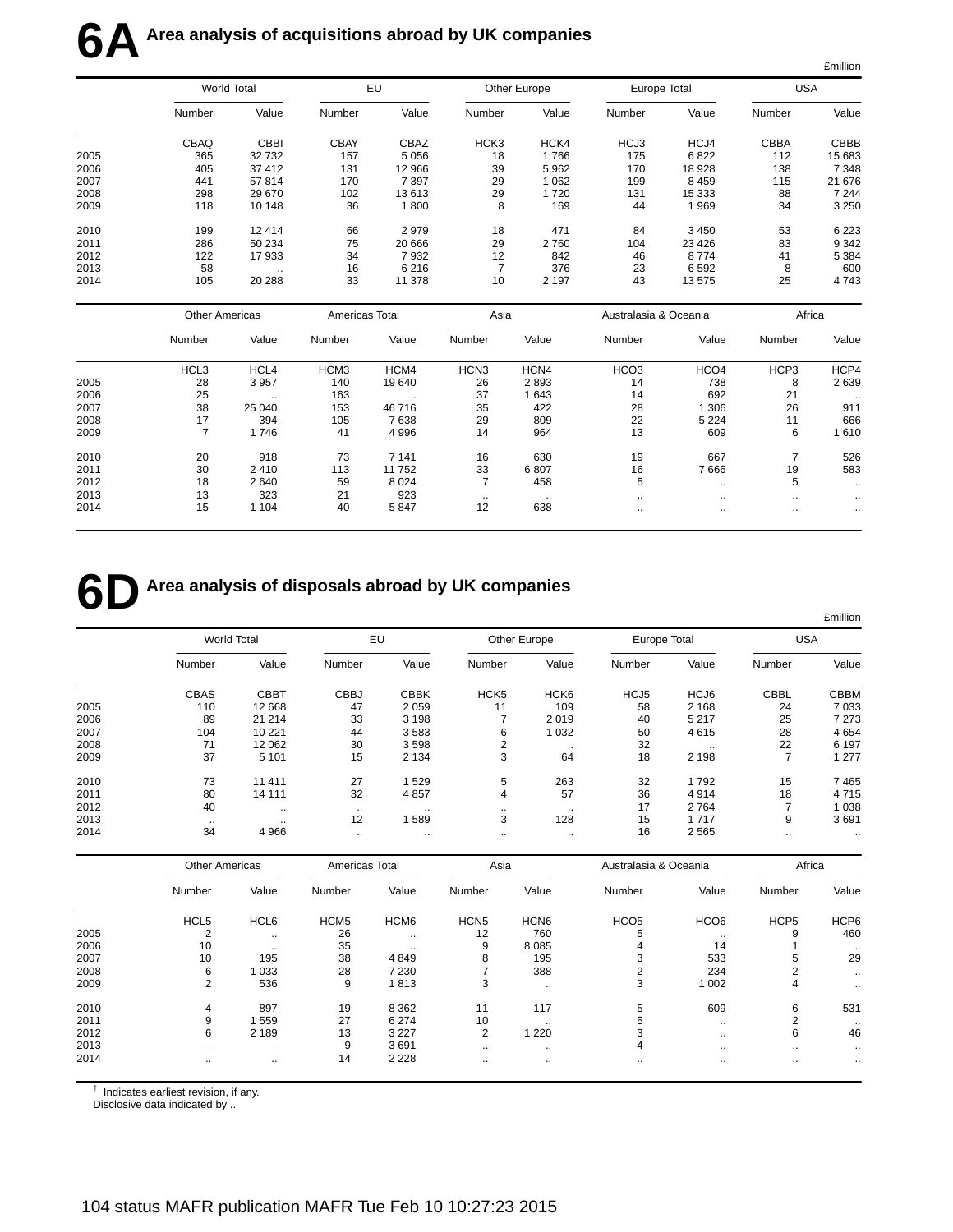|      |                       |             |                |             |           |              |                       |                      |             | £million             |
|------|-----------------------|-------------|----------------|-------------|-----------|--------------|-----------------------|----------------------|-------------|----------------------|
|      |                       | World Total |                | EU          |           | Other Europe | Europe Total          |                      | <b>USA</b>  |                      |
|      | Number                | Value       | Number         | Value       | Number    | Value        | Number                | Value                | Number      | Value                |
|      | <b>CBAU</b>           | CBCQ        | <b>CBCG</b>    | <b>CBCH</b> | HCJ7      | HCJ8         | HCI7                  | HC <sub>18</sub>     | <b>CBCI</b> | <b>CBCJ</b>          |
| 2005 | 242                   | 50 280      | 89             | 23 907      | 24        | 3578         | 113                   | 27 485               | 73          | 11 741               |
| 2006 | 259                   | 77 750      | 92             | 42 412      | 27        | 2619         | 119                   | 45 031               | 84          | 7606                 |
| 2007 | 269                   | 82 121      | 94             | 27 489      | 33        | 12 407       | 127                   | 39 896               | 79          | 14 270               |
| 2008 | 252                   | 52 552      | 85             | 17918       | 40        | 11 063       | 125                   | 28 981               | 74          | 8 2 6 9              |
| 2009 | 112                   | 31 984      | 32             | 15 277      | 19        | 3939         | 51                    | 19 216               | 31          | 11 594               |
| 2010 | 212                   | 36 643      | 47             | 3856        | 29        | 4079         | 76                    | 7935                 | 85          | 19 124               |
| 2011 | 237                   | 32 967      | 69             | 6 2 3 8     | 23        | 1 3 9 5      | 92                    | 7633                 | 87          | 21 489               |
| 2012 | 161                   | 17414       | 53             | 3533        | 21        | 1 0 9 4      | 74                    | 4 6 27               | 50          | 6 217                |
| 2013 | 141                   | 31 839      | 35             |             | 18        | $\ddotsc$    | 53                    | 24 172               | 54          | 3 4 0 8              |
| 2014 | 98                    | 13 6 69     | 27             | 4594        | 14        | 701          | 41                    | 5 2 9 5              | 36          | 5 5 0 6              |
|      | <b>Other Americas</b> |             | Americas Total |             | Asia      |              | Australasia & Oceania |                      | Africa      |                      |
|      | Number                | Value       | Number         | Value       | Number    | Value        | Number                | Value                | Number      | Value                |
|      | HCK7                  | HCK8        | HCL7           | HCL8        | HCM7      | HCM8         | HCN7                  | HCN <sub>8</sub>     | HCO7        | HCO <sub>8</sub>     |
| 2005 | 14                    | 6 1 2 6     | 87             | 17867       | 22        |              | 17                    | 3589                 | 3           |                      |
| 2006 | 14                    | 3 2 6 8     | 98             | 10874       | 24        | 14 017       | 13                    |                      | 5           |                      |
| 2007 | 28                    | 5 2 4 5     | 107            | 19515       | 19        | 15 4 90      | 13                    | 6 900                | 3           | 320                  |
| 2008 | 16                    | 9 3 0 7     | 90             | 17 576      | 26        | 4839         | $\overline{7}$        |                      | 4           | $\ddot{\phantom{0}}$ |
| 2009 | 14                    | 886         | 45             | 12 480      | 12        | 199          | 4                     | 89                   |             |                      |
| 2010 | 30                    | 5 1 5 6     | 115            | 24 280      | 16        | 4 2 1 0      | 3                     | 14                   | 2           | 204                  |
| 2011 | 22                    | 1690        | 109            | 23 179      | 18        | 1 3 6 7      | 14                    | 762                  | 4           | 26                   |
| 2012 | 21                    | 4 2 5 6     | 71             | 10 473      | 12        | 2 2 7 7      | $\mathbf{1}$          | $\ddotsc$            | 3           |                      |
| 2013 | 16                    | 1529        | 70             | 4 9 3 7     | 13        | $\ddotsc$    | $\overline{2}$        | $\ddotsc$            | 3           |                      |
| 2014 | 8                     | 1 2 9 8     | 44             | 6 8 0 4     | $\ddotsc$ |              | $\ddot{\phantom{a}}$  | $\ddot{\phantom{a}}$ |             |                      |
|      |                       |             |                |             |           |              |                       |                      |             |                      |

# **7D** Area analysis of disposals in the UK by foreign companies

|      |                    |             |             |             |           |                      |                  |                  |             | £million      |
|------|--------------------|-------------|-------------|-------------|-----------|----------------------|------------------|------------------|-------------|---------------|
|      | <b>World Total</b> |             |             | EU          |           | Other Europe         | Europe Total     |                  | <b>USA</b>  |               |
|      | Number             | Value       | Number      | Value       | Number    | Value                | Number           | Value            | Number      | Value         |
|      | <b>CBAW</b>        | <b>CBDB</b> | <b>CBCR</b> | <b>CBCS</b> | HCJ9      | HCK <sub>2</sub>     | HC <sub>I9</sub> | HCJ <sub>2</sub> | <b>CBCT</b> | <b>CBCU</b>   |
| 2005 | 61                 | 8 3 8 7     | 27          | 1873        | 8         | 516                  | 35               | 2 3 8 9          | 15          | 4736          |
| 2006 | 55                 | 14 208      | 16          | 8670        | 5         | $\ddot{\phantom{a}}$ | 21               | $\cdot$ .        | 22          | 953           |
| 2007 | 66                 | 7524        | 12          | 2851        | 4         |                      | 16               | $\sim$           | 31          | 3 0 6 3       |
| 2008 | 49                 | 5 1 3 9     | 18          | 2628        | 9         | 447                  | 27               | 3075             | 12          | 359           |
| 2009 | 38                 | 7820        | 12          | 1 370       | 6         |                      | 18               | $\sim$           | 10          | 4648          |
| 2010 | 58                 | 9891        | 19          | 6722        | 10        | 271                  | 29               | 6993             | 15          | 1 2 1 6       |
| 2011 | 69                 | 11748       | 26          | 6539        | 9         | 394                  | 35               | 6933             | 18          | 2993          |
| 2012 | 27                 | $\cdots$    | 11          | 1 0 5 4     |           | $\cdots$             | 18               | $\sim$           | 4           | $\cdot$ .     |
| 2013 | 26                 | 1913        | 9           | 862         | 3         | 36                   | 12               | 898              | 8           | $\sim$ $\sim$ |
| 2014 | 20                 | 2 1 7 5     |             | $\cdots$    | $\cdot$ . | $\cdot$ .            | 11               | 497              | $\cdot$ .   | $\cdot$ .     |

|      | <b>Other Americas</b> |                  | Americas Total   |                  |           | Asia             |                  | Australasia & Oceania |                  | Africa           |  |
|------|-----------------------|------------------|------------------|------------------|-----------|------------------|------------------|-----------------------|------------------|------------------|--|
|      | Number                | Value            | Number           | Value            | Number    | Value            | Number           | Value                 | Number           | Value            |  |
|      | HCK9                  | HCL <sub>2</sub> | HCL <sub>9</sub> | HCM <sub>2</sub> | HCM9      | HCN <sub>2</sub> | HCN <sub>9</sub> | HCO <sub>2</sub>      | HCO <sub>9</sub> | HCP <sub>2</sub> |  |
| 2005 | 3                     |                  | 18               | 4736             | 3         | $\cdots$         | 4                | 1 2 4 2               |                  | $\cdot$ .        |  |
| 2006 | 3                     | 1703             | 25               | 3656             | 6         | 204              |                  | $\sim$ $\sim$         |                  |                  |  |
| 2007 | 13                    | 701              | 44               | 3764             |           | $\cdots$         |                  | $\sim$ $\sim$         |                  |                  |  |
| 2008 | 4                     | $\cdot$ .        | 16               | $\cdot$ .        | 5         | $\cdots$         |                  | $\cdots$              | 2                | 93               |  |
| 2009 | 4                     | 42               | 14               | 4690             | 2         | $\sim$ $\sim$    |                  | $\sim$ $\sim$         | 3                |                  |  |
| 2010 | 8                     | 642              | 23               | 858              | 3         | 1 0 3 3          | 3                |                       |                  |                  |  |
| 2011 | 6                     | 687              | 24               | 3680             | 8         | $\sim$ $\sim$    |                  | $\ddotsc$             |                  |                  |  |
| 2012 |                       |                  |                  | 3601             | $\cdot$ . | $\cdot$ .        |                  |                       | $\cdot$ .        | $\cdots$         |  |
| 2013 | $\overline{2}$        | $\ddotsc$        | 10               | 611              | 3         | 328              |                  | $\sim$ $\sim$         |                  |                  |  |
| 2014 | $\cdots$              |                  |                  | 639              | $\cdot$ . | $\cdots$         |                  |                       | $\cdot$ .        | $\cdots$         |  |

† Indicates earliest revision, if any

Disclosive data indicated by ..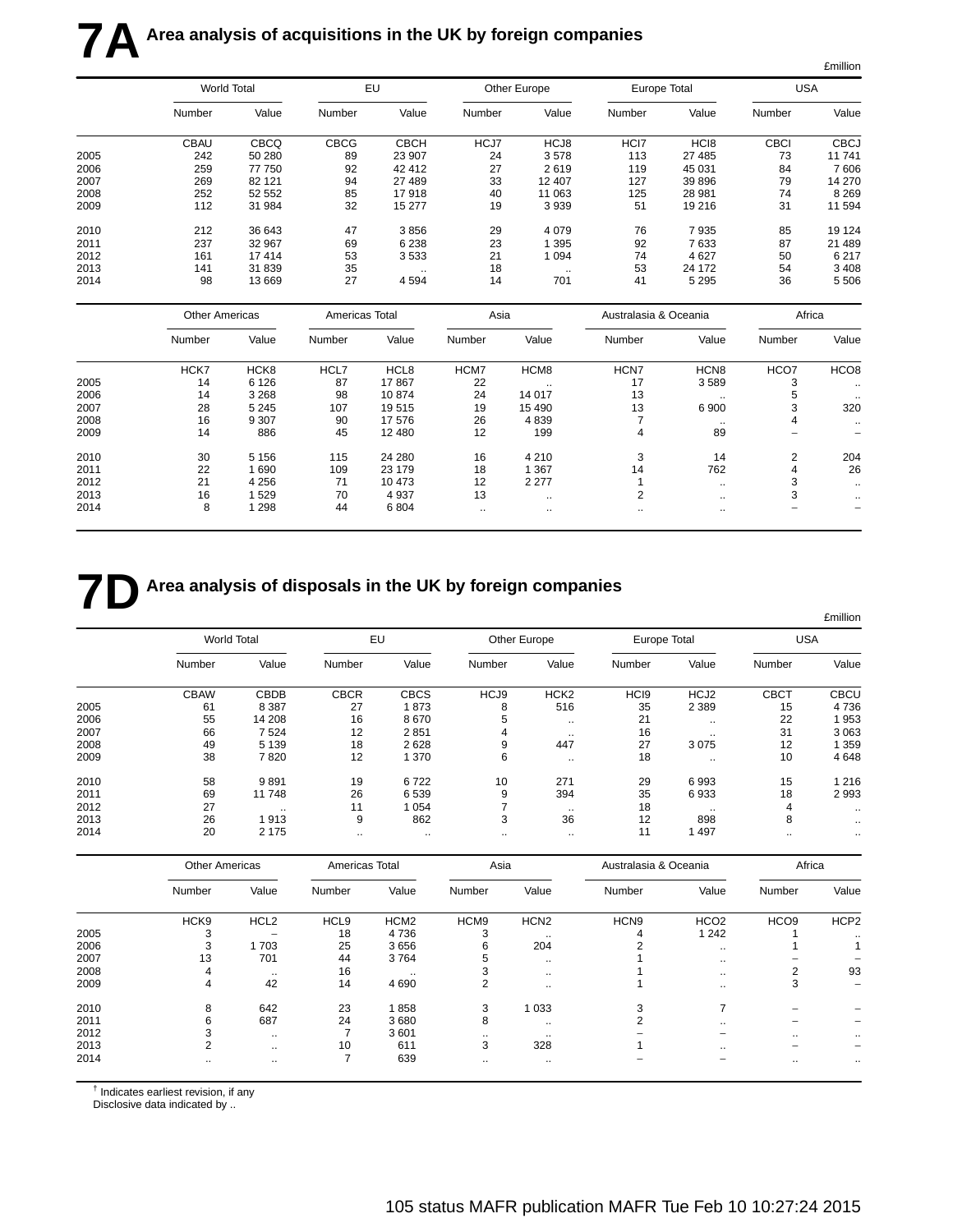|                | Total all mergers and<br>acquisitions |                  | Mergers and acquisitions of<br>independent companies |                    | Sales of subsidiaries<br>between company groups |             |
|----------------|---------------------------------------|------------------|------------------------------------------------------|--------------------|-------------------------------------------------|-------------|
|                | Number                                | Value            | Number                                               | Value              | Number                                          | Value       |
|                | AIHA                                  | <b>DUCM</b>      | <b>DWVH</b>                                          | <b>HIKB</b>        | <b>DWVL</b>                                     | <b>HIKC</b> |
| 2005           | 769                                   | 25 134           | 604                                                  | 16 276             | 165                                             | 8858        |
| 2006           | 779                                   | 28 511           | 628                                                  | 20 180             | 151                                             | 8 3 3 1     |
| 2007           | 869                                   | 26 778           | 698                                                  | 19779              | 171                                             | 6999        |
| 2008           | 558                                   | 36 469           | 445                                                  | 33 469             | 113                                             | 3 0 0 0     |
| 2009           | 286                                   | 12 195           | 198                                                  | 11 455             | 88                                              | 740         |
| 2010           | 325                                   | 12 605           | 243                                                  | 7775               | 82                                              | 4 8 3 0     |
| 2011           | 373                                   | 8089             | 276                                                  | 5 2 6 5            | 97                                              | 2 8 2 4     |
| 2012           | 266                                   | 3413             | 216                                                  | 2 5 3 6            | 50                                              | 877         |
| 2013           | 238                                   | 7665             | 175                                                  | 4 1 3 5            | 63                                              | 3530        |
| 2014           | 173                                   | 8 0 0 9          | 138                                                  | 6 1 2 3            | 35                                              | 1886        |
| 2011 Q1        | 76                                    | 1500             | 51                                                   | 829                | 25                                              | 671         |
| Q2             | 94                                    | 3 3 4 6          | 75                                                   | 2571               | 19                                              | 775         |
| Q <sub>3</sub> | 97                                    | 1 4 5 2          | 71                                                   | 941                | 26                                              | 511         |
| Q <sub>4</sub> | 106                                   | 1791             | 79                                                   | 924                | 27                                              | 867         |
| 2012 Q1        | 62                                    | 1070             | 49                                                   | 871                | 13                                              | 199         |
| Q2             | 81                                    | 1 0 4 1          | 65                                                   | 695                | 16                                              | 346         |
| Q <sub>3</sub> | 62                                    | 610              | 55                                                   | 510                | $\overline{7}$                                  | 100         |
| Q <sub>4</sub> | 61                                    | 692              | 47                                                   | 460                | 14                                              | 232         |
| 2013 Q1        | 39                                    | 2825             | 23                                                   | 593                | 16                                              | 2 2 3 2     |
| Q2             | 68                                    | 2438             | 53                                                   | 2 1 0 4            | 15                                              | 334         |
| Q <sub>3</sub> | 72                                    | 1 1 6 6          | 55                                                   | 829                | 17                                              | 337         |
| Q <sub>4</sub> | 59                                    | 1 2 3 6          | 44                                                   | 609                | 15                                              | 627         |
| 2014 Q1        | 40                                    | 1613             | 32                                                   | 1491               | 8                                               | 122         |
| Q2             | $51$ <sup>t</sup>                     | $1627^{\dagger}$ | 37 <sup>†</sup>                                      | $491$ <sup>t</sup> | $14^{\dagger}$                                  | 1 1 36      |
| Q <sub>3</sub> | 42                                    | 3 1 5 2          | 33                                                   | 2607               | 9                                               | 545         |
| Q <sub>4</sub> | 40                                    | 1617             | 36                                                   | 1 5 3 4            | $\overline{4}$                                  | 83          |

# **9 Mergers and acquisitions in the UK by UK companies: category of expenditure**

|                                                   |                                                           |                                                          |                                                |                                                 |                                                        |                                         |                                                                          | <b>£million</b>                                                                             |
|---------------------------------------------------|-----------------------------------------------------------|----------------------------------------------------------|------------------------------------------------|-------------------------------------------------|--------------------------------------------------------|-----------------------------------------|--------------------------------------------------------------------------|---------------------------------------------------------------------------------------------|
|                                                   |                                                           |                                                          | Expenditure                                    |                                                 |                                                        |                                         | Percentage of expenditure                                                |                                                                                             |
|                                                   |                                                           |                                                          | Cash                                           |                                                 |                                                        |                                         |                                                                          |                                                                                             |
|                                                   | Total                                                     | Independent<br>companies                                 | Subsidiaries                                   | Issues of<br>ordinary<br>shares <sup>2</sup>    | Issues of fixed<br>interest<br>securities <sup>2</sup> | Cash                                    | Issues of<br>ordinary shares                                             | Issues of fixed<br>interest<br>securities                                                   |
| 2005<br>2006<br>2007<br>2008                      | <b>DUCM</b><br>25 134<br>28 511<br>26 778<br>36 469       | <b>DWVW</b><br>13 4 25<br>13 671<br>31 333               | <b>DWVX</b><br>8510<br>8 1 3 1<br>6507<br>2851 | AIHD<br>2768<br>4 9 0 9<br>1910                 | AIHE<br>431<br>335<br>1 691<br>375                     | <b>DWVY</b><br>87<br>$\sim$<br>76<br>94 | <b>DWVZ</b><br>11<br>$\cdot$ .<br>$\begin{array}{c} 18 \\ 5 \end{array}$ | <b>DWWA</b><br>$\begin{array}{c} 2 \\ 2 \\ 6 \end{array}$<br>$\overline{1}$                 |
| 2009<br>2010<br>2011<br>2012<br>2013<br>2014      | 12 195<br>12 605<br>8 0 8 9<br>3 4 1 3<br>7665<br>8 0 0 9 | 2 9 3 7<br>6 1 7 5<br>4 4 3 2<br>1937<br>3690<br>3 3 5 3 | 709<br>4520<br>2667<br>789<br>3 4 7 5<br>1833  | 8 4 3 5<br>1 5 6 0<br>719<br>419<br>353<br>2773 | 114<br>350<br>271<br>268<br>147<br>50                  | 30<br>85<br>87<br>$\frac{82}{92}$<br>65 | 69<br>12<br>10<br>10<br>6<br>35                                          | $\mathbf{1}$<br>$\begin{array}{c} 3 \\ 4 \\ 8 \\ 2 \end{array}$<br>$\overline{\phantom{0}}$ |
| 2011 Q1<br>Q2<br>Q <sub>3</sub><br>Q <sub>4</sub> | 1 500<br>3 3 4 6<br>1 4 5 2<br>1791                       | 552<br>2 3 5 5<br>828<br>697                             | 651<br>704<br>462<br>850                       | 240<br>204<br>75<br>200                         | 57<br>83<br>87<br>44                                   | 80<br>92<br>89<br>87                    | 16<br>6<br>5<br>11                                                       | $\frac{4}{2}$ 6 2                                                                           |
| 2012 Q1<br>Q2<br>Q3<br>Q <sub>4</sub>             | 1 0 7 0<br>1 0 4 1<br>610<br>692                          | 518<br>575<br>409<br>435                                 | 199<br>269<br>100<br>221                       | 323<br>54<br>8<br>34                            | 30<br>143<br>$\frac{93}{2}$                            | 67<br>81<br>84<br>95                    | 30<br>5<br>$\mathbf{1}$<br>5                                             | $\begin{array}{c} 3 \\ 14 \end{array}$<br>$\overline{15}$<br>$\overline{a}$                 |
| 2013 Q1<br>Q2<br>Q <sub>3</sub><br>Q <sub>4</sub> | 2825<br>2 4 3 8<br>1 1 6 6<br>1 2 3 6                     | 567<br>1 9 9 2<br>587<br>544                             | 2 2 1 6<br>316<br>332<br>611                   | 26<br>80<br>230<br>17                           | 16<br>50<br>17<br>64                                   | 98<br>95<br>79<br>94                    | 1<br>3<br>20<br>1                                                        | 1<br>$\frac{2}{1}$<br>5                                                                     |
| 2014 Q1<br>Q2<br>Q <sub>3</sub><br>Q <sub>4</sub> | 1613<br>$1.627$ <sup>†</sup><br>3 1 5 2<br>1617           | 880 <sup>†</sup><br>446<br>588<br>1 4 3 9                | 121 <sup>†</sup><br>1 0 8 6<br>544<br>82       | 612<br>$50^{\dagger}$<br>2019<br>92             | $-$ t<br>45<br>1<br>4                                  | $62^{\dagger}$<br>94<br>36<br>94        | $38^{\dagger}$<br>3<br>64<br>6                                           | $\frac{1}{3}$                                                                               |

† Indicates earliest revision, if any Disclosive data are indicated with .. 1 The deal identification threshold has been increased from q1 2010 from £0.1m to £1.0m and as a consequence there is a discontinuity in the number of transactions reported.

2 Issued to the vendor company as payment.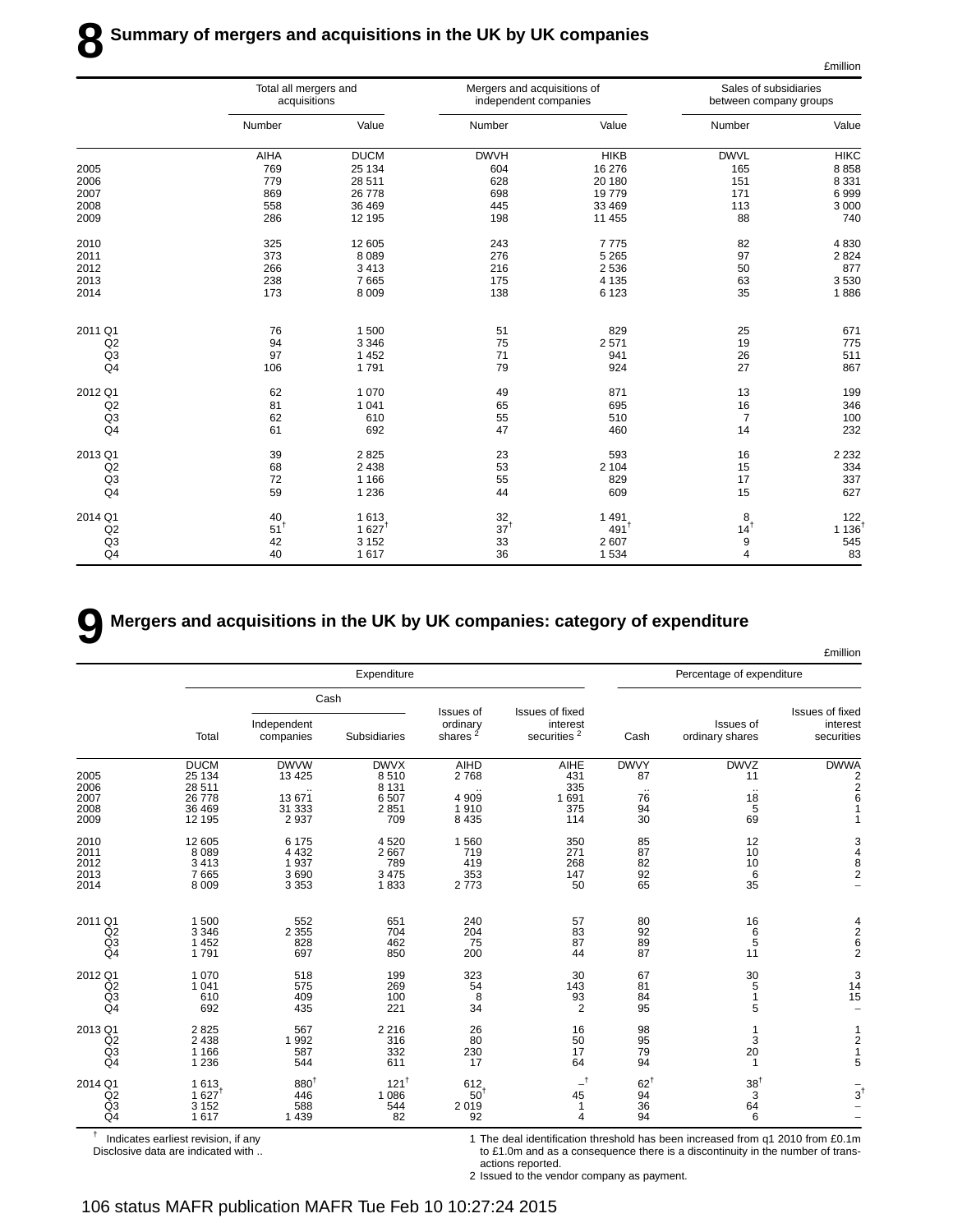# **10** Summary of net cross-border acquisitions and disposals

|                | Net transactions abroad<br>by UK companies |                 | Net transactions in the UK<br>by foreign companies <sup>1</sup> |           | Net cross-border transactions<br>involving UK companies |           |
|----------------|--------------------------------------------|-----------------|-----------------------------------------------------------------|-----------|---------------------------------------------------------|-----------|
|                | Number                                     | Value           | Number                                                          | Value     | Number                                                  | Value     |
| 2005           | 255                                        | 20 064          | 181                                                             | 41 893    | 74                                                      | $-21829$  |
| 2006           | 316                                        | 16 198          | 204                                                             | 63 542    | 112                                                     | $-47344$  |
| 2007           | 337                                        | 47 593          | 203                                                             | 74 597    | 134                                                     | $-27004$  |
| 2008           | 227                                        | 17 608          | 203                                                             | 47 413    | 24                                                      | $-29805$  |
| 2009           | 81                                         | 5 0 4 7         | 74                                                              | 24 164    | $\overline{7}$                                          | $-19117$  |
| 2010           | 126                                        | 1 0 0 3         | 154                                                             | 26 752    | $-28$                                                   | $-25749$  |
| 2011           | 206                                        | 36 123          | 168                                                             | 21 219    | 38                                                      | 14 904    |
| 2012           | 82                                         | $\ddotsc$       | 134                                                             | $\cdot$ . | $-52$                                                   | $\ddotsc$ |
| 2013           | $\cdot$                                    | $\ldots$        | 115                                                             | 29 9 26   | $\cdot\cdot$                                            |           |
| 2014           | 71                                         | 15 322          | 78                                                              | 11 494    | $-7$                                                    | 3828      |
| 2011 Q1        | 52                                         | 16 580          | 39                                                              | 4 8 4 0   | 13                                                      | 11740     |
| Q2             | 56                                         | 7872            | 53                                                              | 3610      | 3                                                       | 4 2 6 2   |
| Q <sub>3</sub> | 55                                         | 3 1 9 6         | 51                                                              | 3 2 2 1   | $\overline{4}$                                          | $-25$     |
| Q <sub>4</sub> | 43                                         | 8 4 7 5         | 25                                                              | 9548      | 18                                                      | $-1073$   |
| 2012 Q1        | 17                                         | $-1350$         | 43                                                              | $\ddotsc$ | $-26$                                                   |           |
| Q2             | 27                                         | 4868            | 41                                                              | $\ddotsc$ | $-14$                                                   |           |
| Q <sub>3</sub> | 14                                         | 7599            | 35                                                              |           | $-21$                                                   |           |
| Q <sub>4</sub> | 24                                         | $\ddotsc$       | 15                                                              | 737       | 9                                                       |           |
| 2013 Q1        | 17                                         | $-3569$         | 15                                                              | 3 4 3 9   | $\overline{2}$                                          | $-7008$   |
| Q2             | $\overline{a}$                             | $-2527$         | 25                                                              | 22 796    | $-25$                                                   | $-25323$  |
| Q <sub>3</sub> | 2                                          | 35              | 51                                                              | 2 1 6 0   | $-49$                                                   | $-2125$   |
| Q4             | $\ddotsc$                                  | $\ldots$        | 24                                                              | 1531      | $\ddot{\phantom{0}}$                                    | $\ddotsc$ |
| 2014 Q1        |                                            |                 | $\cdot\cdot$                                                    | $\cdot$ . | $\cdot$ .                                               |           |
| Q2             | $\dddot{5}^{\dagger}$                      | 59 <sup>†</sup> | $\ldots$                                                        |           | $\ddot{\phantom{a}}$                                    |           |
| Q <sub>3</sub> | $\ddotsc$                                  | $\ddotsc$       | 14                                                              | 2 4 5 4   | $\cdot$ .                                               |           |
| Q4             |                                            | $\ddotsc$       | 17                                                              | 2 5 7 1   | $\ddotsc$                                               |           |

† Indicates earliest revision, if any.

2 The deal identification threshold has been increased at Q1 2010 from £0.1m to £1.0m and as a consequence there is a discontinuity in the number of transactions reported.

£million

Disclosive data indicated by .. 1 Includes acquisitions by foreign companies routed through their UK subsidiary companies.